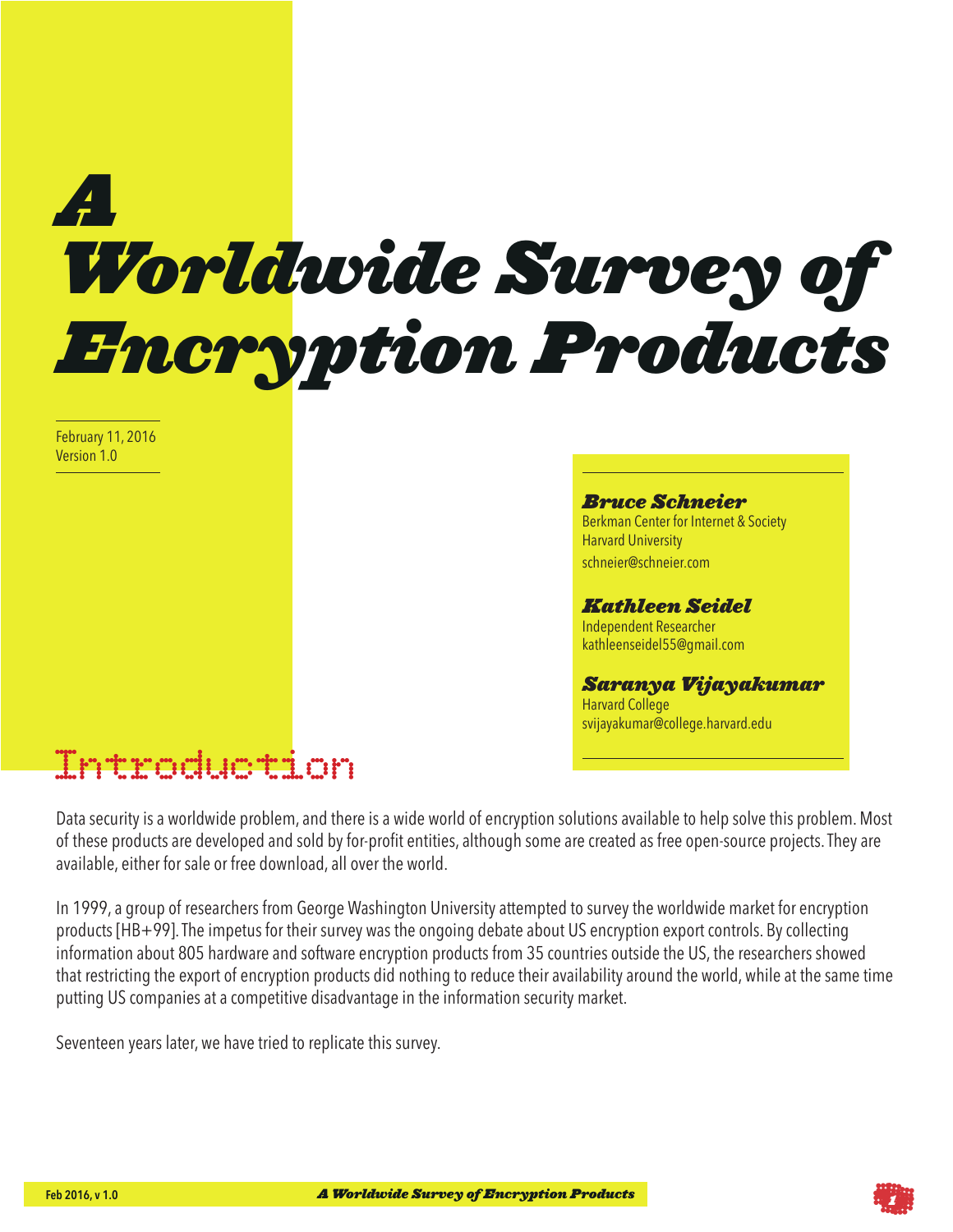### **Findings**

We collected information on as many encryption products as we could find anywhere in the world.

This is a summary of our findings:

- We have identified **865 hardware or software products** incorporating encryption from **55 different countries**. This includes 546 encryption products from outside the US, representing two-thirds of the total. Table 1 summarizes the number of products from each country.
- The **most common non-US country for encryption products is Germany**, with 112 products. This is followed by the United Kingdom, Canada, France, and Sweden, in that order.
- The five most common countries for encryption products—including the US—account for two-thirds of the total. But smaller countries like Algeria, Argentina, Belize, the British Virgin Islands, Chile, Cyprus, Estonia, Iraq, Malaysia, St. Kitts and Nevis, Tanzania, and Thailand each produce at least one encryption product.
- Of the 546 foreign encryption products we found, **56% are available for sale** and **44% are free**. **66% are proprietary**, and **34% are open source**. Some for-sale products also have a free version.
- We identified 587 entities-primarily companies-that either sell or give away encryption products. Of those, 374, or about two-thirds, are outside the US.
- Of the 546 foreign encryption products, we found **47 file encryption products**, **68 e-mail encryption products**, **104 message encryption products**, **35 voice encryption products**, and found **61 virtual private networking products.**
- The 546 foreign encryption products compare with 805 from the 1999 survey. These numbers are really lower bounds more than anything else, as neither survey claimed to be comprehensive. Very few of the products from the 1999 survey appear in the current one, illustrating how much this market has changed in 17 years.
- The potential of an NSA-installed backdoor in US encryption products is rarely mentioned in the marketing material for the foreign-made encryption products. This is, of course, likely to change if US policy changes.
- There is no difference in advertised strength of encryption products produced in or outside the US. Both domestic and foreign encryption products regularly use strong published encryption algorithms such as AES. Smaller companies, both domestic and foreign, are prone to use their own proprietary algorithms.
- Some encryption products are jurisdictionally agile. They have source code stored in multiple jurisdictions simultaneously, or their services are offered from servers in multiple jurisdictions. Some organizations can change jurisdictions, effectively moving to countries with more favorable laws.

We do not believe that we have cataloged every encryption product available to the general, non- governmental, customer. In fact, we are sure we could find dozens more if we continued to search.

This list is a work in progress, and will be updated as additional information is received. The most current version of the paper will be available at the following URL:

https://www.schneier.com/paper-worldwide.html

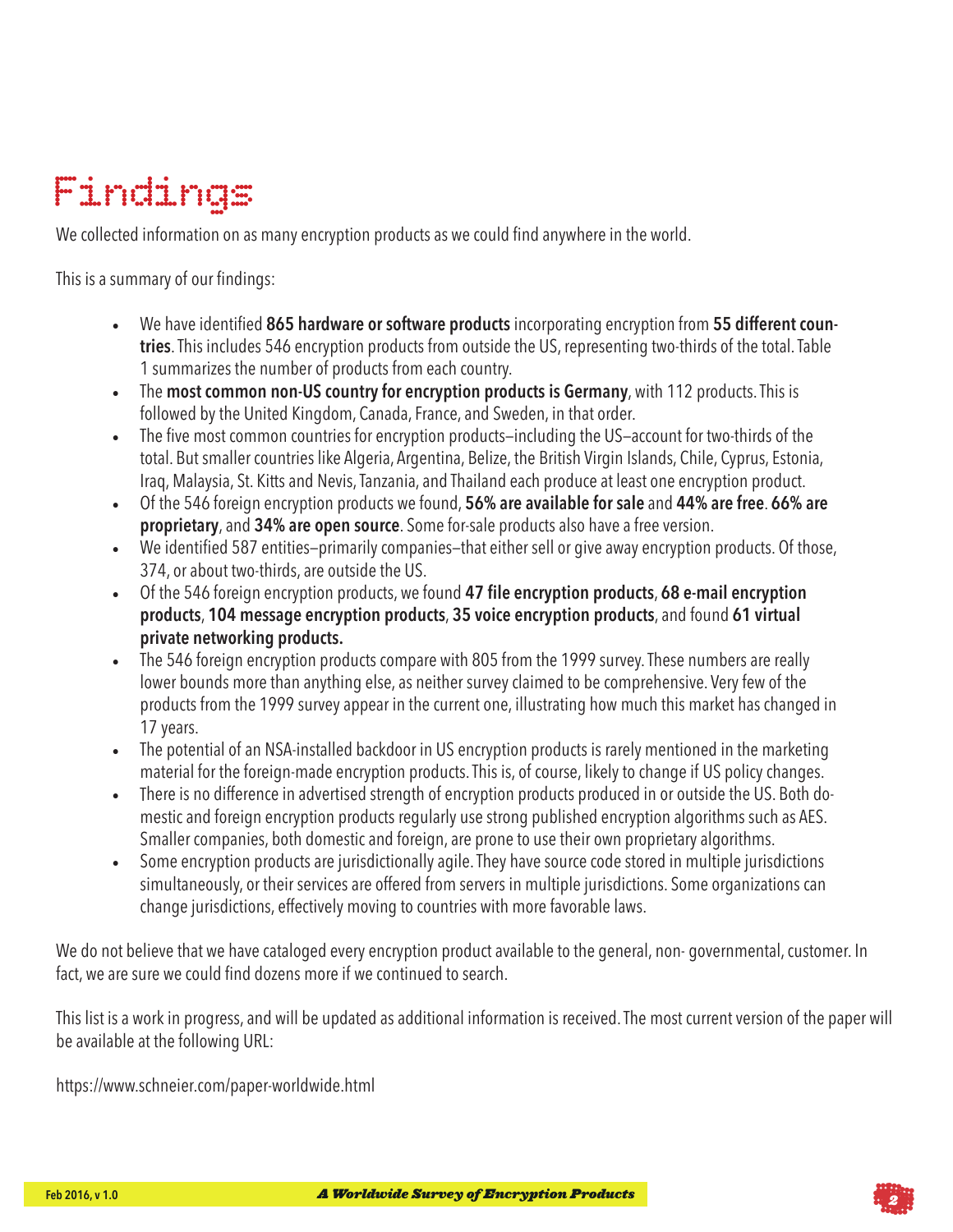### **Methodology**

We collected our list of encryption products through a variety of means. Initially, we announced the survey on the popular security blog Schneier on Security and the Crypto-Gram newsletter, with over 250,000 readers [Sch15a]. People were invited to submit security products to the survey. We published an early draft of the survey on the same blog and newsletter, and invited readers to submit additions and corrections [Sch15b]. Collectively, this process resulted in a listing of about 600 products. We identified additional products by cross-checking various lists on Wikipedia (e.g., comparisons of disk encryption software, encrypted external drives, IM clients and protocols, VoIP software, web search engines, and security-focused operating systems) and elsewhere online (e.g., Electronic Frontier Foundation, ProPublica, Guardian Project, TorrentFreak). We also located products via general web searching and browsing the Android Play Store, Apple Store, and GitHub. People e-mailed us with product names and descriptions.

Information about the different encryption products were largely collected from the products' respective websites, although occasionally we talked directly with the companies or individuals responsible. We assigned countries to products based on the information we found. Companies are headquartered in particular countries. Open-source development teams are often managed from one country, or have a contact address. Sometimes we had to do some sleuthing, such as looking up the country in which the product's domain was registered. Sometimes we came up empty; for fifteen products we could not assign a country. We do not claim that these numbers are anything other than a lower bound on the number of encryption products available worldwide. Considerable effort was expended to ensure that the list is complete and accurate, although we have no illusions that we were entirely successful. In fact, we know this list is incomplete. We were adding entries up until the very last minute, and could easily continue. We have done enough searching on repositories like app stores and GitHub to realize that we could spend another few weeks trawling them for more products and projects. Even so, we believe we have captured most of the encryption market at this time.

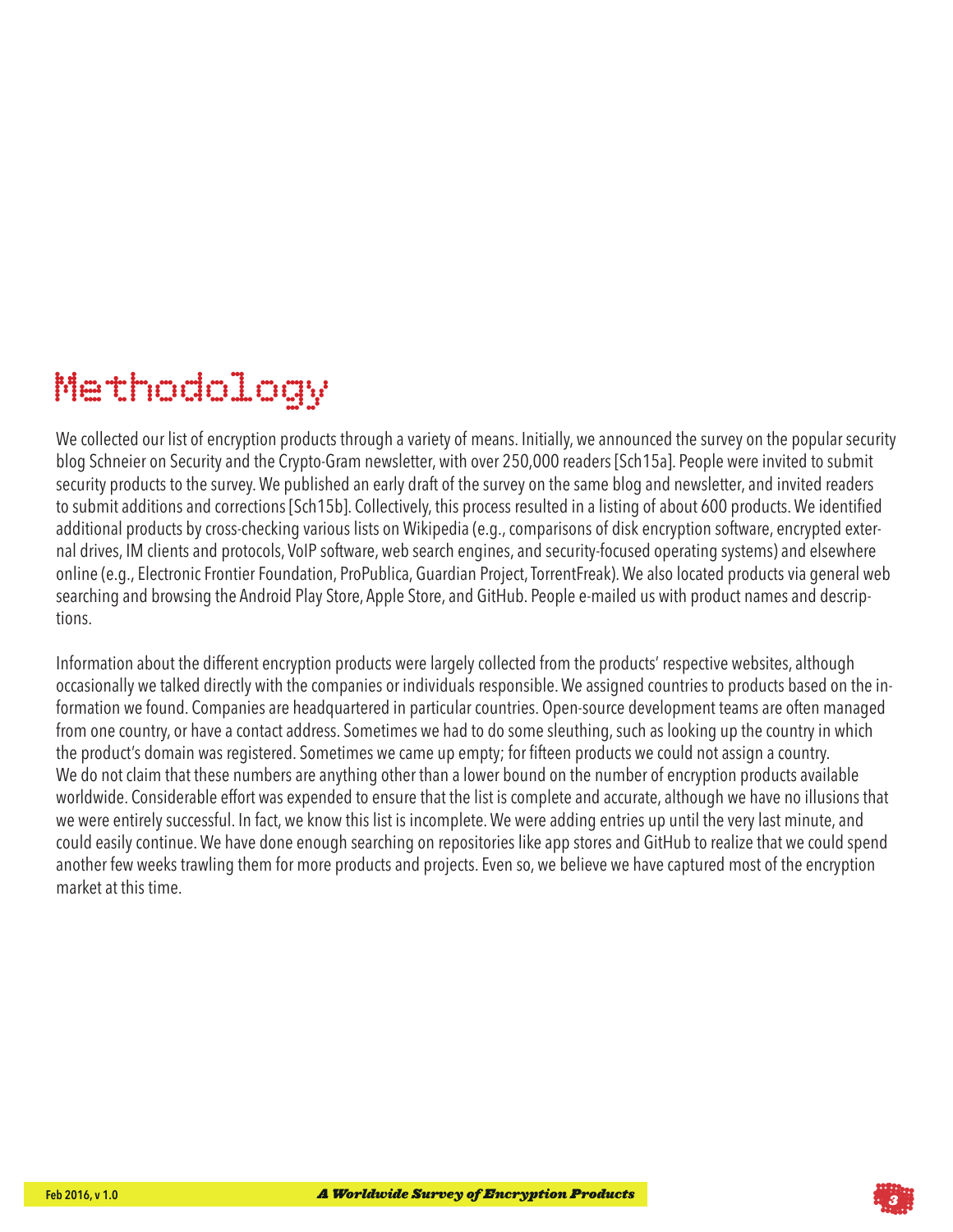

Feb 2016, v 1.0 *A Worldwide Survey of Encryption Products* 

**• •**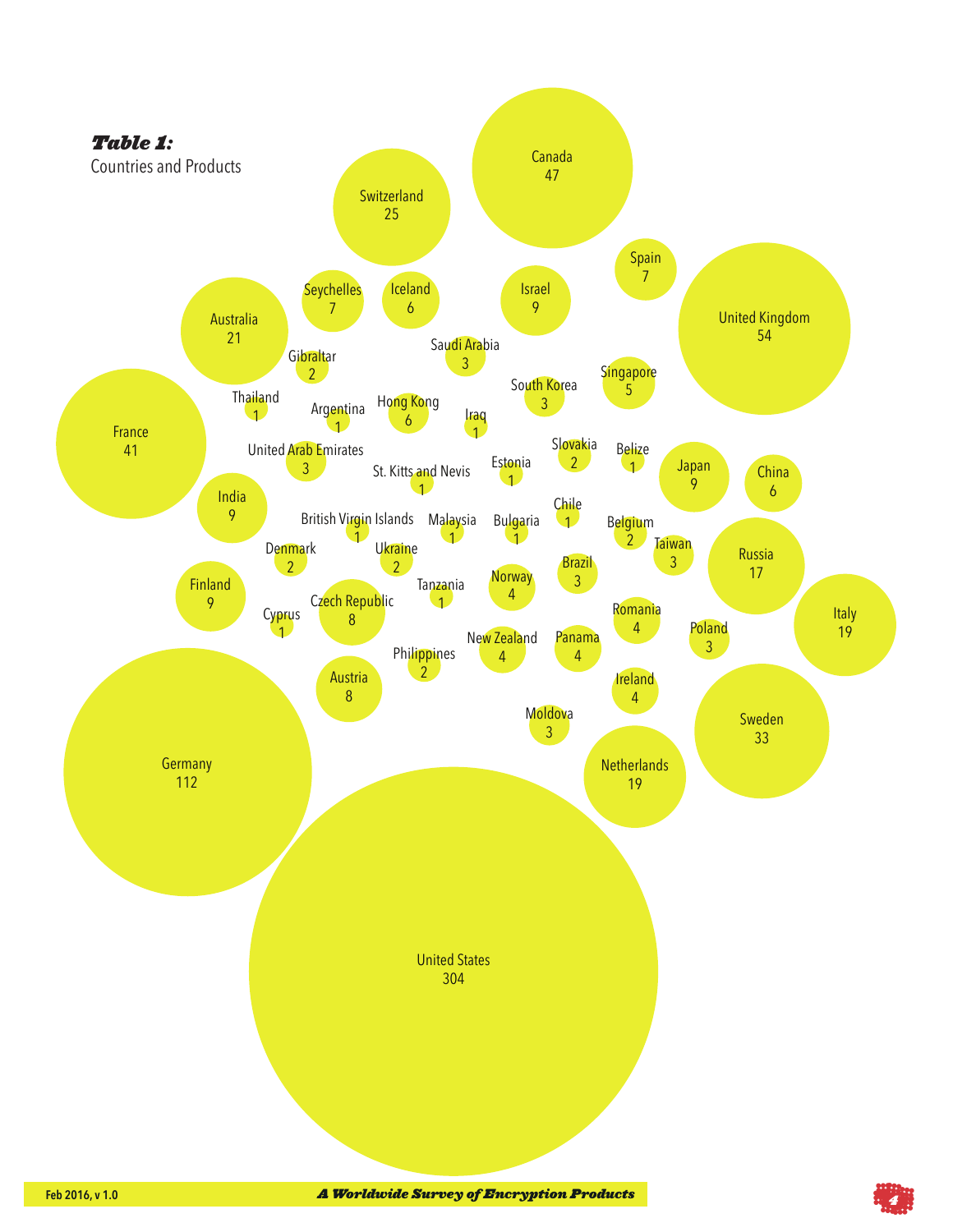### **The Quality of Foreign Encryption Products**

Based on the marketing materials we read, there is no reason to believe that foreign-designed or foreign-developed encryption products are any worse (or better) than their US counterparts. Cryptography is very much a worldwide academic discipline, as evidenced by the quantity and quality of research papers and academic conferences from countries other than the US. Both recent NIST encryption standards—AES and SHA-3—were designed outside of the US, and the submissions for those standards were overwhelmingly non-US. Additionally, the seemingly endless stream of bugs and vulnerabilities in US encryption products demonstrates that American engineers are not better their foreign counterparts at writing secure encryption software. Finally, almost all major US software developers have international teams of engineers, both working in the US and working in non-US offices.

To be sure, we do not believe that either US or non-US encryption products are free of vulnerabilities. We also believe that both US and non-US encryption products can be compromised by user error. What we do believe is that there is no difference in quality between the two. Both use the same cryptographic algorithms, and their secure development and coding practices are a function of the quality of their programmers, not the country they happen to be living in.

With regard to backdoors, both Germany (with 113 products) and the Netherlands (with 20 products) have both publicly disavowed backdoors in encryption products. Another two countries—the United Kingdom (with 54 products) and France (with 41 encryption products)— seem very interested in legally mandating backdoors.

#### **Jurisdictional Agility of Encryption Products**

Most products were easy to associate with a particular country, especially commercial products. Companies are incorporated in a country. With free and open-source projects, this association can be more difficult to establish. Some products are developed and maintained by an international team without any clear leader. Some product developers go out of their way to hide their national origins. Belize, the British Virgin Islands, and St. Kitts and Nevis are tax and anonymity havens; the fact that a domain or corporation is hosted or incorporated there doesn't guarantee that that's where the developer is actually from. Finally, our survey includes 16 products where we could not identify the country of origin.

Some products' source code is redundantly stored on servers in different countries around the world. This code can often be easily forked, which means that multiple versions can exist simultaneously. This happened with TrueCrypt. The open-source encryption program was discontinued by its anonymous developers in 2014. At this time, at least three forks of the program—from three different countries—continue: VeraCrypt in France, CipherShed in Germany, and ZuluCrypt in Tanzania. (A simple search of GitHub yields 182 projects that include internal TrueCrypt copies, but we don't know how many of them are actual finished products. We don't know whether the code is included for posterity, reference, or actual modified inclusion. We don't know what countries most of these projects are based in, either.)

Some products implemented as services exist on multiple servers, in multiple countries, simultaneously.

Additionally, many encryption products—especially free and open-source products that are not designed with profit in mind—can easily move their product to another country. Informal international teams will be able to change the home country of their projects. Smaller companies will be able to re-incorporate in an another country. Silent Circle, for example, moved its corporate headquarters from the US to Switzerland in 2014.

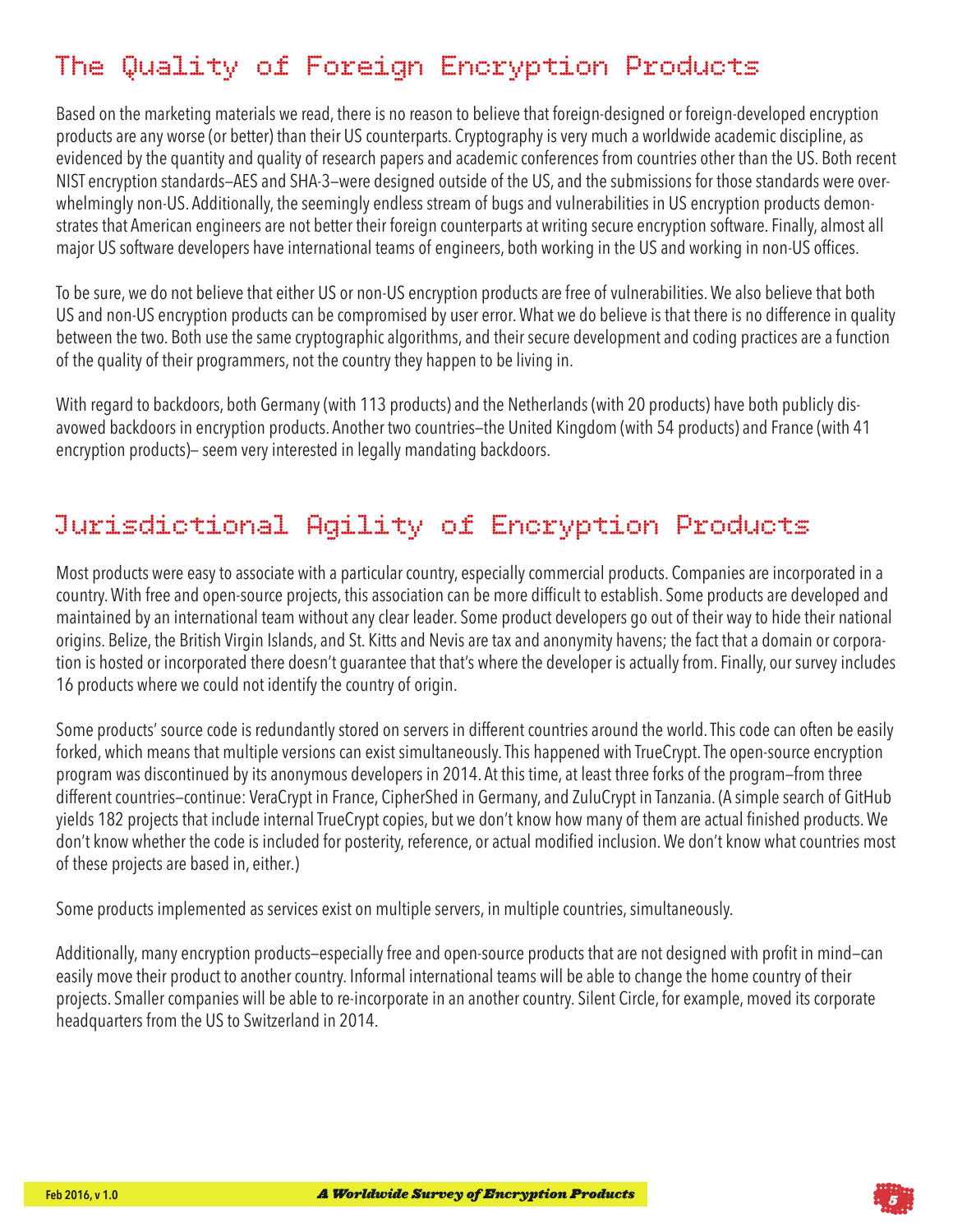#### **Comparisons with the 1999 Survey**

We were surprised by how different the products were between the current survey and the 1999 survey. We attribute this to the fast-moving nature of the Internet in general, and not to anything about encryption in particular. Many things about the companies that sell computer, network, and information technologies has changed in those 17 years.

The cryptography world has changed considerably since 1999. In part due to the spread of computer-science curricula, there are more people knowledgeable about cryptography—and they come from all over the world. Additionally, there are more books and websites that teach cryptography, and more easily available cryptography libraries that can be used to build encryption products.

The IT world has also changed significantly since 1999. Many of the products in the 1999 survey were not described on the Internet, and most were only available by mail. Today, almost everything is comprehensively described on the Internet, and almost all software is available for either paid or free download. This means that it is easier for users to obtain encryption products, no matter where they are in the world. We believe this internationalization is why there are fewer encryption products today than there were in 1999.

#### **Implications for US Policy**

Currently in the US, UK, and other countries, there are policy discussions about mandatory backdoors in encryption products. Law enforcement is the impetus behind these discussions; they claim that they are "going dark" and unable to decrypt either communications or data in storage [Com14]. Security researchers have long argued that such backdoors are impossible to implement securely, and will result in substandard security for everyone [AA+15]. Others argue that going dark is the wrong metaphor, and that many avenues for surveillance remain [GG+16].

Our research points to a different argument. Proposed mandatory backdoors have always been about modifying the encryption products used by everyone to eavesdrop on the few bad guys. That is, the FBI wants Apple—for example—to ensure that everyone's iPhone can be decrypted on demand so the FBI can decrypt the phones of the very few users under FBI investigation.

For this to be effective, those people using encryption to evade law enforcement must use Apple products. If they are able to use alternative encryption products, especially products created and distributed in countries that are not subject to US law, they will naturally switch to those products if Apple's security weaknesses become known.

Our survey demonstrates that such switching is easy. Anyone who wants to evade an encryption backdoor in US or UK encryption products has a wide variety of foreign products they can use instead: to encrypt their hard drives, voice conversations, chat sessions, VPN links, and everything else. Any mandatory backdoor will be ineffective simply because the marketplace is so international. Yes, it will catch criminals who are too stupid to realize that their security products have been backdoored or too lazy to switch to an alternative, but those criminals are likely to make all sorts of other mistakes in their security and be catchable anyway. The smart criminals that any mandatory backdoors are supposed to catch—terrorists, organized crime, and so on—will easily be able to evade those backdoors. Even if a criminal has to use, for example, a US encryption product for communicating with the world at large, it is easy for him to also use a non-US non-backdoored encryption product for communicating with his compatriots.

The US produces the most products that use encryption, and also the most widely used products. Any US law mandating backdoors will primarily affect people who are unconcerned about government surveillance, or at least unconcerned enough to make the switch. These people will be left vulnerable to abuse of those backdoors by cybercriminals and other governments.

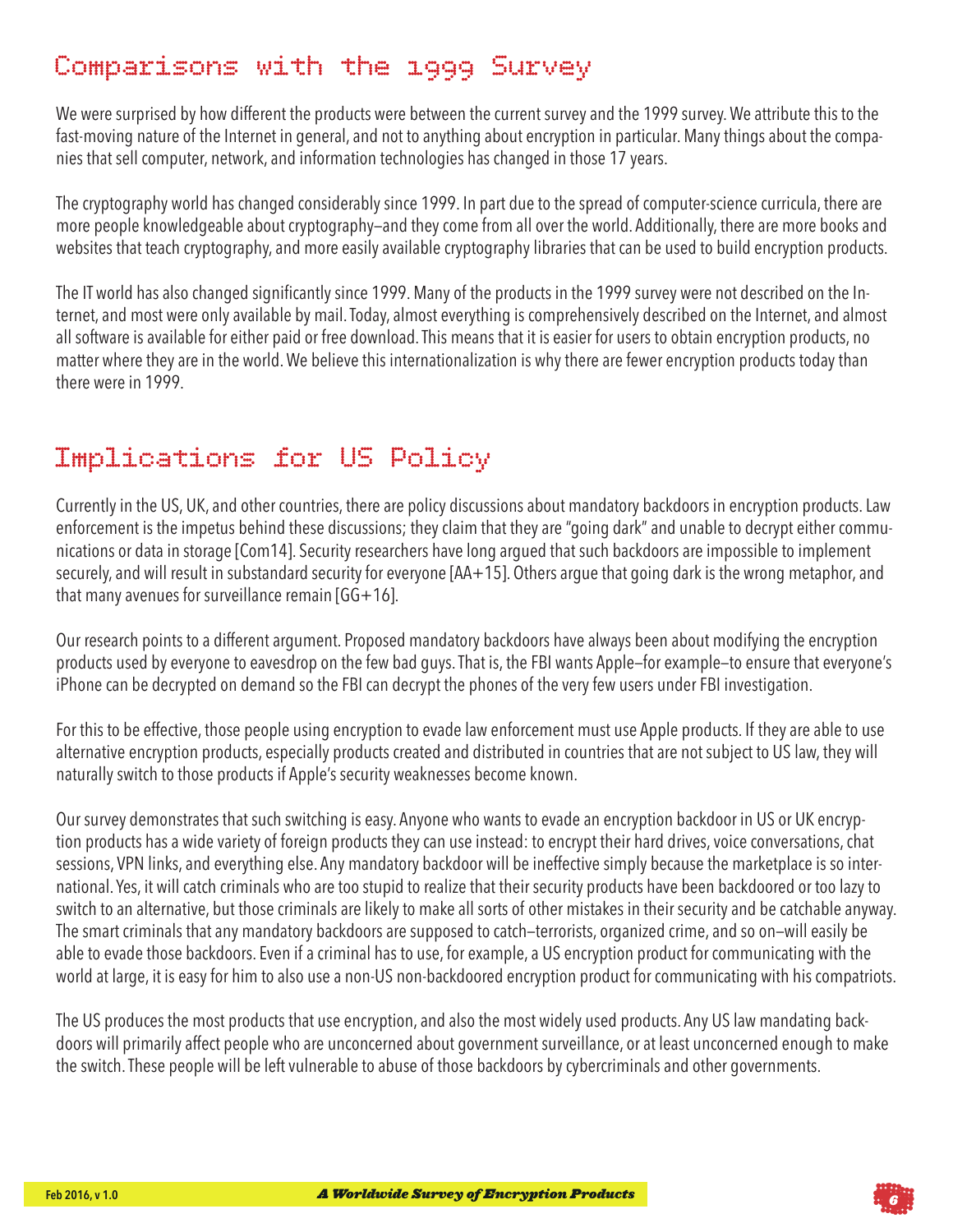#### **Conclusions**

Laws regulating product features are national, and only affect people living in the countries in which they're enacted. It is easy to purchase products, especially software products, that are sold anywhere in the world from everywhere in the world. Encryption products come from all over the world. Any national law mandating encryption backdoors will overwhelmingly affect the innocent users of those products. Smart criminals and terrorists will easily be able to switch to more-secure alternatives.

#### **Further Work**

As we said previously, we know this list is incomplete. It is our hope that readers will be able to fill in whatever blanks remain, and offer more suggestions for products and companies, especially those outside the US.

Additionally, it would be instructive to list the specific encryption algorithms used by these products, and whether their marketing specifically references either NSA surveillance or any laws mandating that companies put backdoors in their products.

#### **References**

[AA+15] H. Abelson, R. Anderson, S.M. Bellovin, et al, "Keys under Doormats: Mandating insecurity by requiring government access to all data and communications," Journal of Cybersecurity, Vol. 1, Issue 1, 2015.

[Com14] J.B. Comey, "Going Dark: Are Technology, Privacy, and Public Safety on a Collision Course," speech at Brookings Institution, 16 Oct 2014.

[GG16+] U. Gasser, N. Gertner, J. Goldsmith, et al, "Don't Panic: Making Progress on the `Going Dark' Debate," Berkman Center for Internet and Society, Harvard University, 1 Feb 16.

[HB+99] L.J. Hoffman, D.M. Balenson, K.A. Metivier-Carreiro, A. Kim, and M.G. Mundy, "Growing Development of Foreign Encryption Products in the Face of U.S. Export Regulations," Cyberspace Policy Institute, George Washington University, 10 Jun 1999. http://www.cspri.seas.gwu.edu/survey-of-world-wideavailibility-of/

[Sch15a] B. Schneier, "Wanted: Cryptography Products for Worldwide Survey," Schneier on Security, 11 Sep 2015. https://www.schneier.com/blog/archives/2015/09/wanted\_cryptogr.html

[Sch15b] B. Schneier, "Worldwide Cryptographic Products Survey: Edits and Additions Wanted," Schneier on Security, 3 Dec 2015. https://www.schneier. com/blog/archives/2015/12/worldwide\_crypt.html

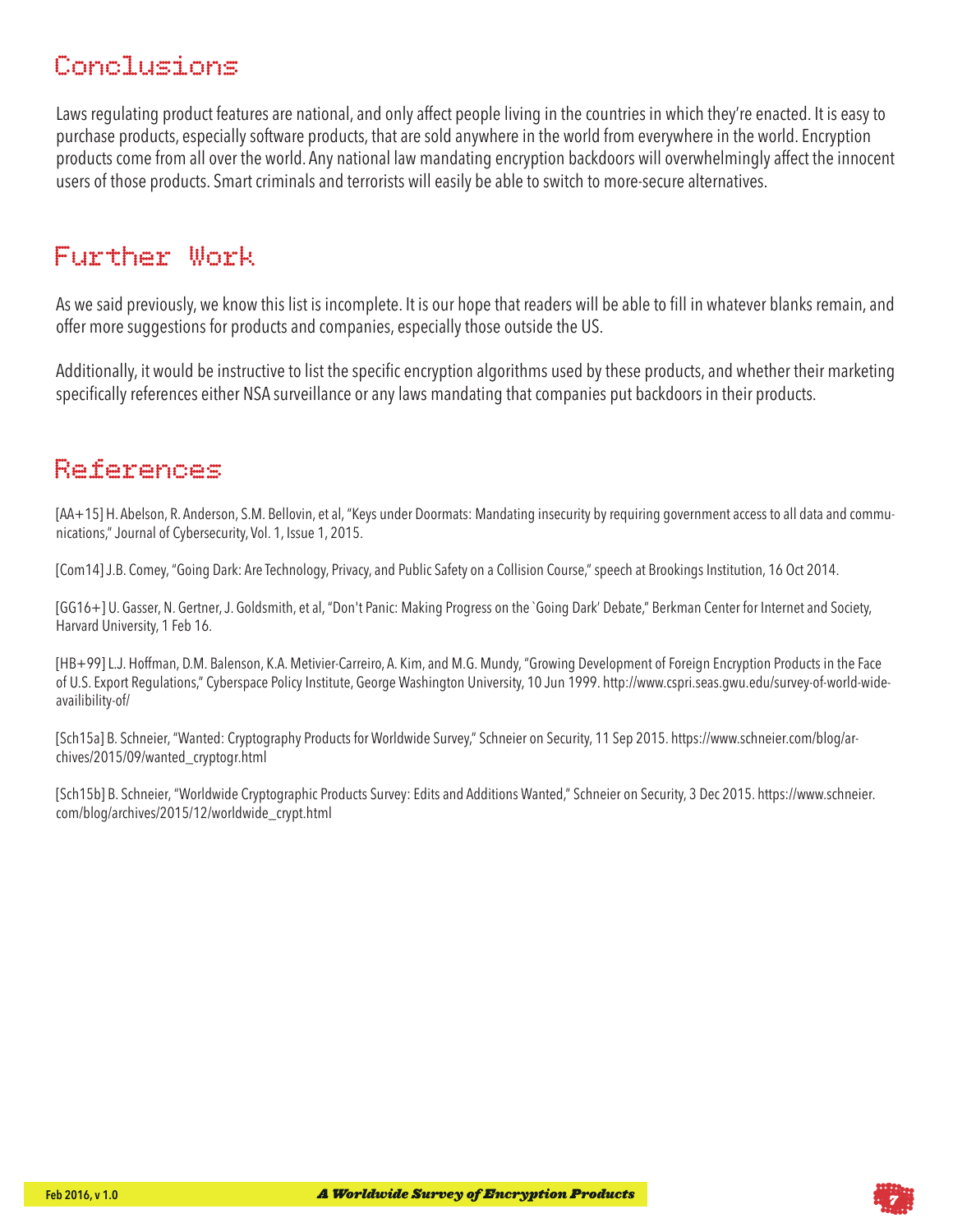## **Appendix**

The following table is a complete listing of all encryption products we found, both domestic and foreign. Although we have tried to be comprehensive and accurate, we cannot guarantee that this information is either complete or error-free.

If anyone knows of any additions, or notices any errors, please notify the authors at schneier@schneier.com.

The most current version of this table is available as an Excel spreadsheet at https://www.schneier.com/cryptography/paperfiles/ worldwide- encryption-product-survey-data.xls, and as a .csv file at https://www.schneier.com/cryptography/paperfiles/worldwide-encryption-product-survey- data.csv. The spreadsheet contains additional information, including notes on each product listed and a list of products we found but decided should not be included in this list.

Explanation of fields:

**Country**: The country in which the company or programmers are based. In some cases this is misleading, as many development teams are international. Some teams deliberately hide their nation of origin. These products are market as "unknown."

**Product Name**: The name of the encryption product.

**Company**: The name of the company that sells or distributes the product, if one exists.

**Type**: The type of encryption product. There are many different types of encryption products, including e-mail encryption, message encryption, file encryption, encrypted currency, and so on. For products that don't neatly categorize, we have made our best guess.

**Platforms**: The operating system or browser that the product works under. Some products work on multiple platforms. HW/SW: Whether the product is hardware or software.

**Cost**: Whether the product is commercial or available for free.

**PR/OS**: Whether the product's code is proprietary or open source.

**URL**: The URL of the product.

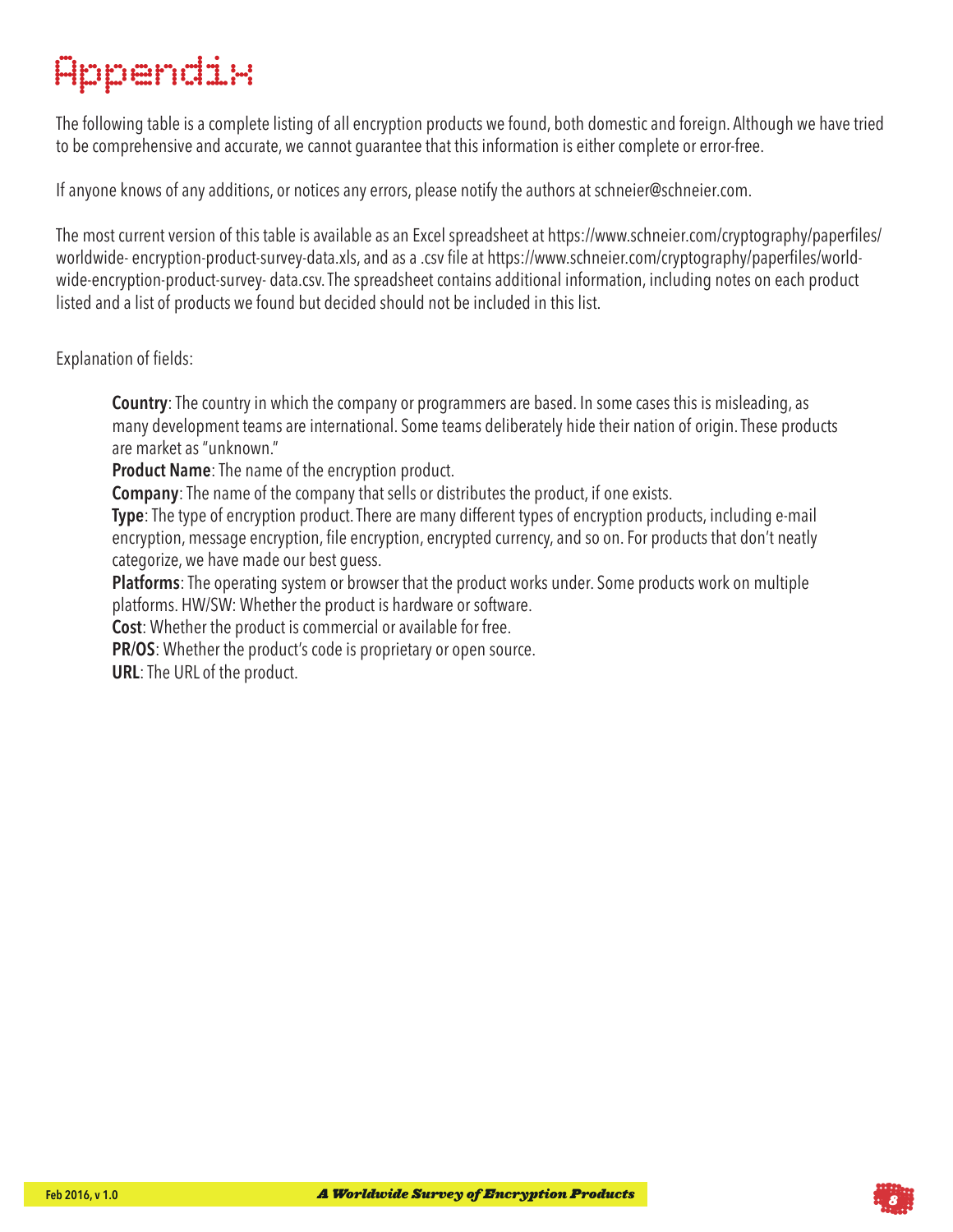| Country                          | <b>Product Name</b>                          | Company                                              | Type              | Platforms              | HW/SW Cost |      | PR/OS URL              |                                                                        |
|----------------------------------|----------------------------------------------|------------------------------------------------------|-------------------|------------------------|------------|------|------------------------|------------------------------------------------------------------------|
| Algeria                          | ArduinoSpritzCipher                          |                                                      | DevTools          |                        | SW         | Free | $\overline{\text{os}}$ | http://github.com/abderraouf-adjal/ArduinoSpritzCipher                 |
| Argentina                        | CryptoForge                                  | Ranguel Data Security                                | FileEncryption    | Win                    | SW         | Pay  | <b>PR</b>              | http://cryptoforge.com/encryption-software.htm                         |
| Australia                        | Anonobox                                     |                                                      | Router            |                        | HW         | Pay  | <b>PR</b>              | http://anonymos.earthsociety.org/wordpress                             |
| Australia                        | AnonymOS USB                                 |                                                      | OperatingSystem   |                        | SW         | Pay  | <b>PR</b>              | http://anonymos.earthsociety.org/wordpress                             |
| Australia                        | Armacrypt                                    | Mailedsafe Pty Ltd                                   | MailEncryption    | <b>Browsers</b>        | <b>SW</b>  | Pay  | <b>PR</b>              | http://mirrasoft.com/armacrypt                                         |
| Australia                        | BouncyCastle                                 | Legion of the Bouncy Castle                          | DevTools          |                        | SW         | Free | <b>OS</b>              | http://bouncycastle.org                                                |
| Australia                        | Crypto Workshop Pty Ltd                      |                                                      | DevTools          |                        | SW         | Free | <b>OS</b>              | http://cryptoworkshop.com                                              |
| Australia                        | Dropbear SSH                                 |                                                      | <b>DevTools</b>   |                        | <b>SW</b>  | Free | <b>OS</b>              | http://matt.ucc.asn.au/dropbear/dropbear.html                          |
| Australia                        | dsCrypt                                      | <b>DS Software</b>                                   | FileEncryption    | Win                    | SW         | Free | <b>PR</b>              | http://freewarefiles.com/DsCrypt-V program 5380.html                   |
| Australia                        | FastMail                                     | FastMail Pty Ltd.                                    | MailEncryption    | Web-based              | SW         | Pay  | PR                     | http://fastmail.com                                                    |
| Australia                        | Lib Crypto (SSL TLS)                         |                                                      | DevTools          |                        |            | Free | <b>OS</b>              |                                                                        |
| Australia                        | Mirracrypt                                   | Mailedsafe Pty Ltd                                   | MailEncryption    | Win                    | SW         | Pay  | <b>PR</b>              | http://mirrasoft.com/mirracrypt                                        |
| Australia                        | Mirramail                                    | Mailedsafe Pty Ltd                                   | MailEncryption    | Win                    | SW         | Pay  | <b>PR</b>              | http://mirrasoft.com/mirramail                                         |
| Australia                        | Mirrapass                                    | Mailedsafe Pty Ltd                                   | PasswordMqr       | Win                    | SW         | Pay  | <b>PR</b>              | http://mirrasoft.com/mirrapass                                         |
| Australia                        | OpenSSL                                      | OpenSSL Software Foundation                          | DevTools          | Win/Lin                | SW         | Free | <b>OS</b>              | http://openssl.org                                                     |
| Australia                        | Pocket for Android                           | <b>CITC</b>                                          | MessageEncryption | And                    | SW         | Free | <b>PR</b>              | http://play.google.com/store/apps/details?id=com.citc.wallet&hl=en     |
| Australia                        | Randtronics DPM File                         | Randtronics Pty Ltd                                  | FileEncryption    | Win                    | SW         | Pay  | <b>PR</b>              | http://randtronics.com/images/Datasheets/DPM FileFolder Jul2015 v1.pdf |
| Australia                        | Randtronics DPM for Cloud                    | Randtronics Pty Ltd                                  | CloudEncryption   | Win                    | SW         | Pay  | PR                     | http://randtronics.com/images/Randtronics%20DPM%20cloud%20provider%    |
| Australia                        | Randtronics DPM Volume                       | Randtronics Pty Ltd                                  | DiskEncryption    | Win                    | SW         | Pay  | PR                     | http://randtronics.com/images/Datasheets/DPM FileFolder Jul2015 v1.pdf |
| Australia                        | Senetas CN1000 Encryptor                     | Senetas                                              | <b>Network</b>    |                        | <b>HW</b>  | Pay  | <b>PR</b>              | http://senetas.com/encryptors/layer-2-encryptors/cn1000-series         |
| Australia                        | Soprano Gamma                                | Soprano Design Pty.                                  | MessageEncryption | iOS/And                | SW         | Pay  | PR                     | http://sopranodesign.com/gamma                                         |
| Australia                        | Viscosity                                    | SparkLabs                                            | <b>VPN</b>        | Mac/Win                | SW         | Pay  | <b>PR</b>              | http://sparklabs.com/viscosity                                         |
| Australia                        | VPN.S                                        | <b>VPNSecure Pty Ltd</b>                             | <b>VPN</b>        | Mac/Win/Lin/iOS/And SW |            | Pay  | PR                     | http://www.vpnsecure.me                                                |
| Austria                          | Cryptas                                      | <b>CRYPTAS IT-Security GmbH</b>                      | Network           |                        | HW/SW      | Pay  | <b>PR</b>              | http://cryptas.com                                                     |
| Austria                          | <b>GPG Suite</b>                             | <b>GPGTools</b>                                      | Multi             | Mac                    | <b>SW</b>  | Pay  | <b>OS</b>              | http://gpgtools.org                                                    |
| Austria                          | IAIK Crypto Toolkit Suite                    | Stiftung Secure Information and CDevTools            |                   | Java                   | <b>SW</b>  | Pay  | <b>PR</b>              | http://jce.iaik.tugraz.at                                              |
| Austria                          | JumpChat                                     | JumpChat                                             | VideoCall         | Mac/Win/iOS/And        | SW         | Free | PR                     | http://jumpch.at                                                       |
| Austria                          | mySMS                                        | Up to Eleven Digital Solutions Gn Message Encryption |                   | Win/And                | SW         | Free | <b>PR</b>              | http://mysms.com                                                       |
| Austria                          | PGP SMS                                      | Woodkick                                             | MessageEncryption | And                    | SW         | Pay  | PR                     | http://woodkick.com/node/19                                            |
| Austria                          | R2Mail2                                      |                                                      | MailEncryption    | And                    | SW         | Free | PR                     | http://r2mail2.com                                                     |
| Austria                          | Side Channel Secure Messenger SideChannel.at |                                                      | MessageEncryption | ioS/And/BlackBerry     | <b>SW</b>  | Free | PR                     | http://sidechannel.at                                                  |
| Belgium                          | Cribble                                      | <b>NXT24</b>                                         | Financial         | iOS/And                | SW         | Free | PR                     | http://cribble.eu                                                      |
| Belgium                          | OpenCom                                      | Steven Willems GCV                                   | MailEncryption    |                        | SW         | Pay  | <b>PR</b>              | http://opencom.io                                                      |
| <b>Belize</b>                    | PGP Encryption Freeware                      | iGolder Ltd                                          | MessageEncryption | Web-based              | SW         | Free | PR                     | http://igolder.com/pgp/encryption                                      |
| <b>Brazil</b>                    | KeyBITS                                      | QuantaSEC Ltd / UFMG                                 | FileEncryption    | Win/Lin                | <b>HW</b>  | Pay  | <b>PR</b>              | http://xepa15.fisica.ufmg.br/inetsec/                                  |
| Brazil                           | PWSafe                                       | app77                                                | PasswordMgr       | Mac/iOS                | SW         | Pay  | PR                     | http://pwsafe.info                                                     |
| Brazil                           | Twister                                      |                                                      | MessageEncryption | Win/Lin                | <b>SW</b>  | Free | <b>OS</b>              | http://twister.net.co                                                  |
| British Virgin Islan Express VPN |                                              | Express VPN International Ltd.                       | <b>VPN</b>        | Mac/Win//iOS/And       | <b>SW</b>  | Pay  | PR                     | http://expressvpn.com                                                  |
| <b>Bulgaria</b>                  | <b>DidiSoft</b>                              | DidiSoft Inc Eood                                    | DevTools          | And/.NET/Java          | SW         | Pay  | PR                     | https://www.didisoft.com/                                              |
| Canada                           | 002                                          | Harvey Parisien                                      | FileEncryption    | Win                    | SW         | Free | <b>PR</b>              | http://002.ca                                                          |
| Canada                           | 1Password                                    | Agilebits                                            | PasswordMgr       | Mac/iOS/Win/And        | SW         | Pay  | <b>PR</b>              | http://agilebits.com/onepassword                                       |
| Canada                           | AntiPrism                                    | Cirrus Tech Ltd.                                     | OperatingSystem   |                        | SW         | Free | <b>OS</b>              | http://antiprism.ca                                                    |
| Canada                           | BlackBerry                                   | BlackBerry, Ltd.                                     | Telephone         | BlackBerry             | <b>HW</b>  | Pay  | <b>PR</b>              | http://blackberry.com                                                  |
| Canada                           | <b>BTGuard</b>                               | Netcrawled LLC                                       | <b>VPN</b>        | Mac/Win/Lin/iOS/And SW |            | Pay  | PR                     | http://btguard.com                                                     |
| Canada                           | Ciphershare                                  | Proven Security Solutions Limited Network            |                   | Win                    | SW         | Pay  | PR                     | http://provensecuritysolutions.com                                     |
| Canada                           | Cloaked JS                                   | Irdeto                                               | <b>DevTools</b>   |                        | SW         | Pay  | <b>PR</b>              | http://irdeto.com/venture-lab/ventures/cloaked-js.htm                  |
| Canada                           | CryptoHeaven                                 | CryptoHeaven                                         | MailEncryption    | Web-based              | SW         | Free | <b>PR</b>              | http://cryptoheaven.com                                                |
| Canada                           | EncryptStick                                 | <b>ENC Security Systems</b>                          | FileEncryption    | Mac/Win/Lin            | SW         | Pay  | <b>PR</b>              | http://encryptstick.com                                                |
| Canada                           | Enlocked                                     | Enlocked Inc.                                        | MailEncryption    | Win/iOS/And/Browser SW |            | Pay  | <b>PR</b>              | http://enlocked.com                                                    |
| Canada                           | Evizone                                      | Evizone Services Ltd.                                | MessageEncryption | Mac/Win                | SW         | Pay  | <b>PR</b>              | http://evizone.com                                                     |
| Canada                           | GoodCrypto                                   | GoodCrypto                                           | MailEncryption    |                        | SW         | Free | <b>PR</b>              | http://goodcrypto.com                                                  |
| Canada                           | qpq4o for Outlook                            | Secure Group                                         | MailEncryption    | Win                    | SW         | Pay  | <b>PR</b>              | http://securegroup.com/products/gpg4o-outlook                          |
| Canada                           | Hushmail                                     | <b>Hushmail Communications</b>                       | MailEncryption    | Web-based              | SW         | Pay  | <b>PR</b>              | http://hushmail.com                                                    |
| Canada                           | <b>ICX</b>                                   | <b>ICX</b>                                           | MessageEncryption | <b>Browsers</b>        | SW         | Pay  | <b>PR</b>              | http://i.cx/?icx.screen=about                                          |
| Canada                           | iSafe Drive Lite                             | Savvi Solutions Inc.                                 | <b>USB</b>        | Mac/Win/iOS            | <b>HW</b>  | Pay  | <b>PR</b>              | http://savviinc.com/store/isafe-drive                                  |
| Canada                           | Kik Messenger                                | Kik Interactive                                      | MessageEncryption | iOS/And                | SW         | Free | <b>PR</b>              | http://kik.com                                                         |
| Canada                           | Kleeg                                        |                                                      | MessageEncryption |                        | <b>SW</b>  | Free | <b>OS</b>              | http://kleeq.sourceforge.net                                           |
| Canada                           | Knox                                         | Agilebits                                            | DiskEncryption    | Mac                    | SW         | Pay  | <b>PR</b>              | http://agilebits.com/knox                                              |
|                                  |                                              |                                                      |                   |                        |            |      |                        |                                                                        |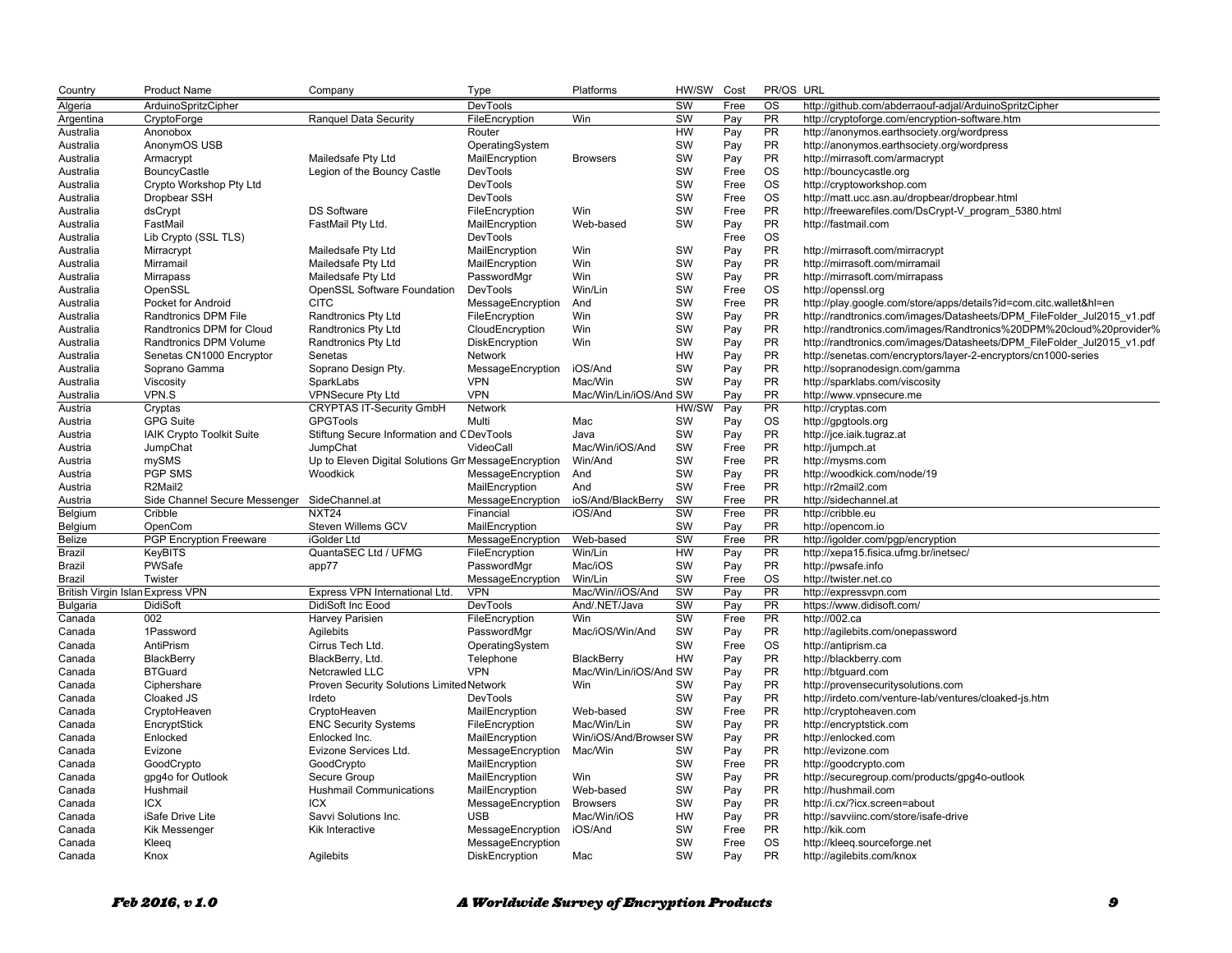| Country        | <b>Product Name</b>                              | Company                                              | Type              | Platforms              | HW/SW     | Cost | PR/OS URL |                                                                           |
|----------------|--------------------------------------------------|------------------------------------------------------|-------------------|------------------------|-----------|------|-----------|---------------------------------------------------------------------------|
| Canada         | LibreSSL                                         | OpenBSD                                              | DevTools          |                        | SW        | Free | <b>OS</b> | http://libressl.org                                                       |
| Canada         | LibTomCrypt                                      | <b>LibTom Projects</b>                               | DevTools          |                        | SW        | Free | <b>OS</b> | http://www.libtom.org/LibTomCrypt                                         |
| Canada         | <b>MaxView</b>                                   | FastStone Soft                                       | FileEncryption    | Win                    | SW        | Pay  | PR        | http://www.faststone.org/                                                 |
| Canada         | Off-the-Record MessageEncryptior OTR Project     |                                                      | MessageEncryption | Mac/Win/Lin            | SW        | Free | <b>OS</b> | http://otr.cypherpunks.ca                                                 |
| Canada         | OneTime                                          | RedBean                                              | MessageEncryption | Win                    | SW        | Free | <b>OS</b> | http://red-bean.com/onetime                                               |
| Canada         | OpenBSD                                          | OpenBSD Foundation                                   | OperatingSystem   |                        | SW        | Free | <b>OS</b> | http://openbsd.org                                                        |
| Canada         | Openswam                                         | Xelerance Corp.                                      | DevTools          |                        | SW        | Free | <b>OS</b> | http://openswan.org                                                       |
|                | Orchid                                           |                                                      | DevTools          |                        | SW        |      | PR        |                                                                           |
| Canada         |                                                  | Subgraph                                             |                   | And                    |           | Pay  |           | http://subgraph.com/orchid/index.en.html                                  |
| Canada         | Ploggy                                           | Psiphon Inc.                                         | MessageEncryption |                        | SW        | Free | OS        | http://github.com/Psiphon-Labs/ploggy                                     |
| Canada         | PsiPhon                                          | Psiphon Inc.                                         | Circumvention     | Win/And                | SW        | Free | <b>OS</b> | http://psiphon.ca                                                         |
| Canada         | R-Crypto                                         | R-Tools Technology, Inc.                             | DiskEncryption    | Win                    | SW        | Pay  | PR        | http://r-tt.com/data_security_software                                    |
| Canada         | Ring                                             | Savoir-faire Linux                                   | MessageEncryption | Mac/Win/Lin            | SW        | Free | <b>OS</b> | http://ring.cx                                                            |
| Canada         | Secure BlackBerry                                | Secure Group                                         | Multi             | BlackBerry             | SW        | Pay  | <b>PR</b> | http://securegroup.com/products/secure-blackberry                         |
| Canada         | Secure Chat                                      | Secure Group                                         | MessageEncryption | And                    | SW        | Pay  | PR        | http://play.google.com/store/apps/details?id=com.edatech.securechat       |
| Canada         | Secure Email                                     | Secure Group                                         | MailEncryption    | And                    | SW        | Pay  | PR        | http://play.google.com/store/apps/details?id=com.edatech.secureemail      |
| Canada         | Secure Phone                                     | Secure Group                                         | Telephone         |                        | HW        | Pay  | PR        | http://securegroup.com/products/secure-phone                              |
| Canada         | Secure Voice                                     | Secure Group, Inc.                                   | VoIP              | And                    | SW        | Pay  | PR        | http://play.google.com/store/apps/details?id=com.edatech.securevoice      |
| Canada         | SecureCom                                        | Securecom                                            | MessageEncryption | And                    | SW        | Free | <b>OS</b> | http://github.com/Securecom/Securecom-Text                                |
| Canada         | Sneakertext (stxt)                               |                                                      | MessageEncryption |                        | SW        | Free | <b>OS</b> | http://github.com/graydon/stxt                                            |
| Canada         | Spam Mimic                                       |                                                      | MessageEncryption | Web-based              | <b>SW</b> | Free | <b>PR</b> | http://spammimic.com/index.cgi                                            |
| Canada         | Subgraph OS                                      | Subgraph                                             | OperatingSystem   |                        | SW        | Pay  | PR        | http://subgraph.com/sgos/index.en.html                                    |
| Canada         | Tarsnap                                          | Tarsnap Backup Inc.                                  | CloudEncryption   | Mac/Lin                | SW        | Pay  | <b>OS</b> | http://tarsnap.com                                                        |
| Canada         | tls init                                         |                                                      | <b>DevTools</b>   | OpenBSD                | <b>SW</b> | Free | PR        | http://openbsd.org/cgi-bin/man.cgi/OpenBSD-current/man3/tls accept fds.3' |
|                | TunnelBear                                       |                                                      | <b>VPN</b>        | Mac/Win/Lin/iOS/And SW |           |      |           |                                                                           |
| Canada         |                                                  | TunnelBear Inc.                                      |                   |                        |           | Pay  | PR        | http://tunnelbear.com                                                     |
| Canada         | vnconfig                                         |                                                      | DiskEncryption    | OpenBSD                | SW        | Free | <b>OS</b> | http://openbsd.org/cgi-bin/man.cgi/OpenBSD-current/man8/mount_vnd.8?qu    |
| Canada         | <b>VPN Land</b>                                  | BlackLogic                                           | <b>VPN</b>        | Mac/Win/Lin/iOS/And SW |           | Pay  | PR        | http://vpnland.com                                                        |
| Canada         | WinZip                                           | WinZip Computing, S.L., A Corel (FileEncryption      |                   | Win                    | <b>SW</b> | Pay  | PR        | http://winzip.com                                                         |
| Canada         | xMail                                            | Shwyz                                                | MailEncryption    | <b>Browsers</b>        | SW        | Free | PR        | http://shwyz.ca                                                           |
| Chile          | VIPer                                            | Exefire Servicios Integradas Limit MessageEncryption |                   | And                    | SW        | Free | PR        | http://play.google.com/store/apps/details?id=com.exefire.viper            |
| China          | <b>BitComet</b>                                  | <b>Bitcomet</b>                                      | P2PFileSharing    | Win                    | SW        | Free | PR        | http://bitcomet.com                                                       |
| China          | QQ                                               | Tencent                                              | MessageEncryption | Mac/Win/iOS/And/Brc SW |           | Free | <b>PR</b> | http://imqq.com                                                           |
| China          | SafeStream Routers                               | TP-Link                                              | <b>VPN</b>        |                        | HW        | Pay  | <b>PR</b> | http://tp-link.com/en/products/biz-list-4909.html                         |
| China          | Seafile                                          | Seafile Ltd.                                         | CloudEncryption   | Mac/Win/Lin/iOS/And SW |           | Pay  | <b>OS</b> | http://seafile.com                                                        |
| China          | SwitchyOmega (formerly Proxy Sw Ozyxa Technology |                                                      | DevTools          |                        | SW        | Free | <b>OS</b> | http://github.com/FelisCatus/SwitchyOmega                                 |
| China          | WeChat                                           | Tencent                                              | MessageEncryption | Mac/Win/iOS/And/Bla SW |           | Free | PR        | http://wechat.com                                                         |
| Cyprus         | Faceless.me VPN                                  | Faceless.Me                                          | <b>VPN</b>        | Win                    | SW        | Pay  | PR        | http://faceless.me                                                        |
| Czech Republic | Acrobits                                         | Acrobits                                             | Telephone         | N/A                    | <b>SW</b> | Pay  | PR        | http://acrobits.net                                                       |
| Czech Republic | <b>Avast Passwords</b>                           | <b>Alwil Software</b>                                | PasswordMgr       | iOS/And                | SW        | Free | PR        | http://avast.com/passwords                                                |
| Czech Republic | <b>Avast Secure Line</b>                         | Alwil Software                                       | <b>VPN</b>        | Mac/Win/iOS/And        | SW        | Pay  | PR        | http://avast.com/secureline-vpn#pc                                        |
| Czech Republic | Babel                                            | OKsystem                                             | MessageEncryption | Win/iOS/And            | SW        | Pay  | PR        | http://getbabel.com                                                       |
| Czech Republic | Codecrypt                                        |                                                      | FileEncryption    | Lin                    | SW        | Free | <b>OS</b> | http://github.com/exaexa/codecrypt                                        |
| Czech Republic | Cryptelo                                         | SECTION Technologies s.r.o.                          | CloudEncryption   | Web-based              | SW        | Pay  | <b>PR</b> | http://cryptelo.com                                                       |
| Czech Republic | LibreSignal                                      |                                                      | MessageEncryption | And                    | SW        | Free | <b>OS</b> | http://fdroid.eutopia.cz                                                  |
|                |                                                  |                                                      |                   |                        |           |      |           |                                                                           |
| Czech Republic | Privatoria                                       | Privatoria                                           | <b>VPN</b>        | Web-based              | SW        | Pay  | PR        | http://privatoria.net                                                     |
| Denmark        | Duplicati                                        |                                                      | CloudEncryption   | Mac/Win/Lin            | SW        | Free | <b>OS</b> | http://duplicati.com                                                      |
| Denmark        | VSEncryptor                                      |                                                      | MessageEncryption | Win                    | SW        | Free | <b>PR</b> | http://lokibit.com/products.htm#vsencryptor                               |
| Estonia        | <b>BLT</b>                                       | Guardtime                                            | DevTools          |                        | SW        |      | <b>PR</b> | http://guardtime.com/blt-technology                                       |
| Finland        | <b>BCArchive</b>                                 | Jetico                                               | FileEncryption    | Win                    | <b>SW</b> | Free | PR        | http://jetico.com/products/free-security-tools/bcarchive                  |
| Finland        | BestCrypt                                        | Jetico                                               | DiskEncryption    | Win                    | SW        | Pay  | <b>PR</b> | http://jetico.com                                                         |
| Finland        | Dooble                                           | Dooble Project Team                                  | <b>Browser</b>    | Mac/Win/Lin/FreeBSE SW |           | Free | <b>OS</b> | http://dooble.sourceforge.net                                             |
| Finland        | EndCryptor                                       | Enternet, Inc.                                       | MailEncryption    | Win                    | SW        | Pay  | <b>PR</b> | http://www.endcryptor.com                                                 |
| Finland        | Fort Cryptography Extension for Windows          |                                                      | FileEncryption    | Win                    | SW        | Free | <b>OS</b> | http://cryptoextension.eu                                                 |
| Finland        | Freedome VPN                                     | F-Secure                                             | <b>VPN</b>        | Mac/Win                | <b>SW</b> | Pay  | PR        | http://f-secure.com/en/web/home_global/freedome                           |
| Finland        | F-Secure Desktop                                 | Data Fellows Ltd.                                    | FileEncryption    |                        | SW        | Pay  | PR        | http://f-secure-desktop.software.informer.com                             |
| Finland        | Loop-AES                                         |                                                      | DevTools          | Lin                    | SW        | Free | <b>OS</b> | http://loop-aes.sourceforge.net                                           |
| Finland        | <b>Tinfoil Chat CEV</b>                          |                                                      | MessageEncryption | Linux                  | SW        | Free | <b>OS</b> | http://github.com/magp/tfc-cev                                            |
| France         | Claws-Mail                                       | claws-mail.org                                       | MailEncryption    | Lin/Unix               | SW        | Free | <b>OS</b> | http://www.claws-mail.org                                                 |
| France         | <b>Confidant Mail</b>                            | <b>Confidant Mail</b>                                | MailEncryption    | Mac/Win/Lin            | SW        | Free | <b>OS</b> | http://confidantmail.org                                                  |
|                |                                                  |                                                      |                   |                        |           |      |           |                                                                           |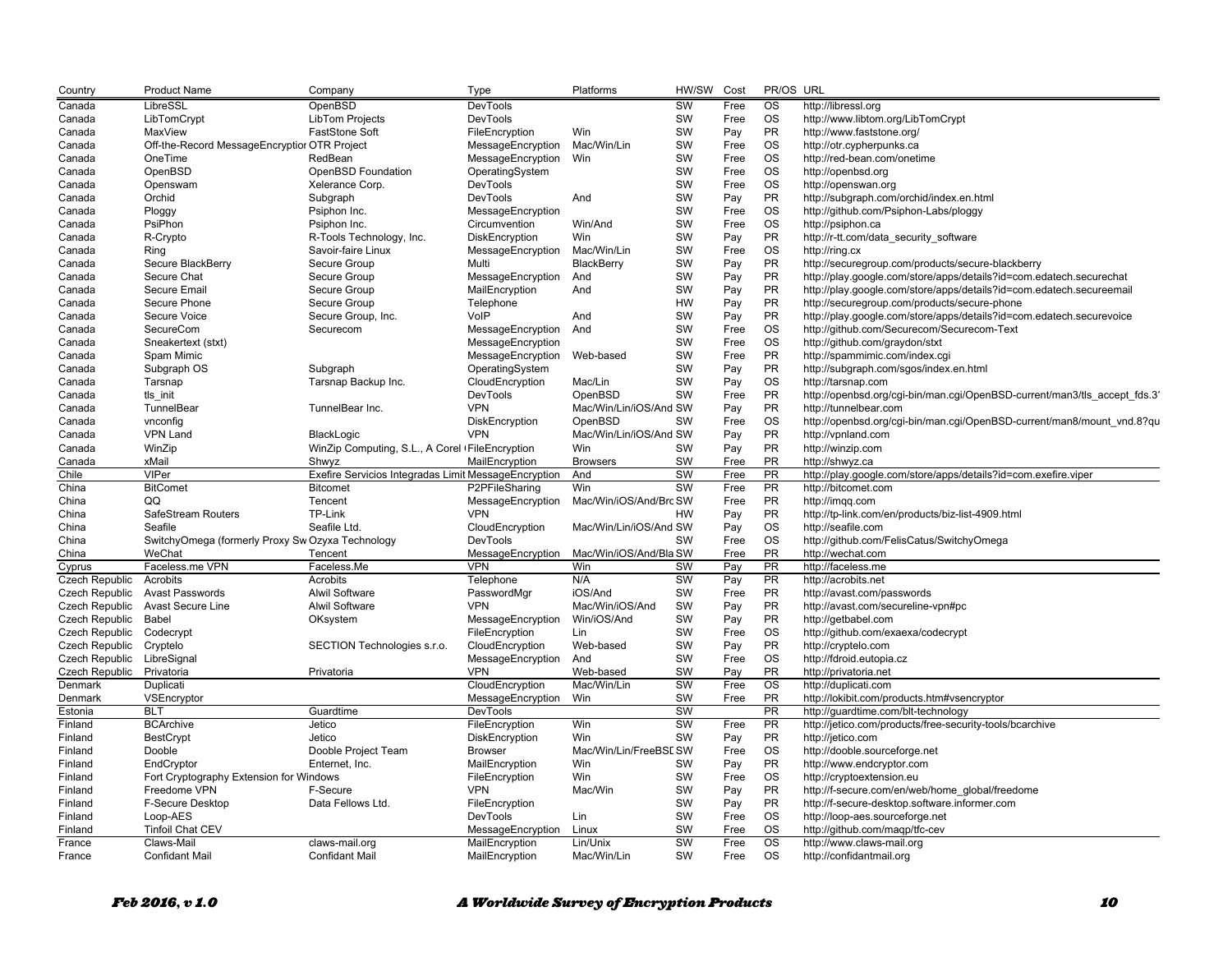| Country | <b>Product Name</b>                             | Company                                      | Type              | Platforms               | HW/SW     | Cost | PR/OS URL |                                                                              |
|---------|-------------------------------------------------|----------------------------------------------|-------------------|-------------------------|-----------|------|-----------|------------------------------------------------------------------------------|
| France  | Cryhod                                          | Prim'C                                       | DiskEncryption    | Win                     | SW        | Pay  | PR        | http://primx.eu/en/cryhod.aspx                                               |
| France  | CryptoBox                                       | Ercom                                        | Network           |                         | SW        | Pay  | PR        | http://www.ercom.com/cryptobox/206-208                                       |
| France  | CryptoCat                                       |                                              | MessageEncryption | iOS/Browsers            | SW        | Free | <b>OS</b> | http://crypto.cat                                                            |
| France  | Cryptosense Analyzer                            | Cryptosense SA                               | Network           | Win/Lin                 | HW        | Pay  | <b>PR</b> | http://cryptosense.com/analyzer                                              |
| France  | Cryptosmart-Mobile Suite                        | Ercom                                        | Multi             |                         | HW        | Pay  | <b>PR</b> | http://www.ercom.com/cryptosmart/3-17                                        |
| France  | CSipSimple                                      |                                              | VoIP              | And                     | SW        | Free | <b>OS</b> | http://www.csipsimple.com                                                    |
| France  | Datacryptor 2000                                | <b>Thales Group</b>                          | Network           |                         | HW        | Pay  | <b>PR</b> | http://thalesgroup.com/sites/default/files/asset/document/thales_datacryptor |
| France  | <b>Discretio</b>                                | MBDSYS S.A.R.L.                              | Multi             | Mac/Win/iOS/And         | SW        | Pay  | <b>OS</b> | http://discretio.com                                                         |
| France  | EncFS                                           |                                              | <b>DevTools</b>   |                         | SW        | Free | <b>OS</b> | http://vgough.github.io/encfs                                                |
| France  | Gajim                                           | Gajim Developers                             | MessageEncryption | Lin                     | SW        | Free | <b>OS</b> | http://gajim.org                                                             |
| France  | GostCrypt                                       | GostCrypt Project                            | <b>DevTools</b>   | Mac/Win/Lin             | SW        | Free | <b>OS</b> | http://gostcrypt.org/gostcrypt.php                                           |
| France  | Hyperboria                                      |                                              | Mesh              |                         | SW        | Free | <b>OS</b> | http://hyperboria.net                                                        |
| France  | Linphone                                        | Belledonne Communications SAF Telephone      |                   | Mac/Win/Lin/iOS/And SW  |           | Free | <b>OS</b> | http://linphone.org                                                          |
| France  | MasterPassword                                  |                                              | PasswordMgr       | Mac/Win/iOS/And         |           | Free | <b>OS</b> | http://masterpasswordapp.com                                                 |
| France  | <b>MCabber</b>                                  |                                              | MessageEncryption | Mac/Lin                 | SW        | Free | <b>OS</b> | http://mcabber.com                                                           |
| France  | minilock                                        |                                              | FileEncryption    | <b>Browsers</b>         | SW        | Free | <b>OS</b> | http://minilock.io                                                           |
| France  | Mooltipass                                      | Mooltipass                                   | PasswordMgr       |                         | HW        | Pay  | <b>OS</b> | http://themooltipass.com                                                     |
| France  | oPenGP                                          |                                              | MailEncryption    | iOS                     | SW        | Pay  | <b>PR</b> | http://itunes.apple.com/us/app/opengp/id414003727?mt=8                       |
|         | OpenMailbox                                     | Open Mailbox                                 |                   | Web-based               | SW        | Free | <b>OS</b> | http://openmailbox.org                                                       |
| France  |                                                 |                                              | MailEncryption    |                         |           |      | <b>PR</b> |                                                                              |
| France  | Parley                                          | Parley Chat                                  | MessageEncryption |                         | SW        | Free | <b>OS</b> | http://parleychat.co                                                         |
| France  | Peerio                                          | Technologies Peerio Inc.                     | MessageEncryption | Mac/Win/Lin/Browser: SW |           | Free |           | http://peerio.com                                                            |
| France  | Peersm                                          | PeerSM                                       | AnonProxy         | Mac/Win/Lin             | SW        | Free | <b>PR</b> | http://peersm.com                                                            |
| France  | Places                                          | Ansamb                                       | MessageEncryption | Mac/Win/Lin             | SW        | Pay  | <b>OS</b> | http://joinplaces.com                                                        |
| France  | ProxyCrypt                                      |                                              | DiskEncryption    | Win                     | SW        | Free | <b>PR</b> | http://reboot.pro/files/file/412-proxycrypt                                  |
| France  | Pydio                                           | Abstrium SAS                                 | CloudEncryption   | Mac/Win/Lin/iOS/And SW  |           | Pay  | <b>OS</b> | http://pydio.com                                                             |
| France  | QuickSec Mobile VPN Client                      | <b>Inside Secure</b>                         | <b>VPN</b>        | And                     | SW        | Pay  | <b>PR</b> | http://insidesecure.com/Products-Technologies/Protocol-Security-Toolkits/Qu  |
| France  | Sandstorm.io                                    |                                              | CloudEncryption   |                         | SW        | Free | <b>OS</b> | http://sandstorm.io                                                          |
| France  | SilentKeys                                      | Preevio                                      | Keyboard          | Mac/Win/Lin             | <b>HW</b> | Pay  | <b>PR</b> | http://preev.io                                                              |
| France  | Simple Encryption Tool                          | Cyberens                                     | FileEncryption    | Win                     | SW        | Pay  | <b>PR</b> | http://cyberens.eu/?attachment_id=275                                        |
| France  | SMSSecure                                       |                                              | MessageEncryption | And                     | SW        | Free | <b>OS</b> | http://smssecure.org                                                         |
| France  | Sodium Crypto Library                           |                                              | <b>DevTools</b>   |                         | SW        | Free | <b>OS</b> | http://libsodium.org                                                         |
| France  | TAILS (The Amnesic Incognito Live TAILS Project |                                              | OperatingSystem   |                         | SW        | Free | <b>OS</b> | http://tails.boum.org                                                        |
| France  | Tox.chat                                        |                                              | MessageEncryption | Mac/Win/Lin/And         | SW        | Free | <b>OS</b> | http://tox.chat                                                              |
| France  | Trustway Proteccio NetHSM                       | Bull                                         | Network           | Win/Lin                 | HW        | Pay  | <b>PR</b> | http://atos.net                                                              |
| France  | VeraCrypt                                       | <b>IDRIX</b>                                 | DiskEncryption    |                         | SW        | Free | <b>OS</b> | http://veracrypt.codeplex.com                                                |
| France  | Vmail                                           | Vmail.me                                     | MailEncryption    | Web-based               | SW        | Pay  | OS.       | http://vmail.me/en                                                           |
| France  | Wabiz                                           | Prim'x Technologies                          | Multi             | iOS/And                 | SW        | Pay  | <b>PR</b> | http://wabiz.com                                                             |
| France  | ZedMail                                         | Prim'X Technologies                          | MailEncryption    | Win                     | SW        | Pay  | <b>PR</b> | http://primx.eu/en/zedmail.aspx                                              |
| France  | ZoneCentral                                     | Prim'X Technologies                          | Multi             | Mac/Win/Lin             | SW        | Pay  | PR        | http://primx.eu/en/zonecentral.aspx                                          |
| Germany | Academic Signature                              |                                              | DevTools          | Win/Lin                 | SW        | Free | <b>OS</b> | http://fh-wedel.de/~an/crypto/Academic signature eng.html                    |
| Germany | AN ON (Anonymity.Online)                        | University of Regensburg                     | AnonProxy         | Mac/Win/Lin             | SW        | Free | <b>OS</b> | http://anon.inf.tu-dresden.de/index_en.html                                  |
| Germany | <b>Android Privacy Guard</b>                    |                                              | FileEncryption    | And                     | SW        | Free | <b>OS</b> | http://thialfihar.org/projects/apg                                           |
| Germany | APG                                             | Thialfihar                                   | MessageEncryption | And                     | SW        | Free | <b>OS</b> | http://play.google.com/store/apps/details?id=org.thialfihar.android.apg      |
| Germany | <b>ArchiCrypt Live</b>                          | Softwaredevelopment Remus Arc DiskEncryption |                   | Win                     | SW        | Pay  | <b>PR</b> | http://archicrypt.de/archicrypt_live                                         |
| Germany | Atmedia Ethernet Encryptor                      | Atmedia GMBH                                 | Network           |                         | HW        | Pay  | <b>PR</b> | http://www.atmedia.de/en/products/index.html                                 |
| Germany | Browser-in-the-Box                              | Sirrix AG                                    | <b>Browser</b>    | Win                     | SW        | Pay  | <b>PR</b> | http://www.sirrix.com/content/pages/BitBox en.htm                            |
| Germany | Chiffry                                         | Chiffry GmbH.                                | MessageEncryption | And/iOS/BlackBerry      | SW        | Free | <b>PR</b> | http://get.chiffry.de                                                        |
| Germany | Cloudfogger                                     | Cloudfogger GmbH                             | CloudEncryption   | Mac/Win/iOS/And         | SW        | Pay  | <b>PR</b> | http://cloudfogger.com                                                       |
| Germany | Conversations                                   |                                              | MessageEncryption | And                     | SW        | Pay  | <b>OS</b> | http://conversations.im                                                      |
| Germany | CrococryptFile                                  |                                              | FileEncryption    | Mac/Win/Lin             | SW        | Free | <b>OS</b> | http://frankhissen.de/crococryptfile-home-en-frank-hissen-it-software.html   |
| Germany | CrossCrypt                                      |                                              | DiskEncryption    | Win/Lin                 | SW        | Free | <b>OS</b> | http://cyberside.net.ee/crosscrypt                                           |
| Germany | CryptoGateway                                   | Sirrix AG                                    | Telephone         |                         | HW        | Pay  | <b>PR</b> | http://sirrix.com/content/pages/cryptogateway_en.htm                         |
| Germany | Cryptomator                                     | Cryptomator.org                              | CloudEncryption   | Win                     | SW        | Free | <b>OS</b> | http://cryptomator.org                                                       |
| Germany | cryptsetup                                      |                                              | DevTools          | Lin                     | SW        | Free | <b>OS</b> | http://gitlab.com/cryptsetup/cryptsetup                                      |
| Germany | CSSI                                            | Charismathics                                | Network           |                         | SW        | Pay  | <b>PR</b> | http://www.charismathics.com                                                 |
| Germany | Cyren EmailSecurity as a Service Cyren          |                                              | MailEncryption    | Web-based               | SW        | Pay  | <b>PR</b> | http://cyren.com/cyren-emailsecurity.html                                    |
| Germany | <b>Cyren Web Security</b>                       | Cyren                                        | CloudEncryption   | Web-based               | SW        | Pay  | <b>PR</b> | http://cyren.com/cyren-websecurity.html                                      |
| Germany | Diaspora                                        | Diaspora Foundation                          | MessageEncryption | Web-based               | SW        | Free | <b>OS</b> | http://diasporafoundation.org                                                |
|         |                                                 |                                              |                   |                         |           |      |           |                                                                              |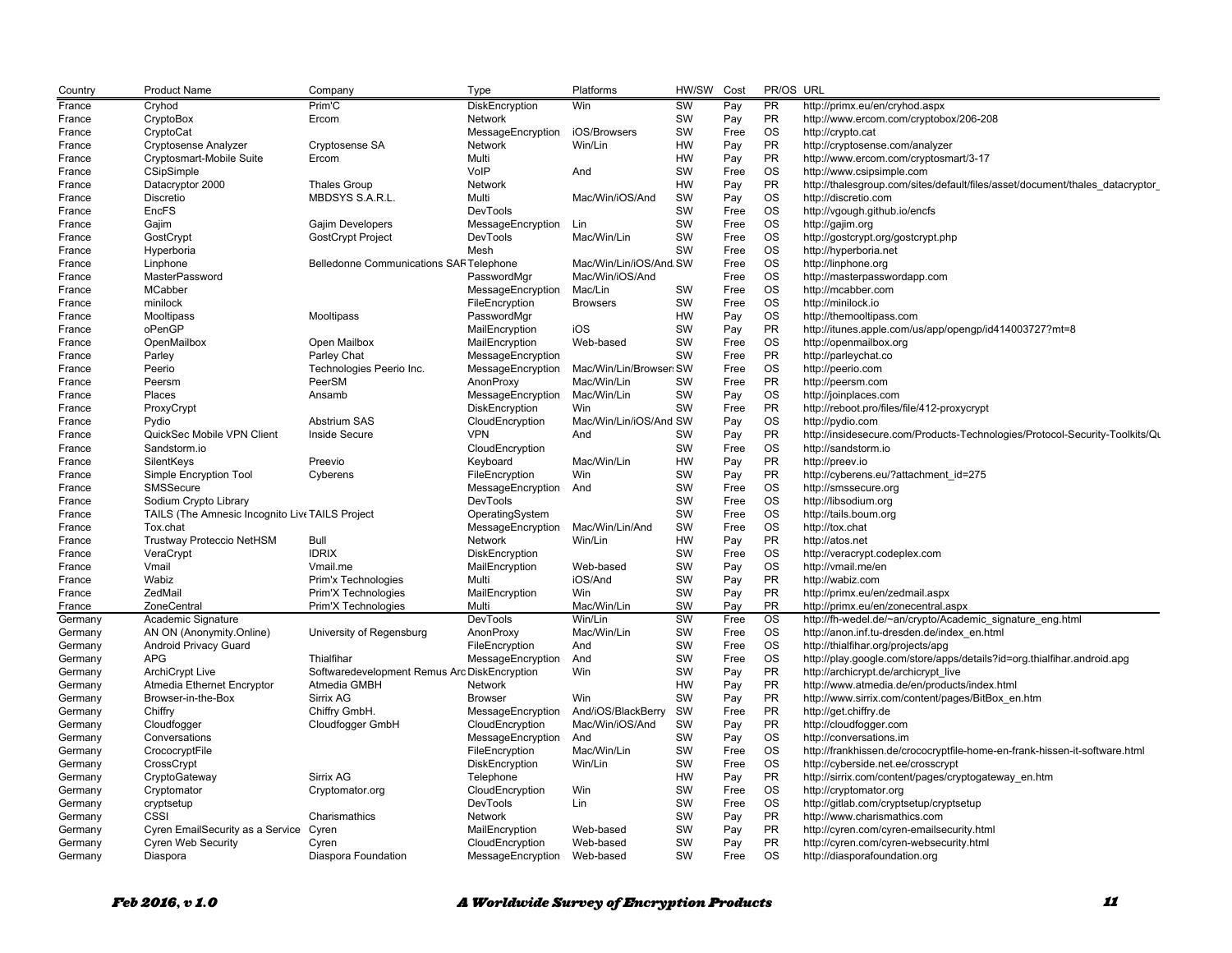| Country | <b>Product Name</b>                                                  | Company                    | Type              | Platforms              | HW/SW     | Cost | PR/OS URL |                                                                             |
|---------|----------------------------------------------------------------------|----------------------------|-------------------|------------------------|-----------|------|-----------|-----------------------------------------------------------------------------|
| Germany | DiskAshur                                                            | <b>SECOMDATA</b>           | HardDrive         |                        | HW        | Pay  | <b>PR</b> | http://secomdata.com/productos/discos-duros-port%C3%A1tiles-cifrados        |
| Germany | Dm-crypt                                                             |                            | DevTools          | Lin                    | SW        | Free | <b>OS</b> | http://gitlab.com/cryptsetup/cryptsetup/wikis/DMCrypt                       |
| Germany | DocRAID                                                              | ContentPro AG              | MailEncryption    | Mac/Win/ioS/And        | SW        | Pay  | <b>PR</b> | http://docraid.com                                                          |
| Germany | <b>Dox</b>                                                           | <b>Brainloop AG</b>        | CloudEncryption   | Mac/Win/ios/And        | SW        | Pay  | PR        | http://brainloop.com                                                        |
| Germany | <b>DriveCrypt</b>                                                    | SecurStar                  | DiskEncryption    | Win                    | <b>SW</b> | Pay  | <b>PR</b> | http://securstar.com/products_drivecrypt.php                                |
| Germany | <b>DriveLock</b>                                                     | CenterTools Software GMBH  | CloudEncryption   | Mac/Win/ios/And        | SW        | Pay  | PR        | http://drivelock.de                                                         |
| Germany | duplicity                                                            |                            | FileEncryption    | Lin                    | SW        | Free | <b>OS</b> | http://duplicity.nongnu.org                                                 |
| Germany | Dyadic Software Defined Encryptio Dyadic                             |                            | Network           |                        | SW        | Pay  | PR        | http://dyadicsec.com                                                        |
| Germany | EgoSecure Cloud Encryption                                           | EgoSecure                  | Multi             | Win                    | SW        | Pay  | <b>PR</b> | http://egosecure.com/en/modules                                             |
| Germany | EgoSecure Folder Encryption                                          | EgoSecure                  | FileEncryption    | Win                    | SW        | Pay  | PR        | http://egosecure.com/en/modules                                             |
| Germany | EgoSecure Full Disk Encryption                                       | EgoSecure                  | DiskEncryption    | Win                    | SW        | Pay  | <b>PR</b> | http://egosecure.com/en/modules                                             |
| Germany | EgoSecure Mail Encryption                                            | EgoSecure                  | MailEncryption    | Win                    | SW        | Pay  | PR        | http://egosecure.com/en/modules                                             |
|         | EgoSecure Removable Device EncEgoSecure                              |                            | FileEncryption    | Win                    | SW        | Pay  | <b>PR</b> | http://egosecure.com/en/modules                                             |
| Germany |                                                                      |                            | MessageEncryption | <b>Browsers</b>        | <b>SW</b> |      | <b>OS</b> |                                                                             |
| Germany | Encrypt.to                                                           |                            |                   |                        |           | Pay  | PR        | http://encrypt.to                                                           |
| Germany | FileAssurity Open PGP Security                                       | ArticSoft                  | FileEncryption    | Win                    | SW        | Pay  |           | http://articsoftpgp.com/pgp_security.htm                                    |
| Germany | Friendica                                                            | <b>Friendica Community</b> | MessageEncryption | Web-based              | SW        | Free | <b>OS</b> | http://friendica.com                                                        |
| Germany | GeNUCard                                                             | Genua                      | <b>VPN</b>        |                        | HW        | Pay  | <b>PR</b> | http://www.genua.de/loesungen/personal-security-device-genucard.html        |
| Germany | Gieseke & Devrient                                                   | Gieseke & Devrient         | Multi             |                        | SW        | Pay  | <b>PR</b> | http://gi-de.com                                                            |
| Germany | <b>GNU Gatekeeper</b>                                                |                            | <b>DevTools</b>   | Mac/Win/Lin/iOS/And SW |           | Free | <b>OS</b> | http://gnugk.org                                                            |
| Germany | <b>GNUNet</b>                                                        | GNUnet e.V.                | Mesh              | Lin                    | SW        | Free | <b>OS</b> | http://gnunet.org                                                           |
| Germany | GnuPG                                                                | <b>GnuPG Project</b>       | MailEncryption    | Lin                    | SW        | Free | <b>OS</b> | http://gnupg.org                                                            |
| Germany | GoldBug                                                              | GoldBug                    | Multi             | Win                    | SW        | Free | <b>OS</b> | http://sourceforge.net/projects/goldbug                                     |
| Germany | gpg4files                                                            | Giegerich & Partner GmbH   | FileEncryption    | Win                    | SW        | Pay  | PR        | http://giepa.de/gpg4files-endpoint-encryption-for-documents-in-windows/?lar |
| Germany | gpg4usb                                                              | gpg4usb                    | FileEncryption    | Win/Lin                | <b>SW</b> | Free | <b>OS</b> | http://gpg4usb.org                                                          |
| Germany | Gpg4win                                                              | <b>GnuPG Project</b>       | Multi             | Win                    | SW        | Free | <b>OS</b> | http://gpg4win.org                                                          |
| Germany | <b>GSMK CryptoPhone</b>                                              | <b>GSMK</b>                | Telephone         |                        | HW        | Pay  | <b>OS</b> | http://cryptophone.de                                                       |
| Germany | HiCrypt                                                              | Digitronic                 | Network           |                        | <b>SW</b> | Pay  | PR        | http://digitronic.net/en/solutions/encryption                               |
| Germany | Hoccer                                                               | Hoccer Betriebs GmbH       | MessageEncryption | iOS/And                | <b>SW</b> | Free | <b>PR</b> | http://hoccer.com                                                           |
| Germany | <b>HS256</b>                                                         | Digitrade                  | HardDrive         |                        | HW        | Pay  | PR        | http://digittrade.de                                                        |
| Germany | I2P-Bote                                                             | Invisible Internet Project | Network           | Mac/Win/And            | SW        | Free | <b>OS</b> | http://geti2p.net                                                           |
| Germany | JcrypTool                                                            | Universitat Kassel         | DevTools          | Win                    | SW        | Free | <b>OS</b> | http://cryptool.org/en/jcryptool/78-what-is-jcryptool                       |
| Germany | Jumble                                                               | Jumble                     | MailEncryption    | Win/iOS/Browsers       | SW        | Pay  | PR        | http://jumble.io                                                            |
| Germany | <b>KeePass</b>                                                       |                            | PasswordMgr       | Mac/Win/Lin            | SW        | Free | <b>OS</b> | http://keepass.info                                                         |
| Germany | KeePass2                                                             |                            | PasswordMgr       | Win                    | SW        | Free | <b>OS</b> | http://keepass.info                                                         |
| Germany | KeePassX                                                             |                            | PasswordMgr       | Lin                    | SW        | Free | <b>OS</b> | http://www.keepassx.org                                                     |
| Germany | Kontact                                                              | Kontact                    | Multi             | Win/Lin                | SW        | Free | <b>OS</b> | http://userbase.kde.org/Kontact                                             |
| Germany | Kopete                                                               | <b>KDE</b>                 | MessageEncryption | Win                    | SW        | Free | <b>OS</b> | http://kopete.kde.org                                                       |
| Germany | Kryptos                                                              | MorphOS                    | DiskEncryption    | MorphOS                | SW        | Pay  | PR        | http://morphos.de/releasenotes/2.2                                          |
| Germany | Kullo                                                                | Kullo                      | MessageEncryption | Mac/Win/Lin/iOS/And SW |           | Pay  | <b>OS</b> | http://kullo.net                                                            |
| Germany | Mail2News                                                            | Dizum.com                  | AnonRemailer      |                        | SW        | Free | PR        | http://dizum.com/mail2news.html                                             |
| Germany | Mailbox                                                              | Heinlein Support GmbH      | Multi             | Web-based              | <b>SW</b> | Pay  | <b>PR</b> | http://mailbox.org                                                          |
| Germany | Mailvelope                                                           | Mailvelope GmbH            | MailEncryption    | <b>Browsers</b>        | SW        | Free | <b>OS</b> | http://mailvelope.com                                                       |
| Germany | <b>MECrypt</b>                                                       | Deutsche Telekom           | Multi             | iOS/And                | SW        | Pay  | <b>OS</b> | http://security.t-systems.com/solutions/mobile-encryption-app               |
| Germany | MKS9680 Modular Encryption Dev Rohde & Schwarz GmbH & Co K(Telephone |                            |                   |                        | <b>HW</b> | Pay  | <b>PR</b> | http://rohde-schwarz.com/us/product/mks9680-productstartpage 63493-117      |
| Germany | Mobile Encryption App                                                | T-Systems                  | Telephone         |                        | SW        | Pay  | <b>PR</b> | http://security.t-systems.com/solutions/mobile-encryption-app               |
| Germany | Mynigma                                                              | Mynigma UG                 | MailEncryption    | Mac/iOS                | SW        | Pay  | <b>OS</b> | http://mynigma.org                                                          |
| Germany | <b>Nautilus</b>                                                      | <b>Berlios</b>             | Telephone         | Win/Lin                | SW        | Pay  | <b>PR</b> | http://developer.berlios.de/projects/nautilus                               |
| Germany | Nitrokey                                                             | Nitrokey UG                | FileEncryption    |                        | HW        | Pay  | PR        | http://nitrokey.com                                                         |
|         | OmniMix                                                              |                            | MailEncryption    | Win                    | SW        | Free | <b>OS</b> | http://danner-net.de/om.htm                                                 |
| Germany |                                                                      | <b>Sufficiently Secure</b> |                   | And                    | SW        | Free | <b>OS</b> |                                                                             |
| Germany | OpenKeychain                                                         |                            | MailEncryption    |                        |           |      |           | http://openkeychain.org                                                     |
| Germany | Password Gorilla                                                     |                            | PasswordMgr       | Mac/Win                | SW        | Free | <b>OS</b> | http://github.com/zdia/gorilla                                              |
| Germany | Phonecrypt                                                           | SecurStar                  | Telephone         | iOS/And                | SW        | Pay  | PR        | http://securstar.biz/phonecrypt-professional.html                           |
| Germany | PhoneCrypt Universal Phone EncrySecurStar                            |                            | Telephone         |                        | HW        | Pay  | <b>PR</b> | http://securstar.biz/phonecrypt-universal.html                              |
| Germany | Phonecrypt Voice Phone Encryptio SecurStar                           |                            | Telephone         |                        | SW        | Pay  | <b>PR</b> | http://securstar.biz/phonecrypt-voice.html                                  |
| Germany | Phoner                                                               |                            | VoIP              | Win                    | SW        | Free | PR        | http://phoner.de/index_en.htm                                               |
| Germany | Pixelated                                                            | <b>Pixelated Project</b>   | MailEncryption    |                        | SW        | Free | <b>OS</b> | http://pixelated-project.org                                                |
| Germany | Posteo                                                               | Posteo e.K.                | MailEncryption    | Web-based              | SW        | Pay  | <b>PR</b> | http://posteo.de                                                            |
| Germany | <b>Private Disk</b>                                                  | Dekart                     | FileEncryption    | Win                    | SW        | Pay  | <b>PR</b> | http://dekart.com/products/encryption/private_disk                          |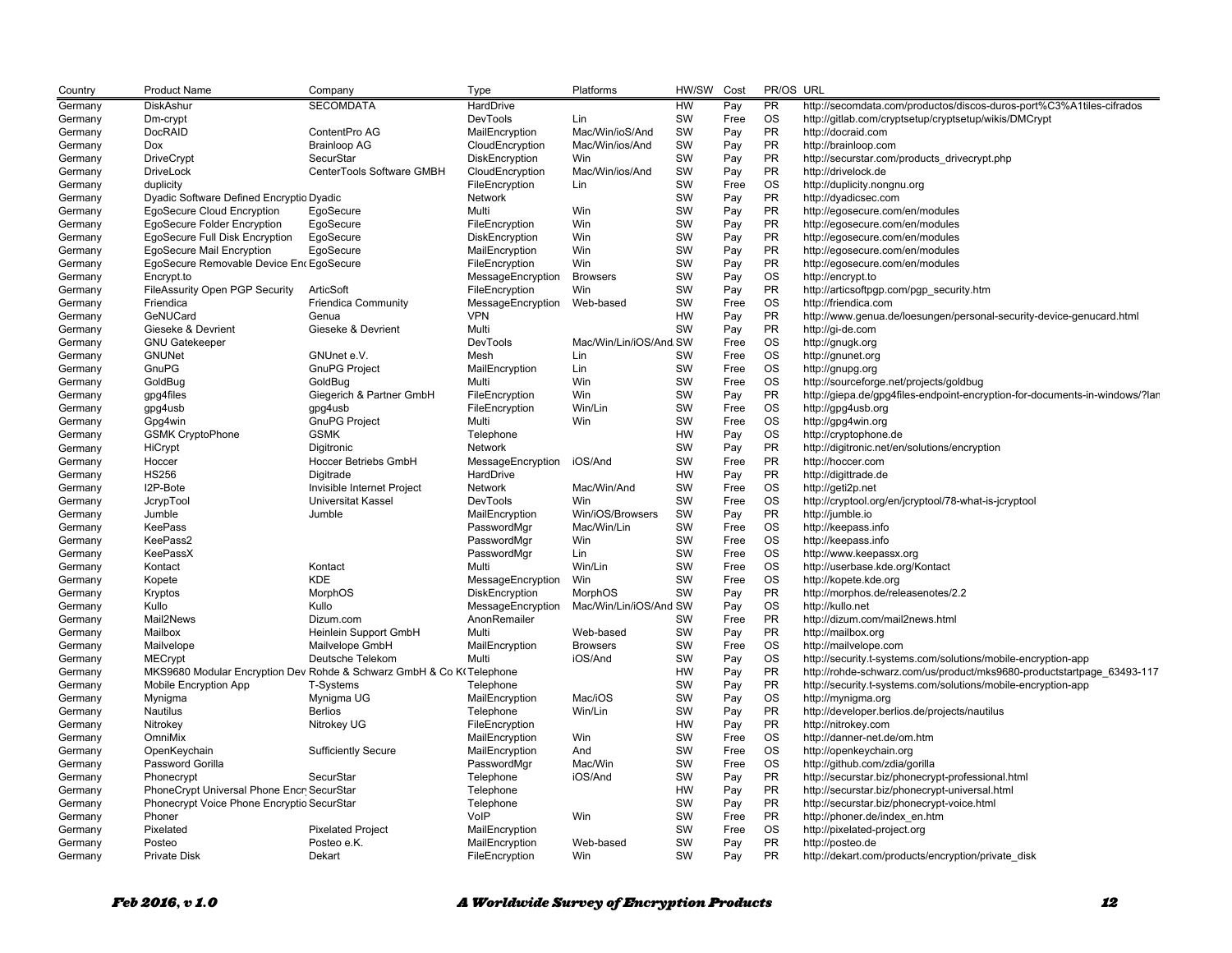| Country            | <b>Product Name</b>                         | Company                                         | Type                     | Platforms                              | HW/SW Cost |            | PR/OS URL       |                                                                          |
|--------------------|---------------------------------------------|-------------------------------------------------|--------------------------|----------------------------------------|------------|------------|-----------------|--------------------------------------------------------------------------|
| Germany            | s/mail                                      | Cryptovision                                    | MailEncryption           | Win                                    | SW         | Pay        | <b>PR</b>       | http://www.cryptovision.com/products/smail                               |
| Germany            | SafeGuard Encryption                        | Sophos                                          | Network                  |                                        | SW         | Pay        | <b>PR</b>       | http://sophos.com/en-us/products/safeguard-encryption.aspx               |
| Germany            | SafelT                                      | Rohde & Schwarz GmbH & Co K(FileEncryption      |                          |                                        | SW         | Pay        | <b>PR</b>       | http://cdn.rohde-schwarz.com/pws/dl_downloads/dl_common_library/dl_new   |
| Germany            | sayHEY                                      | Telefónica Germany GmbH & Co. MessageEncryption |                          | iOS/And                                | SW         | Free       | <b>PR</b>       | http://sayhey.de                                                         |
| Germany            | Schmoose                                    | Schmoose S.A.                                   | MessageEncryption        | iOS/And                                | SW         | Pay        | <b>PR</b>       | http://schmoose.ms                                                       |
| Germany            | SD4L (ScramDisk for Linux)                  | <b>SD4L Project</b>                             | <b>DevTools</b>          | Lin                                    | SW         | Free       | <b>OS</b>       | http://sd4l.sourceforge.net                                              |
| Germany            | <b>SECCURE</b>                              |                                                 | DevTools                 |                                        | SW         | Free       | <b>OS</b>       | http://point-at-infinity.org/seccure                                     |
| Germany            | secunet konnektor                           | secunet Security Networks AG                    | Network                  |                                        | HW         | Pay        | <b>PR</b>       | http://secunet.com                                                       |
| Germany            | SecuSUITE                                   | BlackBerry                                      | Telephone                | iOS/And/BlackBerry                     | <b>SW</b>  | Pay        | <b>PR</b>       | http://secusmart.com                                                     |
| Germany            | ShareCrypt                                  | SecurStar                                       | Network                  |                                        | SW         | Pay        | <b>PR</b>       | http://securstar.com/products_sharecrypt.php                             |
| Germany            | Sicher                                      | SHAPE GmbH                                      | MessageEncryption        | iOS/And                                | SW         | Free       | <b>PR</b>       | http://shape.ag                                                          |
| Germany            | SIMSme                                      | Deutsche Post AG                                | MessageEncryption        | iOS/And                                | SW         | Free       | <b>PR</b>       | http://sims.me                                                           |
| Germany            | SINA L3 Box                                 | secunet Security Networks AG                    | Network                  |                                        | <b>HW</b>  | Pay        | <b>PR</b>       | http://secunet.com/de/themen-loesungen/hochsicherheit/sina/sina-l3-box   |
| Germany            | SmartCard-HSM                               | CardContact Software & System (Identification   |                          | Mac/Win                                | <b>HW</b>  | Pay        | <b>PR</b>       | http://smartcard-hsm.com                                                 |
| Germany            | Stackfield                                  | Stackfield                                      | Multi                    | Web-based                              | SW         | Pay        | <b>PR</b>       | http://stackfield.com                                                    |
| Germany            | Steganos Online Shield VPN                  | Steganos Software GmbH                          | <b>VPN</b>               | Mac/Win/iOS/And                        | SW         | Pay        | PR              | http://steganos.com/en/steganos-online-shield-vpn                        |
| Germany            | Steganos Password Manager 17                | Steganos Software GmbH                          | PasswordMgr              | Mac/Win/iOS/And                        | SW         | Pay        | <b>PR</b>       | http://steganos.com/en/steganos-password-manager-17                      |
| Germany            | Steganos Safe 17                            | Steganos Software GmbH                          | Multi                    | Mac/Win/iOS/And                        | SW         | Pay        | <b>PR</b>       | http://steganos.com/en/steganos-safe-17                                  |
| Germany            | SurfSolo                                    | SecurStar                                       | AnonProxy                | Win                                    | SW         | Pay        | <b>PR</b>       | http://securstar.biz/surfsolo.html                                       |
|                    |                                             |                                                 |                          |                                        | SW         |            | <b>OS</b>       |                                                                          |
| Germany            | Syncany                                     |                                                 | FileSync                 | Mac/Win/Lin<br>Mac/Win/Lin             |            | Free       |                 | http://syncany.org                                                       |
| Germany            | Tcnext                                      | CipherShed                                      | FileEncryption           |                                        | SW         | Free       | <b>OS</b>       | http://ciphershed.org                                                    |
| Germany            | <b>TopSec Mobile</b>                        | Rohde & Schwarz GmbH & Co K(Telephone           |                          |                                        | HW         | Pay        | <b>PR</b>       | http://rohde-schwarz.com/us/product/topsec-mobile-productstartpage 63493 |
| Germany            | TorBirdy                                    | <b>Tor Project</b>                              | MailEncryption           | Win                                    | SW         | Free       | <b>OS</b>       | http://trac.torproject.org/projects/tor/wiki/torbirdy                    |
| Germany            | TorChat                                     |                                                 | MessageEncryption        |                                        | SW         | Free       | <b>OS</b>       | http://github.com/prof7bit/TorChat                                       |
| Germany            | Totemo Data                                 | Totemo AG                                       | Multi                    | Win/Lin/Unix                           | SW         | Pay        | <b>PR</b>       | http://totemo.com/products/data/overview/introduction                    |
| Germany            | <b>Totemo Mail</b>                          | Totemo AG                                       | MailEncryption           | Win/Lin/Unix                           | SW         | Pay        | <b>PR</b>       | http://totemo.com/products/mail/overview/introduction                    |
| Germany            | totemomobile Transcoder for Black Totemo AG |                                                 | MessageEncryption        | BlackBerry                             | SW         | Pay        | <b>PR</b>       | http://totemo.com/products/mobile/transcoder-for-blackberry/overview     |
| Germany            | TrutzBox                                    | Comidio GmbH                                    | Multi                    | Mac/Win/Lin/iOS/And SW                 |            | Pay        | <b>PR</b>       | http://comidio.de/produkte-loesungen                                     |
| Germany            | Tutanota                                    | Tutao GmbH                                      | MailEncryption           | iOS/And                                | SW         | Free       | <b>OS</b>       | http://tutanota.com                                                      |
| Germany            | <b>Whiteout Mail</b>                        | Whiteout Networks GmbH                          | MailEncryption           | Mac/Win/iOS/And/Brc SW                 |            | Free       | <b>OS</b>       | http://whiteout.io                                                       |
| Germany            | Whonix                                      |                                                 | OperatingSystem          |                                        | SW         | Free       | <b>OS</b>       | http://whonix.org                                                        |
| Germany            | <b>WinRAR Archiver</b>                      | <b>RARLAB</b>                                   | FileEncryption           | Mac/Win/Lin/And                        | SW         | Pay        | <b>OS</b>       | http://rarlab.com                                                        |
| Germany            | XG Firewall (formerly Astaro)               | Sophos                                          | Network                  |                                        | SW         | Pay        | <b>PR</b>       | http://sophos.com/en-us/products/next-gen-firewall.aspx                  |
| Germany            | Your Freedom                                | resolution Reichert Network Solut VPN           |                          |                                        | SW         | Pay        | <b>PR</b>       | http://your-freedom.net                                                  |
| Germany            | Z1 SecureMail                               | Zertificon Solutions GmbH                       | MailEncryption           |                                        | SW         | Pay        | PR              | http://zertificon.com                                                    |
| Gibraltar          | <b>Bitvise SSH Server/Client</b>            | <b>Bitvise</b>                                  | Network                  | Win                                    | SW         | Pay        | <b>PR</b>       | http://bitvise.com                                                       |
| Gibraltar          | <b>IVPN</b>                                 | <b>IVPN</b>                                     | <b>VPN</b>               | Mac/Win/Lin                            | SW         | Pay        | <b>PR</b>       | http://ivpn.net                                                          |
| Hong Kong          | <b>Bitcoin Wallet</b>                       | Blockchain Ltd.                                 | Currency                 | iOS/And/Browsers                       | SW         | Free       | <b>PR</b>       | http://blockchain.com                                                    |
| Hong Kong          | blackVPN                                    | blackVPN                                        | <b>VPN</b>               | Mac/Win/Lin/iOS/And SW                 |            | Pay        | <b>PR</b>       | http://blackvpn.com                                                      |
| Hong Kong          | BolehVPN                                    | <b>BV Internet Services Limited</b>             | <b>VPN</b>               |                                        | SW         | Pay        | <b>PR</b>       | http://bolehvpn.net                                                      |
| Hong Kong          | Iron Socket                                 | Pusa and Daga Hong Kong Limite VPN              |                          | Mac/Win/Lin/iOS/And SW                 |            | Pay        | <b>PR</b>       | http://ironsocket.com                                                    |
| Hong Kong          | Ivacy<br><b>VPN Fire</b>                    | <b>IVACY Limited</b><br><b>VPN Fire</b>         | <b>VPN</b><br><b>VPN</b> | Mac/Win/Lin/iOS/And SW<br>iOS/Browsers |            | Pay        | <b>PR</b><br>PR | http://ivacy.com                                                         |
| Hong Kong          | Secfone                                     | Navayo International AG                         | Telephone                | iOS/And/BlackBerry                     | SW<br>HW   | Pay        | $\overline{PR}$ | http://vpnfire.com                                                       |
| Hungary            | Secfone Platinum                            | Navayo International AG                         | Telephone                | And                                    | <b>HW</b>  | Pay        | <b>PR</b>       | http://secfone.com/products.html                                         |
| Hungary            | Tresorit                                    | Tresorit                                        | CloudEncryption          | Mac/Win/iOS/And/Bla SW                 |            | Pay<br>Pay | <b>PR</b>       | http://secfone.com/products.html<br>http://tresorit.com                  |
| Hungary<br>Iceland | Cryptostorm                                 | Baneki Privacy                                  | <b>VPN</b>               | Mac/Win/Lin/iOS/And SW                 |            | Pay        | <b>OS</b>       | http://cryptostorm.is                                                    |
| Iceland            | Jericho Comms                               |                                                 | MessageEncryption        |                                        | SW         | Free       | <b>OS</b>       | http://joshua-m-david.github.io/jerichoencryption                        |
| Iceland            | Lokun                                       | Tilvilji Ráðgjöf ehf.                           | <b>VPN</b>               | Mac/Win/Lin                            | SW         | Pay        | <b>OS</b>       | http://lokun.is                                                          |
| Iceland            | Mailpile                                    | <b>Beanstalks Project</b>                       | MailEncryption           | Mac/Win/Lin                            | SW         | Free       | <b>OS</b>       | http://mailpile.is                                                       |
| Iceland            | SafeUM                                      | Safe Universal Messenger                        | MessageEncryption        | Mac/Win/Lin/iOS/And SW                 |            | Free       | <b>PR</b>       | http://safeum.com                                                        |
| Iceland            | <b>Unseen Messenger</b>                     | Unseen, ehf                                     | MessageEncryption        | Mac/Win/Lin/iOS/And SW                 |            | Free       | <b>PR</b>       | http://unseen.is                                                         |
| India              | <b>Bit Chat</b>                             | Technitium                                      | MessageEncryption        | Win/Lin                                | SW         | Free       | <b>OS</b>       | http://bitchat.im                                                        |
| India              | CryptArchiver                               | Psaltech Software Pvt. Ltd.                     | DiskEncryption           | Win                                    | SW         | Pay        | <b>PR</b>       | http://winencrypt.com/products/winencrypt-cryptarchiver.htm              |
| India              | Cypherix LE                                 | Cypherix                                        | FileEncryption           | Win                                    | SW         | Free       | <b>PR</b>       | http://cypherix.com                                                      |
| India              | <b>Cypherix PE</b>                          | Cypherix                                        | DiskEncryption           | Win                                    | SW         | Pay        | <b>PR</b>       | http://cypherix.com                                                      |
| India              | Cypherix SE                                 | Cypherix                                        | PasswordMgr              | Win                                    | SW         | Pay        | <b>PR</b>       | http://cypherix.com                                                      |
| India              | Enpass                                      | <b>Sinew Software Systems</b>                   | PasswordMgr              | Mac/Win/Lin/iOS/And SW                 |            | Free       | <b>PR</b>       | http://enpass.io                                                         |
|                    |                                             |                                                 |                          |                                        |            |            |                 |                                                                          |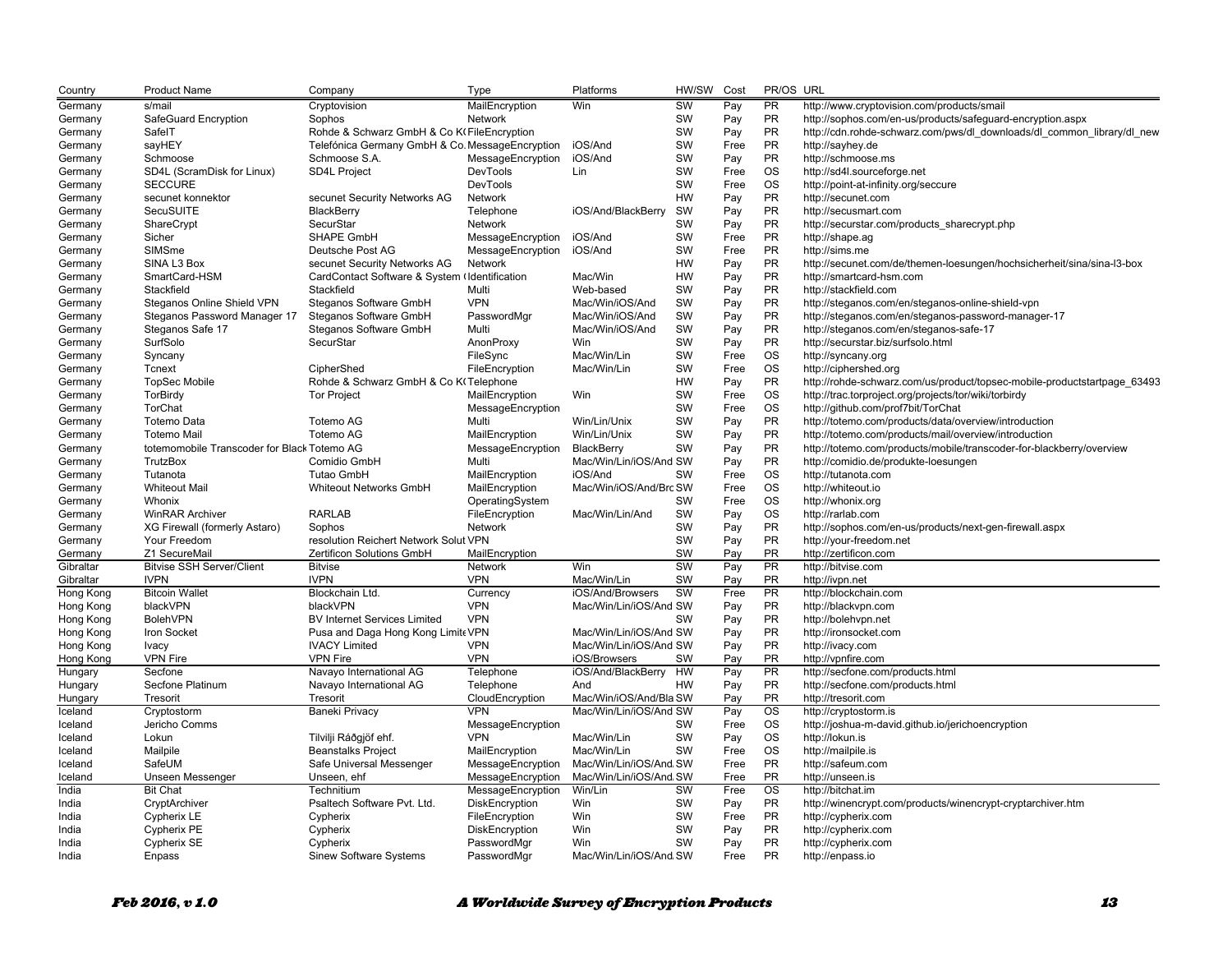| Country        | <b>Product Name</b>                                     | Company                                                | Type                             | Platforms                                        | HW/SW Cost |             | PR/OS URL              |                                                                                                           |
|----------------|---------------------------------------------------------|--------------------------------------------------------|----------------------------------|--------------------------------------------------|------------|-------------|------------------------|-----------------------------------------------------------------------------------------------------------|
| India          | SecMsq                                                  | 3i Infotech Consumer Services Lt MessageEncryption     |                                  |                                                  | SW         | Pay         | PR                     | http://en.wikipedia.org/wiki/SecMsg                                                                       |
| India          | Secure IT                                               | Cypherix                                               | FileEncryption                   | Win                                              | SW         | Pay         | PR                     | http://cypherix.com/secureit2000                                                                          |
| India          | Switch VPN                                              | Switch VPN                                             | <b>VPN</b>                       | Mac/Win/Lin/iOS/And SW                           |            | Pay         | PR.                    | http://switchvpn.net                                                                                      |
| Iraq           | Mujahedeen Secrets                                      | Global Islamic Media Front                             | MessageEncryption                | Win                                              | SW         | Free        |                        | http://en.wikipedia.org/wiki/Mujahedeen Secrets                                                           |
| Ireland        | Alliance AES Encryption                                 | Millennium Software                                    | DiskEncryption                   | Win/Lin/Unix                                     | SW         | Pay         | PR                     | http://encryption.ie/AES-Encryption-Software.aspx                                                         |
| Ireland        | Alliance File Encryption Manager fo Millennium Software |                                                        | FileEncryption                   | Win                                              | <b>SW</b>  | Pay         | PR                     | http://encryption.ie/AES-Encryption-Solutions.aspx                                                        |
| Ireland        | CipherApps                                              | <b>Trinity College</b>                                 | CloudEncryption                  | Web-based                                        | SW         | Pay         | PR                     | http://cipherapps.com                                                                                     |
| Ireland        | X509 for Android                                        | X509                                                   | MailEncryption                   | And                                              | SW         | Pay         | PR                     | http://emailsecurity.eu/android-html-2                                                                    |
| Israel         | CyberArk Sensitive Information Ma CyberArk              |                                                        | Network                          |                                                  | SW         | Pay         | PR                     | http://cyberark.com                                                                                       |
| Israel         | Hola Privacy VPN App & browser Hola Ltd.                |                                                        | <b>VPN</b>                       | Mac/Win/Lin/iOS/And SW                           |            | Pay         | <b>PR</b>              | http://hola.org                                                                                           |
| Israel         | rsyncrypto                                              | Lingnu Open Source                                     | FileEncryption                   | Lin                                              | <b>SW</b>  | Free        | <b>OS</b>              | http://rsyncrypto.lingnu.com                                                                              |
| Israel         | SafeMail                                                | Almond Systems International, IncMailEncryption        |                                  | Web-based                                        | SW         | Pay         | <b>PR</b>              | http://safe-mail.net                                                                                      |
| Israel         | <b>SAPPHIRE</b>                                         | <b>Elbit Systems</b>                                   | Telephone                        |                                                  | <b>HW</b>  | Pay         | <b>PR</b>              | http://elbitsystems.com/elbitmain/area-in2.asp?parent=192#=441&num2                                       |
| Israel         | SnapFONE                                                | <b>Elbit Systems</b>                                   | Telephone                        |                                                  | HW         | Pay         | PR                     | http://elbitsystems.com/Elbitmain/files/SnapFone.pdf                                                      |
| Israel         | TeleMessage                                             | TeleMessage Ltd.                                       | MessageEncryption                | iOS/And                                          | SW         | Pay         | <b>PR</b>              | http://telemessage.com                                                                                    |
| Israel         | Verint Call Recording                                   | Verint Systems Inc.                                    | Telephone                        |                                                  | HW         | Pay         | PR                     | http://verint.com/solutions/customer-engagement-optimization/enterprise-wo                                |
| Israel         | Viber                                                   | Viber Media/Rakuten                                    | MessageEncryption                | Mac/Win/Lin/iOS/And SW                           |            | Free        | PR                     | http://viber.com                                                                                          |
| Italy          | Air VPN                                                 | Air                                                    | <b>VPN</b>                       | Mac/Win/Lin/iOS/And SW                           |            | Pay         | PR                     | http://airvpn.org                                                                                         |
| Italy          | Autistici                                               | Associazione Investici                                 | Multi                            | Web-based                                        | SW         | Free        | <b>PR</b>              | http://autistici.org                                                                                      |
| Italy          | Clipperz                                                | Clipperz SD                                            | PasswordMgr                      | Win                                              | SW         | Free        | <b>OS</b>              | http://clipperz.is                                                                                        |
| Italy          | Cryptophone T3                                          | Telsy Elettronica e Telecomunica: Telephone            |                                  |                                                  | HW         | Pay         | <b>PR</b>              | http://telsy.com/images/brochure_pdf/cryptophonet3.pdf                                                    |
| Italy          | Encipher It                                             |                                                        | MessageEncryption                | Win/Lin                                          | SW         | Free        | PR.                    | http://encipher.it                                                                                        |
| Italy          | <b>Encipher Online</b>                                  |                                                        | MessageEncryption                | Web-based                                        | <b>SW</b>  | Free        | PR                     | http://encipher.it                                                                                        |
| Italy          | Endian UTM                                              | Endian                                                 | Network                          |                                                  | SW         | Pay         | PR                     | http://endian.it                                                                                          |
| Italy          | FlowingMail                                             |                                                        | MailEncryption                   |                                                  | <b>SW</b>  | Pay         | PR                     | http://flowingmail.com                                                                                    |
| Italy          | GlobaLeaks                                              | Hermes Center for Transparency Circumvention           |                                  | Lin                                              | SW         | Free        | <b>OS</b>              | http://globaleaks.org                                                                                     |
| Italy          | Kontalk                                                 |                                                        | MessageEncryption                | iOS/And                                          | SW         | Free        | <b>OS</b>              | http://kontalk.org                                                                                        |
| Italy          | Netsukuku                                               | FreakNet MediaLab                                      | Mesh                             | Network                                          | SW         | Free        |                        | http://netsukuku.freaknet.org                                                                             |
| Italy          | NoScript                                                | InformAction                                           | ScriptBlocker                    | <b>Browsers</b>                                  | SW         | Free        | <b>OS</b>              | http://noscript.net                                                                                       |
| Italy          | OnionMail                                               | Tramaci.org                                            | MailEncryption                   |                                                  | SW         | Free        | <b>OS</b>              | http://en.onionmail.info                                                                                  |
| Italy          | PeaZip                                                  | <b>Brain Technology</b>                                | FileEncryption                   | Win/Lin/BSD                                      | SW         | Free        | <b>OS</b>              | http://peazip.org                                                                                         |
| Italy          | PrivateWave                                             | PrivateWave Italia S.p.A.                              | VolP                             | iOS/And/BlackBerry                               | <b>SW</b>  | Pay         | PR                     | http://privatewave.com                                                                                    |
| Italy          | Thamer                                                  | Selex ES/Finmeccanica                                  | Network                          |                                                  | HW         | Pay         | PR                     | http://selex-es.com                                                                                       |
| Italy          | Tomb                                                    |                                                        | FileEncryption                   | Lin                                              | SW         | Free        | <b>OS</b>              | http://dyne.org/software/tomb                                                                             |
| Italy          | TSM T3                                                  | Telsy Elettronica e Telecomunica: Telephone            |                                  |                                                  | HW         | Pay         | PR                     | http://telsy.com/images/brochure_pdf/tsmt3.pdf                                                            |
| Italy          | <b>USB Armory</b>                                       | Inverse Path Inc                                       | <b>USB</b>                       |                                                  | HW         | Pay         | PR                     | http://inversepath.com/usbarmory                                                                          |
| Japan          | EaseFilter File System Filter Driver EaseFilter, Inc.   |                                                        | DevTools                         |                                                  | SW         | Pay         | PR                     | http://easefilter.com                                                                                     |
| Japan          | Gpass                                                   |                                                        | AnonProxy<br>P2PFileSharing      | Lin                                              | SW<br>SW   | Free        | <b>OS</b>              | http://ftp.debian.org/debian/pool/main/g/gpass                                                            |
| Japan          | Perfect Dark                                            | Kaicho                                                 |                                  |                                                  |            |             | <b>PR</b>              | http://perfectdark.benri-tool.net                                                                         |
| Japan          | Roboform Everywhere<br>SoftEther VPN                    | Siber Systems<br>SoftEther VPN Project at Universi VPN | PasswordMqr                      | Mac/Win/Lin/iOS/And SW<br>Mac/Win/Lin/FreeBSE SW |            | Pay<br>Free | <b>OS</b>              | http://roboform.com<br>http://softether.org                                                               |
| Japan          |                                                         |                                                        |                                  | Mac/Win/Lin/BSD                                  | <b>SW</b>  | Free        | <b>OS</b>              |                                                                                                           |
| Japan<br>Japan | Sylpheed<br><b>Trend Micro Email Encryption</b>         | <b>Trend Micro</b>                                     | MailEncryption<br>MailEncryption | Mac/Win                                          | SW         | Pay         | PR                     | http://sylpheed.sraoss.jp/en<br>http://trendmicro.com/us/enterprise/network-web-MessageEncryption-securit |
| Japan          | <b>Trend Micro Endpoint Encryption</b>                  | <b>Trend Micro</b>                                     | DiskEncryption                   | Mac/Win                                          | SW         | Pay         | PR                     | http://trendmicro.com/us/enterprise/product-security/endpoint-encryption                                  |
| Japan          | Trend Micro Password Manager                            | <b>Trend Micro</b>                                     | PasswordMgr                      | Mac/Win//iOS/And                                 | SW         | Pay         | PR                     | http://trendmicro.com/us/home/products/software/password-manager/index.l                                  |
| Malaysia       | Hide.Me                                                 | eVenture Ltd                                           | <b>VPN</b>                       | Mac/Win/Lin/iOS/And SW                           |            | Pay         | $\overline{PR}$        | http://hide.me                                                                                            |
| Moldova        | CactusVPN                                               | Cactus VPN                                             | <b>VPN</b>                       | Mac/Win/Lin/iOS/And SW                           |            | Pay         | PR                     | http://cactusvpn.com                                                                                      |
| Moldova        | <b>Rohos Disk</b>                                       | Tesline-Service.SRL                                    | DiskEncryption                   | Win                                              | SW         | Pay         | <b>PR</b>              | http://rohos.net/produkte/rohos-disk                                                                      |
| Moldova        | Rohos Mini Drive                                        | Tesline-Service.SRL                                    | <b>USB</b>                       | Win                                              | SW         | Pay         | PR.                    | http://rohos.net/produkte/rohos-mini-drive                                                                |
| Netherlands    | Adium                                                   | Adium                                                  | MessageEncryption                | OSX                                              | <b>SW</b>  | Free        | $\overline{\text{OS}}$ | http://adium.im                                                                                           |
| Netherlands    | <b>BitIBee</b>                                          | <b>BitIBee</b>                                         | MessageEncryption                | Win                                              | SW         | Free        | OS                     | http://bitlbee.org                                                                                        |
| Netherlands    | <b>Blink</b>                                            | <b>AG Projects</b>                                     | MessageEncryption                | Mac/Win/Lin                                      | SW         | Free        | PR                     | http://icanblink.com                                                                                      |
| Netherlands    | CipherMail Email Encryption Gatev CipherMail            |                                                        | MailEncryption                   | Mac/Win                                          | SW         | Pay         | PR                     | http://ciphermail.com/gateway.html                                                                        |
| Netherlands    | CipherMail for Android                                  | CipherMail                                             | MailEncryption                   | And                                              | <b>SW</b>  | Free        | <b>PR</b>              | http://ciphermail.com/android.html                                                                        |
| Netherlands    | Ebuddy XMS                                              |                                                        | MessageEncryption                | ioS/And/BlackBerry                               | SW         | Free        | PR                     | http://web.ebuddyxms.com                                                                                  |
| Netherlands    | It's Hidden VPN                                         | It's Hidden                                            | <b>VPN</b>                       | Mac/Win/Lin/iOS/And SW                           |            | Pay         | PR                     | http://itshidden.eu                                                                                       |
| Netherlands    | NaCl                                                    | <b>NaCl Project</b>                                    | DevTools                         |                                                  | SW         | Free        | <b>OS</b>              | http://nacl.cr.yp.to                                                                                      |
| Netherlands    | Opnsense                                                | Deciso B.V.                                            | Network                          |                                                  | SW         | Free        | <b>OS</b>              | http://opnsense.org                                                                                       |
|                |                                                         |                                                        |                                  |                                                  |            |             |                        |                                                                                                           |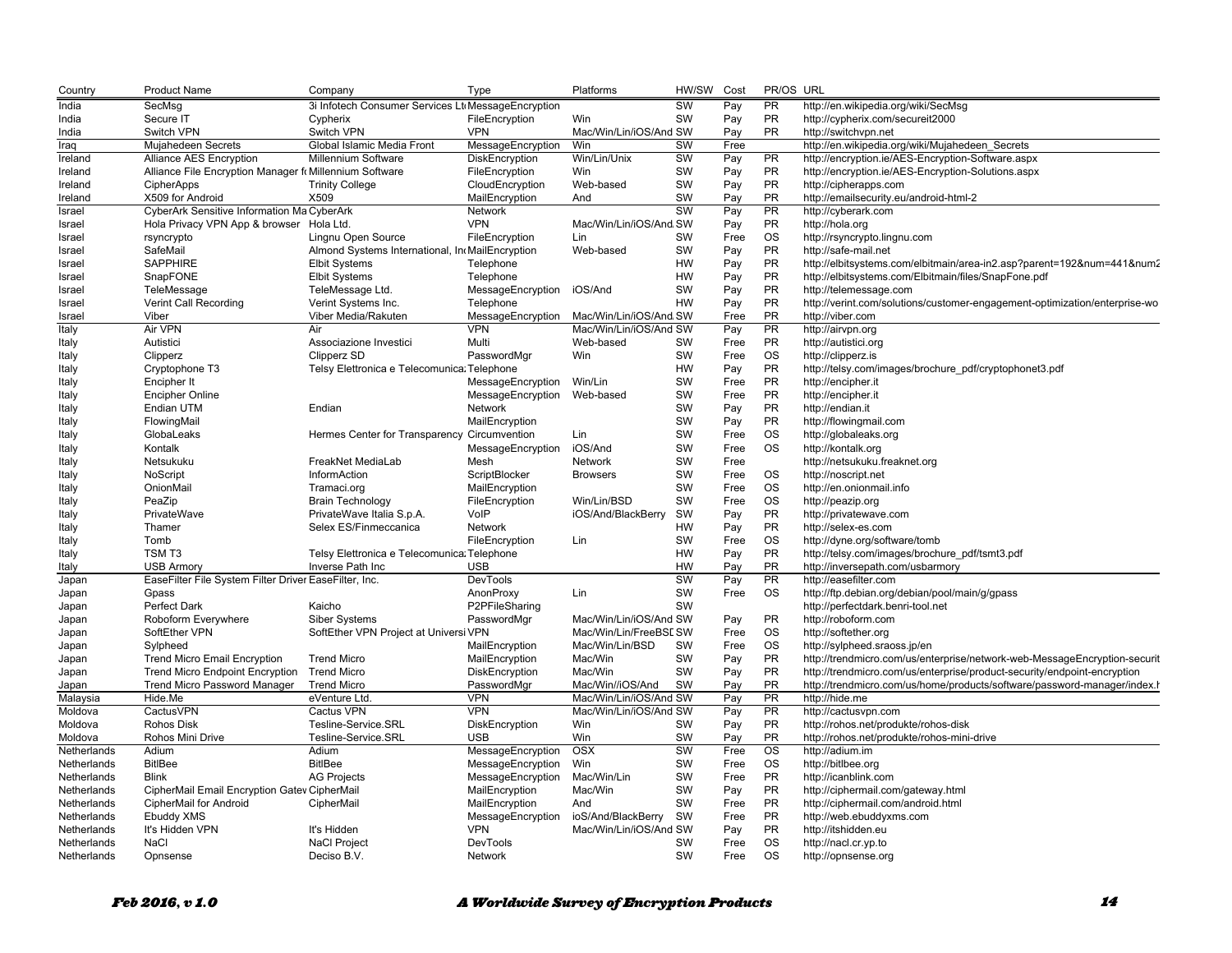| Country      | <b>Product Name</b>               | Company                                         | Type              | Platforms              | HW/SW     | Cost | PR/OS URL       |                                                                     |
|--------------|-----------------------------------|-------------------------------------------------|-------------------|------------------------|-----------|------|-----------------|---------------------------------------------------------------------|
| Netherlands  | Pastebin                          |                                                 | MessageEncryption | Web-based              | SW        | Free | <b>OS</b>       | http://pastebin.com                                                 |
| Netherlands  | ProXPN                            | ProXPN, B.V.                                    | <b>VPN</b>        | Mac/Win/iOS/And        | SW        | Pay  | PR              | http://proxpn.com                                                   |
| Netherlands  | Secure eMail                      | <b>Trilight Zone</b>                            | MailEncryption    | Web-based              | SW        | Pay  | <b>PR</b>       | http://trilightzoneorg/securemail.html                              |
| Netherlands  | SecuShare                         | SecuShare                                       | DevTools          |                        | SW        | Free | <b>OS</b>       | http://secushare.org                                                |
| Netherlands  | Shade You                         | Shade You VPN                                   | <b>VPN</b>        | Mac/Win/Lin/iOS/And SW |           | Pay  | <b>PR</b>       | http://shadeyouvpn.com                                              |
|              | StartMail                         | StartMail                                       |                   | Web-based              | SW        |      | <b>PR</b>       |                                                                     |
| Netherlands  |                                   |                                                 | MailEncryption    |                        |           | Pay  |                 | http://startmail.com                                                |
| Netherlands  | tinc                              | <b>Tilburg University</b>                       | <b>VPN</b>        | Mac/Win/Lin/FreeBSESW  |           | Free | <b>OS</b>       | http://tinc-vpn.org                                                 |
| Netherlands  | <b>TorGuard Anonymous Email</b>   | TorGuard.net                                    | MailEncryption    | Web-based              | SW        | Pay  | <b>OS</b>       | http://torguard.net/anonymous-email.php                             |
| Netherlands  | Twinkle                           |                                                 | VolP              | Lin                    | SW        | Free | <b>OS</b>       | http://twinklephone.com                                             |
| Netherlands  | <b>ZIVVER</b>                     | Zivver                                          | MailEncryption    |                        | SW        | Pay  | <b>PR</b>       | http://zivver.com                                                   |
| New Zealand  | Aprisa                            | 4rF                                             | Radio             | N/A                    | <b>HW</b> | Pay  | <b>PR</b>       | http://4rf.com                                                      |
| New Zealand  | Cryptlib                          | University of Auckland                          | DevTools          | N/A                    | SW        | Free | <b>OS</b>       | https://www.cs.auckland.ac.nz/~pgut001/cryptlib                     |
| New Zealand  | Mega                              | Mega                                            | CloudEncryption   |                        | SW        | Free | PR              | http://mega.co.nz                                                   |
| New Zealand  | Perfect Privacy                   | Vectura Data Management Ltd.                    | <b>VPN</b>        | Mac/Win/Lin/iOS/And SW |           | Pay  | <b>PR</b>       | http://perfect-privacy.com                                          |
| Norway       | Crypho                            | Crypho                                          | MessageEncryption | iOS/And/Browsers       | SW        | Free | <b>OS</b>       | http://crypho.com                                                   |
| Norway       | m2 circles Messenger              | M2 Secure AS                                    | MessageEncryption | Win/Lin/And            | SW        | Free | <b>OS</b>       | http://m2circles.com                                                |
| Norway       | PGPFone                           | PGPi.org                                        | Telephone         | Mac/Win                | SW        | Free | <b>OS</b>       | http://pgpi.org/products/pgpfone                                    |
| Norway       | Runbox                            | Runbox                                          | MailEncryption    | Web-based              | SW        | Pay  | PR              | http://runbox.com                                                   |
| Panama       | Anonymous Speech                  | AnonymousSpeech.com                             | MailEncryption    | Web-based              | SW        | Pay  | PR              | http://anonymousspeech.com/default.aspx                             |
| Panama       | <b>Connect in Private</b>         | Connect in Private Corp.                        | DevTools          |                        | SW        | Pay  | <b>PR</b>       | http://www.connectinprivate.com                                     |
| Panama       | NordVPN                           | Tefincom co S.A                                 | <b>VPN</b>        |                        | SW        | Pay  | <b>PR</b>       | http://nordvpn.com                                                  |
|              |                                   |                                                 |                   |                        | SW        |      | <b>PR</b>       |                                                                     |
| Panama       | Sub Rosa Secure Email Service     | Epiphyte LLC                                    | MailEncryption    | Web-based              |           | Pay  | $\overline{PR}$ | http://novo-ordo.com                                                |
| Philippines  | Gliph                             | Gliph, Inc.                                     | MessageEncryption | Web-based              | SW        | Free |                 | http://gli.ph                                                       |
| Philippines  | rasptor                           |                                                 | DevTools          |                        | SW        | Free | OS              | http://github.com/jayfajardo/rasptor                                |
| Poland       | Kadu                              | KaduTeam                                        | MessageEncryption | Mac/Win                | SW        | Free | <b>OS</b>       | http://kadu.im                                                      |
| Poland       | stunnel                           |                                                 | DevTools          |                        | SW        | Free | <b>PR</b>       | http://stunnel.org                                                  |
| Poland       | <b>VMPCrvpt</b>                   | OHTON EXPO Okna Wrocław                         | FileEncryption    | Win                    | SW        | Free | PR              | http://vmpcrypt.com                                                 |
| Romania      | <b>CyberGhost VPN</b>             | CyberGhost S.R.L.                               | <b>VPN</b>        |                        | <b>SW</b> | Pay  | PR              | http://cyberghostvpn.com                                            |
| Romania      | Invisible Browsing VPN            | Amplusnet SRL                                   | <b>VPN</b>        | Mac/Win/Lin/iOS/And SW |           | Pay  | <b>PR</b>       | http://ibvpn.com                                                    |
| Romania      | VPN Baron                         | <b>Hexville SRL</b>                             | <b>VPN</b>        | Mac/Win/Lin/iOS/And SW |           | Pay  | PR              | http://vpnbaron.com                                                 |
| Romania      | <b>VPN.AC</b>                     | <b>Netsec Interactive Solutions</b>             | <b>VPN</b>        | Mac/Win/And            | SW        | Pay  | <b>PR</b>       | http://vpn.ac                                                       |
| Russia       | 7-Zip                             | 7-Zip                                           | FileEncryption    | Win                    | SW        | Free | <b>OS</b>       | http://7-zip.org                                                    |
| Russia       | Blockhost-MDZ                     | GasInformService Ltd dba Inform: DiskEncryption |                   | Win                    | SW        | Pay  | <b>PR</b>       | http://gaz-is.ru/produkty/zashchita-ot-nsd/blockhost-mdz.html       |
| Russia       | <b>Bombus</b>                     |                                                 | MessageEncryption | Win/And                | SW        | Free | <b>OS</b>       | http://bombus-im.org                                                |
| Russia       | <b>Cables Communication</b>       |                                                 | MessageEncryption | Lin                    | SW        | Free | <b>PR</b>       | http://dee.su/cables                                                |
| Russia       | Crypto-Pro                        | КриптоПро                                       | Network           |                        | SW        | Pay  | <b>PR</b>       | http://cryptopro.ru                                                 |
| Russia       | CyberSafe Disk Encryption         | Russian Merchant Guild, LLC                     | DiskEncryption    |                        | SW        | Pay  | <b>OS</b>       | http://cybersafesoft.com/products/cybersafe-disk-encryption         |
|              | <b>CyberSafe Files Encryption</b> | Russian Merchant Guild, LLC                     | FileEncryption    |                        | SW        | Pay  | <b>PR</b>       | http://cybersafesoft.com/products/files-encryption                  |
| Russia       |                                   |                                                 |                   |                        |           |      | <b>PR</b>       |                                                                     |
| Russia       | CyberSafe Mail Encryption         | Russian Merchant Guild, LLC                     | MailEncryption    | Win                    | SW        | Pay  |                 | http://cybersafesoft.com/products/mail-encryption                   |
| Russia       | DarkSMS                           |                                                 | MessageEncryption | And                    | SW        | Free | PR              | http://play.google.com/store/apps/details?id=ru.ivanovpv.gorets.psm |
| Russia       | DiskCryptor                       |                                                 | DiskEncryption    | Windows                | SW        | Free | <b>OS</b>       | http://diskcryptor.net                                              |
| Russia       | EDS (Encrypted Data Store)        | SovWorks                                        | FileEncryption    | And                    | SW        | Pay  | PR              | http://sovworks.com/eds                                             |
| Russia       | InfoEncrypt                       |                                                 | MessageEncryption | Web-based              | SW        | Free | PR              | http://infoencrypt.com                                              |
| Russia       | Psi+                              |                                                 | MessageEncryption | Mac/Win/Lin            | SW        | Free | <b>OS</b>       | http://psi-plus.com                                                 |
| Russia       | Secret Disk Enterprise            | Aladdin                                         | Network           | Win                    | <b>HW</b> | Pay  | PR              | http://aladdin-rd.ru                                                |
| Russia       | Telegram                          | Telegram Messenger LLP                          | MessageEncryption | Mac/iOS/And            | SW        | Pay  | <b>OS</b>       | http://telegram.org                                                 |
| Russia       | Tkabber                           |                                                 | MessageEncryption | Mac/Win/Lin            | SW        | Free | <b>OS</b>       | http://tkabber.jabber.ru                                            |
| Russia       | Xabber                            | Redsolution Inc.                                | MessageEncryption | And                    | SW        | Free | <b>OS</b>       | http://xabber.org                                                   |
| Saudi Arabia | Converse.js                       |                                                 | Chat              | <b>Browsers</b>        | SW        | Free | <b>OS</b>       | http://conversejs.org                                               |
| Saudi Arabia | Crypto Ghost                      |                                                 | FileEncryption    | And                    | SW        | Free | <b>OS</b>       | http://cryptoghost.com                                              |
| Saudi Arabia | SeeCrypt                          | Seecrypt Group Inc.                             | Telephone         | iOS/And/BlackBerry     | SW        | Pay  | <b>PR</b>       | http://seecrypt.com                                                 |
| Seychelles   | Anonymouse                        | Anonymous S.A. c/o Howatson                     | AnonProxy         | Web-based              | <b>SW</b> | Free | $\overline{PR}$ | http://anonymouse.org                                               |
| Seychelles   | Astrill                           | <b>Astrill Systems Corporation</b>              | <b>VPN</b>        | Mac/Win/Lin/iOS/And SW |           | Pay  | <b>PR</b>       | http://astrill.com                                                  |
| Seychelles   | NextGen VPN                       | NetServices LLC                                 | <b>VPN</b>        | Mac/Win/Lin/iOS/And SW |           |      | <b>PR</b>       | http://nextgenvpn.com                                               |
|              |                                   |                                                 | <b>VPN</b>        |                        |           | Pay  | <b>PR</b>       |                                                                     |
| Seychelles   | ProxySH                           | Proxy.sh                                        |                   | Mac/Win/Lin/iOS/And SW |           | Pay  |                 | http://proxy.sh                                                     |
| Seychelles   | Smart DNS Proxy                   | Global Stealth, Inc.                            | AnonProxy         |                        | SW        | Pay  | PR              | http://smartdnsproxy.com                                            |
| Seychelles   | Smart VPN                         | Global Stealth, Inc.                            | <b>VPN</b>        |                        | SW        | Pay  | <b>PR</b>       | http://smartdnsproxy.com                                            |
| Seychelles   | <b>TorrentPrivacy</b>             | TorrentPrivacy                                  | <b>VPN</b>        | Mac/Win                | SW        | Pay  | PR              | http://torrentprivacy.com                                           |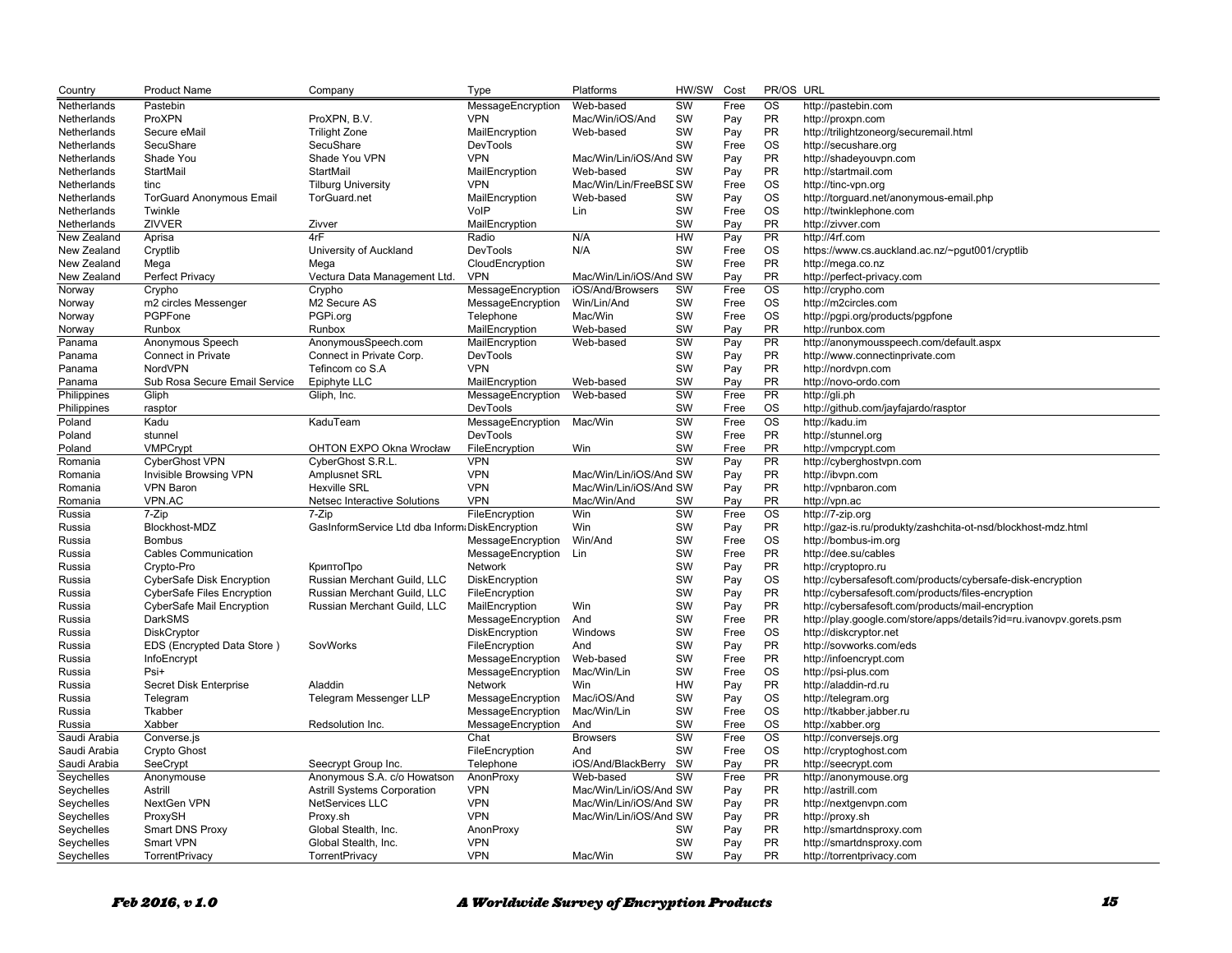| Country                        | <b>Product Name</b>                  | Company                                         | Type                     | Platforms              | HW/SW     | Cost        | PR/OS URL              |                                                                                     |
|--------------------------------|--------------------------------------|-------------------------------------------------|--------------------------|------------------------|-----------|-------------|------------------------|-------------------------------------------------------------------------------------|
| Singapore                      | <b>BeeTalk</b>                       | <b>BeeTalk Mobile</b>                           | MessageEncryption        | iOS/And                | SW        | Free        | <b>PR</b>              | http://beetalkmobile.com                                                            |
| Singapore                      | Deadbolt                             | Rune Information Security Corpor FileEncryption |                          | Mac/Win                | SW        | Pay         | <b>PR</b>              | http://runeisc.com/index.php/products-solutions/products/deadbolt                   |
| Singapore                      | EncryptOnClick                       | 2BrightSparks Pte. Ltd                          | FileEncryption           | Win                    | SW        | Free        | <b>PR</b>              | http://www.2brightsparks.com/onclick/eoc.html                                       |
| Singapore                      | No Limit VPN                         | NolimitVPN                                      | <b>VPN</b>               | Mac/Win/Lin/iOS/And SW |           | Pay         | <b>PR</b>              | http://nolimitypn.com                                                               |
| Singapore                      | OnTalk                               | <b>TreeBox Solutions</b>                        | Multi                    |                        | HW        | Pay         | <b>PR</b>              | http://treeboxsolutions.com                                                         |
| Slovakia                       | DESLock+ Data Encryption             | <b>ESET</b>                                     | FileEncryption           | Win                    | SW        | Pay         | <b>PR</b>              | http://eset.com/us/products/deslock-data-encryption                                 |
| Slovakia                       | <b>Tiger VPN</b>                     | Tiger At Work & Co. k. s.                       | <b>VPN</b>               | Mac/Win/Lin            | SW        | Pay         | <b>PR</b>              | http://tigervpn.com                                                                 |
| South Korea                    | AhnLab TrusGuard                     | AhnLab                                          | Network                  | N/A                    | HW        | Pay         | <b>PR</b>              | http://global.ahnlab.com/site/product/productSubDetail.do?prodSeq=5690              |
| South Korea                    | KakaoTalk                            | Kakao Corp.                                     | MessageEncryption        | Mac/Win/iOS/And/Bla SW |           | Free        | <b>PR</b>              | http://kakao.com/talk                                                               |
| South Korea                    | Line                                 | <b>LINE Corporation</b>                         | MessageEncryption        | Mac/Win/Lin/iOS/And SW |           | Free        | <b>PR</b>              | http://line.me                                                                      |
| Spain                          | BoxCryptor                           | <b>SECOMDATA</b>                                | CloudEncryption          | Mac/Win/iOS/And        | SW        | Pay         | <b>PR</b>              | http://boxcryptor.com                                                               |
| Spain                          | Cellcrypt                            | <b>SECOMDATA</b>                                | Telephone                |                        | SW        | Pay         | <b>PR</b>              | http://secomdata.com/productos/telefon%C3%ADa-m%C3%B3vil-cifrada                    |
| Spain                          | Cryptosec Mail                       | Realsec                                         | MailEncryption           | Mac/Win/Lin/iOS/And HW |           | Pay         | <b>PR</b>              | http://realsec.com/en/wp-content/uploads/2013/12/Datasheet-Cryptosec-Mai            |
| Spain                          | Fleep                                | <b>Fleep Technologies</b>                       | MessageEncryption        |                        | SW        | Free        | <b>PR</b>              | http://fleep.io                                                                     |
| Spain                          | OpenPGP Manager                      | Harpagosoft                                     | MailEncryption           | And                    | <b>SW</b> | Pay         | <b>PR</b>              | http://pgpmanager.blogspot.com                                                      |
| Spain                          | Qlink                                | Qlink                                           | MessageEncryption        | iOS/And/Browsers       | SW        | Free        | <b>PR</b>              | http://qlink.it                                                                     |
| Spain                          | Upptalk (formerly Yullop)            | UppTalk S.L                                     | VolP                     | And/BlackBerry         | SW        | Free        | <b>PR</b>              | http://upptalk.com                                                                  |
| St. Kitts and Nevis Octane VPN |                                      | Octane Networks, LLC                            | <b>VPN</b>               | Mac/Win/Lin/iOS/And SW |           | Pay         | PR                     | http://octanevpn.com                                                                |
| Sweden                         | AxCrypt                              | Axantum                                         | FileEncryption           | Win                    | SW        | Free        | <b>OS</b>              | http://axantum.com/axcrypt                                                          |
| Sweden                         | Azire VPN                            | Nessla AB                                       | <b>VPN</b>               | Mac/Win/Lin/iOS/And SW |           | Pay         | <b>PR</b>              | http://azirevpn.com                                                                 |
| Sweden                         | <b>Bitmask Encrypted Email</b>       | LEAP Encryption Access Project MailEncryption   |                          | Win/And                | SW        | Free        | <b>OS</b>              | http://bitmask.net/en/features#email                                                |
| Sweden                         | <b>Bitmask VPN</b>                   | <b>LEAP Encryption Access Project VPN</b>       |                          | Win                    | SW        | Free        | <b>OS</b>              | http://bitmask.net                                                                  |
| Sweden                         | Coccinella                           |                                                 | MessageEncryption        | Mac/Win/Lin/BSD        | SW        | Free        | <b>OS</b>              | http://coccinella.im                                                                |
| Sweden                         | Countermail                          | Intergrid AB                                    | MailEncryption           | Mac/Win/Lin            | SW        | Pay         | <b>PR</b>              | http://countermail.com                                                              |
| Sweden                         | CrypTech                             | Swedish University Network                      | DevTools                 |                        | HW        | Free        | <b>OS</b>              | http://cryptech.is                                                                  |
| Sweden                         | <b>Cryptify Caller Application</b>   | Cryptify                                        | Telephone                | Mac/iOS/And            | SW        | Pay         | <b>PR</b>              | http://cryptify.com                                                                 |
| Sweden                         | CryptTalk                            | Arenim Technologies AB                          | MessageEncryption        | iOS                    | SW        | Free        | <b>PR</b>              | http://crypttalk.com                                                                |
| Sweden                         | Filkrypto                            | Tutus Digital Gatekeepers.                      | FileEncryption           | Win                    | SW        | Pay         | <b>PR</b>              | http://tutus.se/products/file-encryption.html                                       |
| Sweden                         | Froot VPN                            | FrootVPN                                        | <b>VPN</b>               | Mac/Win/Lin/iOS/And SW |           | Pay         | <b>PR</b>              | http://frootvpn.com                                                                 |
| Sweden                         | Guardian Portable                    | <b>CTWO Products</b>                            | DiskEncryption           | Mac/Win/Lin            | SW        | Pay         | <b>PR</b>              | http://safexs.info/products/guardian-portable                                       |
| Sweden                         | Hemlis                               |                                                 | MessageEncryption        |                        | SW        | Free        | <b>OS</b>              | http://heml.is                                                                      |
| Sweden                         | iPredator VPN                        | iPredator                                       | <b>VPN</b>               | Mac/Win/Lin            | SW        | Pay         | <b>PR</b>              | http://ipredator.se                                                                 |
| Sweden                         | Mullvad                              | Mullvad                                         | <b>VPN</b>               | Mac/Win/Lin/BSD/iOSSW  |           | Pay         | <b>PR</b>              | http://mullvad.net                                                                  |
| Sweden                         | Nettle                               |                                                 | <b>DevTools</b>          |                        | SW        | Free        | <b>OS</b>              | http://lysator.liu.se/~nisse/nettle                                                 |
| Sweden                         | Open SSH                             | OpenBSD Foundation                              | <b>DevTools</b>          |                        | SW        | Free        | <b>OS</b>              | http://openssh.com                                                                  |
| Sweden                         | Panthon                              | Sectra                                          | Telephone                |                        | HW        | Pay         | <b>PR</b>              | http://communications.sectra.com/security-solutions/panthon                         |
| Sweden                         | PrivateVPN                           | Privat Kommunikation Sverige AEVPN              |                          |                        | SW        | Pay         | <b>PR</b>              | http://privatevpn.com                                                               |
| Sweden                         | PRQ Tunnel Service (OpenVPN)         | PeriQ Networks AB                               | <b>VPN</b><br><b>USB</b> | Mac/Win/Lin/BSD        | SW        | Pay         | <b>PR</b>              | http://prg.se/?p=tunnel                                                             |
| Sweden                         | Safexs Guardian XT                   | <b>CTWO Products</b>                            | <b>USB</b>               |                        | HW        | Pay         | <b>PR</b><br><b>PR</b> | http://safexs.info/products/guardian-xt                                             |
| Sweden                         | Safexs Protector XT                  | <b>CTWO Products</b><br>Advenica                |                          |                        | HW        | Pay         | <b>PR</b>              | http://safexs.info/products/protector-xt                                            |
| Sweden                         | SecuriCDS ZoneGuard<br>SecuriConnect |                                                 | Network                  | N/A<br>N/A             | HW        | Pay         | <b>PR</b>              | http://advenica.com/en/cds/securicds-zoneguard                                      |
| Sweden                         | SecuriRAM                            | Advenica<br>Advenica                            | Network<br><b>USB</b>    | N/A                    | HW<br>HW  | Pay<br>Pay  | <b>PR</b>              | http://advenica.com/en/vpn/securiconnect<br>http://advenica.com/en/cds/securiram    |
| Sweden                         |                                      | Advenica                                        | <b>VPN</b>               |                        | HW        |             | <b>PR</b>              |                                                                                     |
| Sweden                         | SecuriVPN ISA                        |                                                 |                          | Mac/Win/Lin/And        | SW        | Pay<br>Free | <b>OS</b>              | http://advenica.com/sv/vpn/securivpn                                                |
| Sweden<br>Sweden               | Syncthing                            | Nym Networks<br>Sectra                          | FileSync<br>Telephone    |                        | HW        | Pay         | <b>PR</b>              | http://syncthing.net<br>http://communications.sectra.com/security-solutions/ternety |
| Sweden                         | Ternety<br><b>Tetra Crypto</b>       | Sectra                                          | Network                  |                        | HW        | Pay         | <b>PR</b>              | http://communications.sectra.com/security-solutions/sectra-tetra-crypto             |
| Sweden                         | <b>Tiger 7401</b>                    | Sectra                                          | Telephone                |                        | HW        | Pay         | <b>PR</b>              | http://communications.sectra.com/security-solutions/tiger-7401                      |
| Sweden                         | <b>Tiger XS</b>                      | Sectra                                          | Telephone                |                        | HW        | Pay         | <b>PR</b>              | http://communications.sectra.com/security-solutions/tiger-xs                        |
| Sweden                         | Virtual Road                         | Qurium                                          | WebHosting               |                        | SW        | Free        | <b>OS</b>              | http://qurium.org                                                                   |
| Sweden                         | YubiKey                              | Yubico                                          | Identification           |                        | HW        | Pay         | <b>PR</b>              | http://yubico.com/products/yubikey-hardware/yubikey-2                               |
| Switzerland                    | Blackphone 2                         | Silent Circle                                   | Telephone                |                        | HW        | Pay         | <b>PR</b>              | http://silentcircle.com                                                             |
| Switzerland                    | Centurion Layer-2 Encryptor          | Securosys                                       | Network                  |                        | HW        | Pay         | <b>PR</b>              | http://securosys.ch                                                                 |
| Switzerland                    | Crypto                               | Crypto AG                                       | Multi                    |                        | HW        | Pay         | <b>PR</b>              | http://crypto.ch                                                                    |
| Switzerland                    | EasyGPG                              |                                                 | <b>DevTools</b>          |                        | SW        | Free        | <b>OS</b>              | http://diasp.eu/posts/3716900                                                       |
| Switzerland                    | Enigmabox                            | Enigmabox                                       | Router                   |                        | HW        | Pay         | <b>OS</b>              | http://enigmabox.net                                                                |
| Switzerland                    | EnigMail                             | EnigMail Project                                | MailEncryption           | Win                    | SW        | Free        | <b>OS</b>              | http://enigmail.net                                                                 |
| Switzerland                    | GhostMail                            | GhostCom GmbH                                   | Multi                    | Web-based              | SW        | Free        | <b>PR</b>              | http://ghostmail.com                                                                |
|                                |                                      |                                                 |                          |                        |           |             |                        |                                                                                     |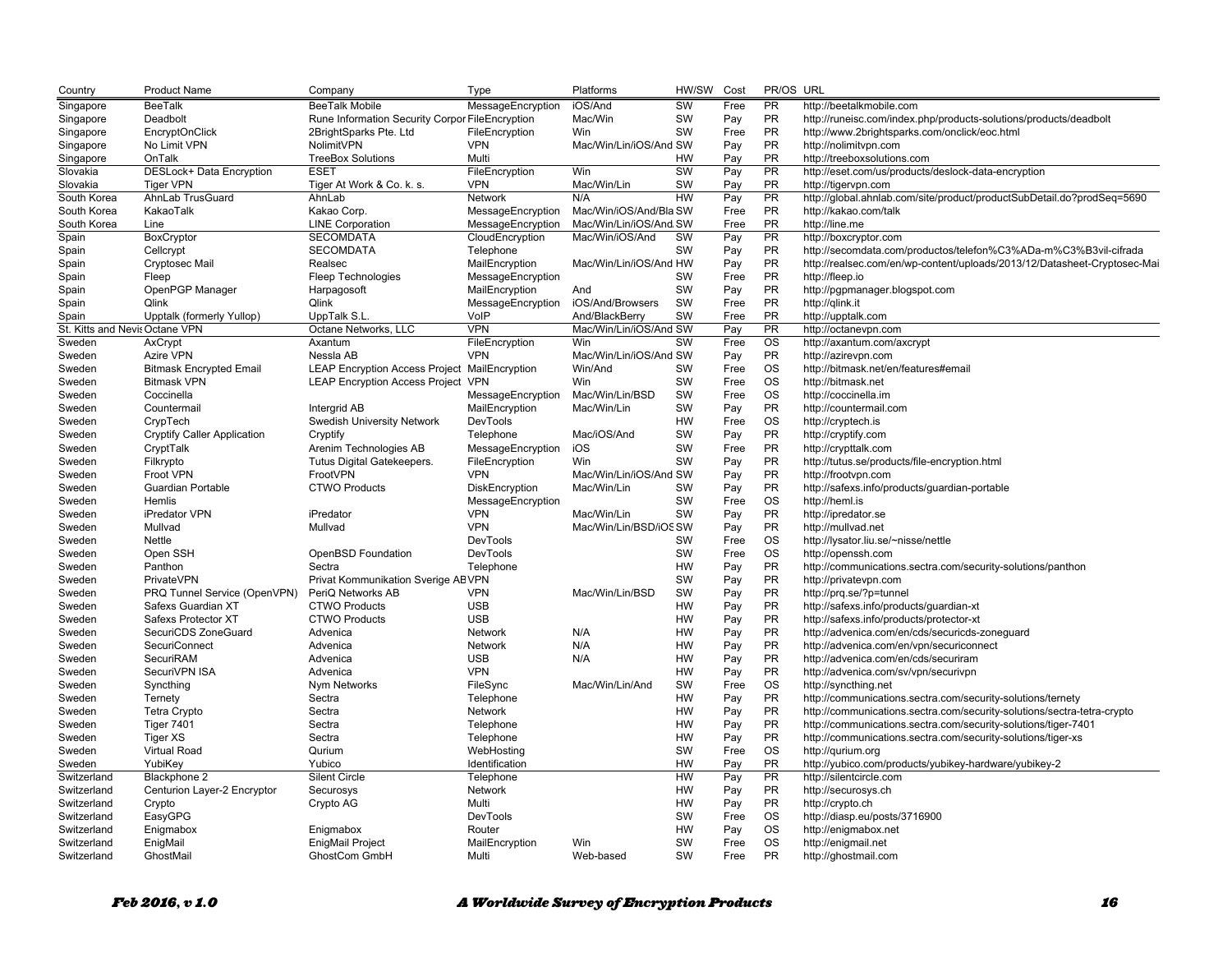| Country                         | <b>Product Name</b>                                       | Company                                             | Type              | Platforms              | HW/SW     | Cost | PR/OS URL |                                                                              |
|---------------------------------|-----------------------------------------------------------|-----------------------------------------------------|-------------------|------------------------|-----------|------|-----------|------------------------------------------------------------------------------|
| Switzerland                     | Kolab Now                                                 | Kolab Systems AG                                    | Multi             | Mac/Win/Lin/iOS/And SW |           | Pay  | PR        | http://kolabnow.com                                                          |
| Switzerland                     | myEnigma                                                  | Qnective AG                                         | MessageEncryption | iOS/And/BlackBerry SW  |           | Free | <b>PR</b> | http://myenigma.com                                                          |
| Switzerland                     | Neomailbox                                                | Trancecrypt                                         | MailEncryption    | Mac/Win/Browsers       | SW        | Pay  | <b>PR</b> | http://neomailbox.com                                                        |
| Switzerland                     | NoSpamProxy                                               | Net at Work GmbH                                    | MailEncryption    | Win                    | SW        | Pay  | <b>PR</b> | http://nospamproxy.de                                                        |
| Switzerland                     | Omnicrypt                                                 | Omnisec AG                                          | Network           |                        | HW        | Pay  | <b>PR</b> | http://omnisec.ch                                                            |
| Switzerland                     | PEP Project (Pretty Easy Privacy)                         |                                                     | MailEncryption    | Win                    | SW        | Free | <b>OS</b> | http://pep-project.org/2015-09                                               |
| Switzerland                     | Primus HSM                                                | Securosys                                           | Network           |                        | HW        | Pay  | <b>PR</b> | http://securosys.ch                                                          |
|                                 | PrivaSphere Secure MessageEncr PrivaSphere                |                                                     | MailEncryption    | Web-based              | SW        | Pay  | <b>PR</b> |                                                                              |
| Switzerland                     | ProtonMail                                                | ProtonMail                                          |                   | Web-based              | SW        | Free | <b>PR</b> | http://privasphere.com/hp/index.php?id=11&L=0<br>http://protonmail.ch        |
| Switzerland                     |                                                           |                                                     | MailEncryption    |                        |           |      |           |                                                                              |
| Switzerland                     | Secude Secure Notebook                                    | <b>SECUDE</b>                                       | DiskEncryption    | Win                    | <b>SW</b> | Pay  | <b>PR</b> | http://secude.com/blog/secude-secure-notebook-with-additional-functionality  |
| Switzerland                     | SecureSafe                                                | DSwiss Ltd.                                         | CloudEncryption   | Mac/Win/iOS/And        | SW        | Pay  | <b>PR</b> | http://securesafe.com                                                        |
| Switzerland                     | Silent Phone                                              | Silent Circle                                       | Telephone         | iOS/And                | SW        | Pay  | <b>PR</b> | http://silentcircle.com                                                      |
| Switzerland                     | strongSwan                                                |                                                     | <b>VPN</b>        | Mac/Lin/FreeBSD/An(SW  |           | Free | <b>OS</b> | http://strongswan.org                                                        |
| Switzerland                     | Swissmail                                                 | iWay AG                                             | MailEncryption    | Web-based              | <b>SW</b> | Pay  | <b>PR</b> | http://swissmail.org                                                         |
| Switzerland                     | Threema                                                   | Threema GmbH                                        | MessageEncryption | iOS/And                | <b>SW</b> | Pay  | PR        | http://threema.ch                                                            |
| Switzerland                     | Titanium Backup Pro                                       | <b>Titanium Track LLC</b>                           | FileEncryption    | And                    | SW        | Pay  | <b>PR</b> | http://titaniumtrack.com/titanium-backup.html                                |
| Switzerland                     | TrueCrypt                                                 |                                                     | DiskEncryption    | Mac/Win/Lin            | SW        | Free | <b>OS</b> | http://truecrypt.ch                                                          |
| Switzerland                     | Wire                                                      | Wire Swiss GmbH                                     | Multi             | Mac/Win/iOS/And/Brc SW |           | Free | <b>PR</b> | http://wire.com                                                              |
| Taiwan                          | <b>D-Link VPN Routers</b>                                 | D--Link Systems, Inc.                               | <b>VPN</b>        |                        | HW        | Pay  | PR        | http://us.dlink.com/product-category/business-solutions/security/vpn-routers |
| Taiwan                          | Seed4Me                                                   | Seed4.Me                                            | <b>VPN</b>        | Mac/Win/Lin/iOS/And SW |           | Pay  | PR        | http://seed4.me                                                              |
| Taiwan                          | ZyWALL VPN Firewall                                       | ZyXEL Communications Corp.                          | <b>VPN</b>        | Network                | <b>HW</b> | Pay  | PR        | http://zyxel.com/us/en/products services/zywall 1100 310 110.shtml           |
| Tanzania                        | zuluCrypt                                                 |                                                     | DiskEncryption    | Lin                    | SW        | Free | <b>OS</b> | http://mhogomchungu.github.io/zuluCrypt                                      |
| Thailand                        | DarkMatter                                                |                                                     | Telephone         | And                    | <b>SW</b> | Pay  | <b>PR</b> | http://arstechnica.com/security/2014/10/the-secure-smartphone-that-wont-ge   |
| Ukraine                         | CenterICQ                                                 |                                                     | MessageEncryption | Mac/Win/Lin            | SW        | Free | <b>PR</b> | http://thekonst.net/en/centericq                                             |
| Ukraine                         | Crypo                                                     |                                                     | MessageEncryption | Web-based              | SW        | Free | PR        | http://crypo.in.ua/tools                                                     |
| United Arab Emira Kryptotel     |                                                           | Kryptotel fz, LLC                                   | VolP              | iOS/And                | SW        | Pay  | <b>PR</b> | http://www.kryptotel.net/                                                    |
| United Arab Emira Mail1Click    |                                                           | Kryptotel LLC                                       |                   | Web-based              | <b>SW</b> | Free | <b>PR</b> |                                                                              |
|                                 |                                                           |                                                     | MailEncryption    |                        |           |      |           | http://www.mail1click.com                                                    |
|                                 | United Arab Emira Nxtty Crypto Messenger                  | Nxt Mobile App. Co.                                 | MessageEncryption | Mac/And                | SW        | Free | <b>OS</b> | http://nxtty.com                                                             |
| United Kingdom ARM              |                                                           | <b>ARM Holdings</b>                                 | Microprocessor    |                        | <b>HW</b> | Pay  | <b>PR</b> | http://infocenter.arm.com                                                    |
| United Kingdom ArmourCC         |                                                           | Armour Communications Limited Telephone             |                   | iOS/And/BlackBerry     | SW        | Pay  | <b>PR</b> | http://armourcomms.com                                                       |
| United Kingdom Briar            |                                                           | Briar Project/Akwizgran Discrepar MessageEncryption |                   | And                    | SW        | Free | <b>OS</b> | http://briarproject.org                                                      |
| United Kingdom buddycloud       |                                                           | Imaginator, Ltd.                                    | <b>DevTools</b>   |                        | SW        | Free | <b>OS</b> | http://buddycloud.com                                                        |
|                                 | United Kingdom Cellcrypt NG Mobile Communicatic Cellcrypt |                                                     | Telephone         | Win/And/BlackBerry     | SW        | Pay  | <b>PR</b> | http://cellcrypt.com                                                         |
| United Kingdom Cloud Safe       |                                                           | Anenigma                                            | CloudEncryption   | Windows                | SW        | Pay  | <b>PR</b> | http://anenigma.co.uk/the-cloud-safe                                         |
| United Kingdom Cryptkeeper      |                                                           |                                                     | DiskEncryption    | Lin                    | <b>SW</b> | Free | <b>OS</b> | http://github.com/tomm/cryptkeeper                                           |
| United Kingdom cryptmount       |                                                           |                                                     | DevTools          | Lin                    | SW        | Free | <b>OS</b> | http://cryptmount.sourceforge.net                                            |
| United Kingdom Crypto SSD       |                                                           | Integral                                            | HardDrive         |                        | <b>HW</b> | Pay  | <b>PR</b> | http://integralmemory.com                                                    |
| United Kingdom Crypto++         |                                                           |                                                     | <b>DevTools</b>   |                        | <b>SW</b> | Free | <b>PR</b> | http://cryptopp.com                                                          |
| United Kingdom datAshur         |                                                           | iStorage                                            | <b>USB</b>        |                        | HW        | Pay  | <b>PR</b> | http://istorage-uk.com/datashur.php                                          |
| United Kingdom Desktop Safe     |                                                           | Anenigma                                            | FileEncryption    | Windows                | SW        | Pay  | <b>PR</b> | http://www.anenigma.co.uk/the-desktop-safe                                   |
| United Kingdom DESlock          |                                                           | <b>DESlock Limited</b>                              | Multi             | Win                    | <b>SW</b> | Pay  | <b>PR</b> | http://deslock.com/deslock+_standard.php                                     |
| United Kingdom DESlock Mobile   |                                                           | <b>DESlock Limited</b>                              | MailEncryption    | iOS                    | SW        | Pay  | PR        | http://deslock.com/deslock_mobile.php                                        |
| United Kingdom DISK Protect     |                                                           | Becrypt                                             | DiskEncryption    | Win                    | SW        | Pay  | <b>PR</b> | http://becrypt.com                                                           |
|                                 | United Kingdom Encryption Compendium For LabV LVS Tools   |                                                     | DevTools          |                        | SW        | Pay  | PR        | http://lvs-tools.co.uk/software/encryption-compendium-labview-librarY        |
| United Kingdom Etherpad         |                                                           |                                                     | MessageEncryption | Win/Lin                | SW        | Free | <b>OS</b> | http://etherpad.org                                                          |
|                                 | United Kingdom forget-me-not messenger                    |                                                     | MessageEncryption | iOS/And                | <b>SW</b> | Free | <b>PR</b> | http://forgetmenot.me.uk                                                     |
|                                 |                                                           |                                                     |                   |                        |           |      | <b>PR</b> |                                                                              |
| United Kingdom Galaxkey         |                                                           | Galaxkey Limited                                    | Multi             | Win                    | SW        | Pay  |           | http://galaxkey.com                                                          |
| United Kingdom Guerilla Mail 02 |                                                           |                                                     | DiskEncryption    | And                    | SW        | Free | <b>OS</b> | http://github.com/neurodroid/cryptonite                                      |
| United Kingdom Hide My Ass      |                                                           | Privax Ltd.                                         | AnonProxy         | Web-based              | SW        | Free | <b>PR</b> | http://hidemyass.com/proxy                                                   |
| United Kingdom                  | Jiffy                                                     |                                                     | MessageEncryption |                        | SW        | Free | <b>OS</b> | http://github.com/buanzo/jiffy                                               |
| United Kingdom Keyper Plus      |                                                           | <b>Ultra Electronics</b>                            | Network           |                        | HW        | Pay  | <b>PR</b> | http://ultra-aep.com/keyperplus-hsm                                          |
| United Kingdom Kruptos2         |                                                           | Kruptos2                                            | FileEncryption    | Win/iOS/And            | SW        | Pay  | <b>PR</b> | http://kruptos2.com                                                          |
| United Kingdom Libreboot        |                                                           | Libreboot Project                                   | DevTools          |                        | SW        | Free | <b>OS</b> | http://libreboot.org                                                         |
|                                 | United Kingdom mbed TLS (formerly PolarSSL)               | ARM Ltd.                                            | <b>DevTools</b>   | Multi                  | SW        | Free | <b>OS</b> | https://tls.mbed.org/                                                        |
| United Kingdom Mimix Protocol   |                                                           |                                                     | AnonRemailer      | Win                    | SW        | Free | <b>OS</b> | http://banana.mixmin.net/draft-mimix-01.html                                 |
| United Kingdom Mobile Safe      |                                                           | Anenigma                                            | FileEncryption    | Android                | SW        | Pay  | <b>PR</b> | http://anenigma.co.uk/the-mobile-safe                                        |
| United Kingdom Mozy             |                                                           | EMC <sup>2</sup> Corporation                        | CloudEncryption   | Web-based              | <b>SW</b> | Pay  | <b>PR</b> | http://mozy.co.uk                                                            |
| United Kingdom Passopolis       |                                                           | We Are Wizards                                      | PasswordMgr       | <b>Browsers</b>        | SW        | Free | <b>OS</b> | http://passopolis.com                                                        |
|                                 |                                                           |                                                     |                   |                        |           |      |           |                                                                              |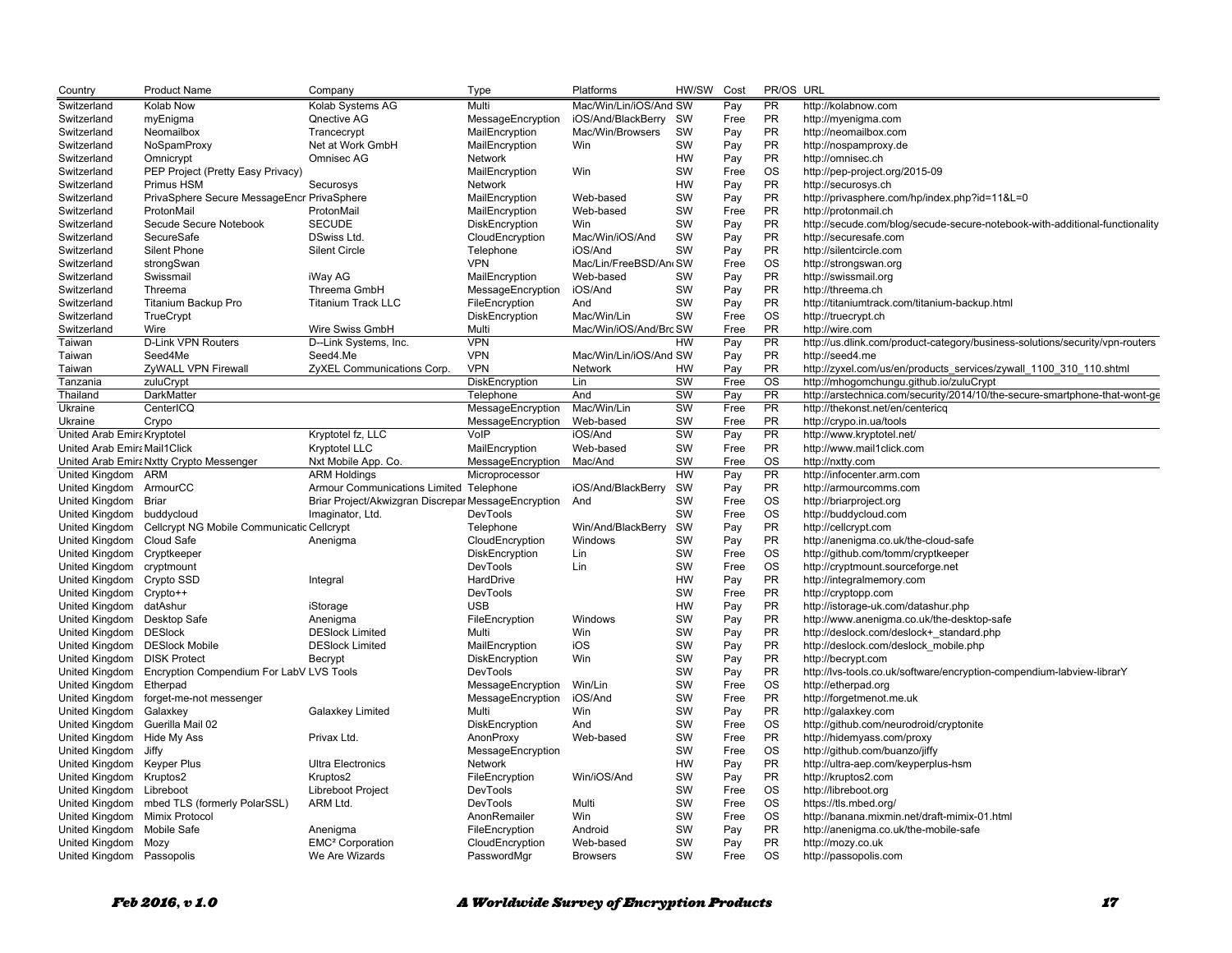| Country                     | <b>Product Name</b>                    | Company                                              | Type               | Platforms              | HW/SW     | Cost | PR/OS URL |                                                                              |
|-----------------------------|----------------------------------------|------------------------------------------------------|--------------------|------------------------|-----------|------|-----------|------------------------------------------------------------------------------|
| United Kingdom              | Photo Vault & Video Lock Apps Safe     |                                                      | PasswordProtection | iOS                    | SW        | Free | PR        | http://itunes.apple.com/us/app/photo-vault-videos-safe-app/id448033053?mt    |
| United Kingdom              | Pond                                   |                                                      | MessageEncryption  | Mac/Lin                | SW        | Free | <b>OS</b> | http://pond.imperialviolet.org                                               |
| United Kingdom              | PQChat                                 | <b>PQ Solutions Limited</b>                          | MessageEncryption  | iOS                    | SW        | Pay  | <b>PR</b> | http://pq-chat.com                                                           |
| United Kingdom              | Profanity                              |                                                      | MessageEncryption  | Mac/Win/Lin            | SW        | Free | <b>OS</b> | http://profanity.im                                                          |
| United Kingdom              | Pryvate                                | Criptyque - Pryvate Limited                          | Multi              | iOS/And                | SW        | Pay  | PR        | http://pryvatenow.com                                                        |
| United Kingdom              | PuTTY                                  |                                                      | MessageEncryption  | Win/Unix               | SW        | Free | <b>OS</b> | http://chiark.greenend.org.uk/~sgtatham/putty                                |
|                             |                                        |                                                      |                    | iOS/And                | <b>SW</b> | Free | PR        |                                                                              |
| United Kingdom              | Redact                                 | Redact                                               | MessageEncryption  |                        |           |      |           | http://redactapp.com                                                         |
| United Kingdom              | Retroshare                             | RetroShare-Team                                      | Multi              | Mac/Win/Lin            | SW        | Free | <b>OS</b> | http://retroshare.sourceforge.net/                                           |
| United Kingdom              | RSA Cipher Cat                         | Miasoft                                              | MessageEncryption  |                        | SW        | Free | PR        | http://play.google.com/store/apps/details?id=jp.co.Miasoft.RSACipher         |
| United Kingdom              | <b>RSA Crypto Galdroid</b>             | Miasoft                                              | MessageEncryption  |                        | SW        | Free | PR        | http://play.google.com/store/apps/details?id=jp.co.Miasoft.RSACryptoGaldro   |
| United Kingdom              | RSA Cryptographer Uncrackable          | Miasoft                                              | MessageEncryption  | And                    | SW        | Free | PR        | http://uk.androlib.com/android.application.jp-co-miasoft-rsa-ptipj.aspx      |
| United Kingdom              | SafeGuard                              | Sophos                                               | DiskEncryption     | Mac/Win                | SW        | Pay  | PR        | http://sophos.com/en-us/products/safeguard-encryption.aspx                   |
| United Kingdom              | SafeToGo                               | CardWave Services Ltd.                               | <b>USB</b>         |                        | HW        | Pay  | PR        | http://cardwaveservices.com/single-product/?id=392                           |
| United Kingdom              | SecuBox                                | <b>Aiko Solutions</b>                                | DiskEncryption     | Win                    | SW        | Pay  | PR        | http://aikosolutions.com                                                     |
| United Kingdom              | Security Guardian                      | Amba Defence                                         | <b>USB</b>         |                        | HW        | Pay  | PR        | https://amba-defence.com/technology/security-guardian-gps-enabled-secure     |
| United Kingdom              | SparkleShare                           |                                                      | FileSync           | Mac/Win/Lin            | SW        | Free | <b>OS</b> | http://sparkleshare.org                                                      |
| United Kingdom              | tc-play                                |                                                      | DiskEncryption     | Win/Lin                | SW        | Free | <b>OS</b> | http://github.com/bwalex/tc-play                                             |
| United Kingdom              | TETRA                                  | Sepura plc.                                          | Radio              |                        | <b>HW</b> | Pay  | <b>PR</b> | http://sepura.com                                                            |
| United Kingdom TrustCall 02 |                                        | <b>Ultra Electronics</b>                             | Telephone          |                        | SW        | Pay  | PR        | http://ultra-aep.com/ultra-encrypt-overview                                  |
| United Kingdom Turnpike     |                                        | Demon Internet                                       | MailEncryption     | Win                    | SW        | Free | PR.       | http://en.wikipedia.org/wiki/Turnpike (software)                             |
|                             | United Kingdom Ultra Encrypt Net       | <b>Ultra Electronics</b>                             | <b>VPN</b>         |                        | SW        | Pay  | PR        | http://ultra-aep.com/ultra-encrypt-overview                                  |
| United Kingdom vim          |                                        |                                                      | MessageEncryption  |                        | SW        | Free | <b>OS</b> | http://usevim.com                                                            |
| United Kingdom              | VIPole                                 | VIPole International LP                              | MessageEncryption  | Mac/Win/iOS/And        | SW        | Pay  | PR        | http://vipole.com                                                            |
|                             |                                        |                                                      | <b>VPN</b>         |                        |           |      |           |                                                                              |
| United Kingdom              | X-Kryptor Confidential                 | <b>Ultra Electronics</b>                             |                    | Win                    | HW        | Pay  | PR        | http://ultra-aep.com/xkc                                                     |
| unknown                     | bcrypt                                 |                                                      | FileEncryption     | Mac/Lin/FreeBSD        | SW        | Free | <b>OS</b> | http://bcrypt.sourceforge.net                                                |
| unknown                     | CenoCipher                             | Cenocipher Team                                      | MessageEncryption  | Win/Lin                | SW        | Free | <b>OS</b> | http://gitlab.com/cenocipher/cenocipher                                      |
| unknown                     | Ekboo                                  | Ekboo Ltd                                            | MessageEncryption  | BlackBerry             | SW        | Pay  | PR        | http://appworld.blackberry.com/webstore/content/62871                        |
| unknown                     | Encreep                                |                                                      | FileEncryption     | Win/Lin                | SW        | Free | PR        | http://encreep.com                                                           |
| unknown                     | <b>Encrypt File Free</b>               | MobilDev                                             | FileEncryption     | And                    | SW        | Free | PR        | http://play.google.com/store/apps/details?id=com.acr.encryptfilefree         |
| unknown                     | HexChat                                |                                                      | MessageEncryption  | Win/Lin                | SW        | Free | <b>OS</b> | http://hexchat.github.io                                                     |
| unknown                     | <b>IRC w/Blowfish</b>                  |                                                      | MessageEncryption  |                        | SW        | Free | <b>OS</b> |                                                                              |
| unknown                     | LibreCrypt                             |                                                      | DiskEncryption     | Win                    | SW        | Free | <b>OS</b> | http://github.com/t-d-k/LibreCrypt                                           |
| unknown                     | oVPN.to Anonymous Services             | oVPN.to                                              | <b>VPN</b>         | Mac/Win/Lin/And        | SW        | Pay  | PR        | http://vcp.ovpn.to                                                           |
| unknown                     | PGPigeon                               | Toolsley                                             | MessageEncryption  | Web-based              | SW        | Free | <b>PR</b> | http://toolsley.com/pgpigeon.html                                            |
| unknown                     | Rugged Inbox                           | Rugged Inbox                                         | MailEncryption     |                        | SW        | Free | OS        | http://ruggedinbox.com                                                       |
| unknown                     | Secure VPN                             | SecureVPN.to                                         | <b>VPN</b>         | Mac/Win/Lin/iOS/And SW |           | Pay  | PR        | http://securevpn.to                                                          |
| unknown                     | ShadowCash                             | Aboutshadow                                          | Currency           | Mac/Win/Lin/iOS/And SW |           | Free | <b>OS</b> | http://shadow.cash                                                           |
| unknown                     | ShadowChat                             | Aboutshadow                                          | MessageEncryption  | Mac/Win/Lin/iOS/And SW |           | Free | <b>OS</b> | http://shadow.cash/downloads/shadowcoin-p2p-em.pdf                           |
| unknown                     | Yamn (Yet another Mix network)         |                                                      | AnonRemailer       | Win                    | SW        | Free | PR        | http://banana.mixmin.net/yamn.html                                           |
| <b>United States</b>        | 16F <sup>2</sup> B <sup>3</sup> Cipher | Kenner Consulting, LLC                               | DevTools           | Win                    | SW        | Pay  | <b>OS</b> | http://kennerconsulting.com/cipher                                           |
| <b>United States</b>        | 4SecureMail                            | 4SecureMail, LLC                                     | MailEncryption     | Web-based              | SW        | Pay  | PR        | http://www.4securemail.com                                                   |
| <b>United States</b>        | <b>AceVPN</b>                          | Acevpn                                               | <b>VPN</b>         | Mac/Win/Lin/iOS/And SW |           | Pay  | PR        | http://acevpn.com                                                            |
| <b>United States</b>        | <b>AdBlock Mobile</b>                  | <b>Baby Blue Wireless</b>                            | Adblocker          | iOS                    | SW        | Pay  | PR        | http://adbl0ck.com                                                           |
| <b>United States</b>        |                                        |                                                      |                    | Win                    | SW        | Pay  | PR        |                                                                              |
|                             | <b>Advanced Encryption Package</b>     | InterCrypto Software                                 | FileEncryption     |                        |           |      |           | http://aeppro.com                                                            |
| <b>United States</b>        | <b>AES Crypt</b>                       | Packetizer                                           | FileEncryption     | Mac/Win/Lin            | SW        | Free | <b>OS</b> | http://aescrypt.com                                                          |
| <b>United States</b>        | AIM (AOL Instant Messenger)            | <b>AOL</b>                                           | MessageEncryption  | Mac/Win                | SW        | Free | <b>PR</b> | http://aim.com                                                               |
| <b>United States</b>        | Android 5.0 Full Disk Encryption       | Google                                               | DiskEncryption     | And                    | SW        | Pay  | PR        | http://source.android.com/security/encryption                                |
| <b>United States</b>        | Anonabox                               | Sochule, Inc.                                        | Router             |                        | <b>HW</b> | Pay  | PR        | http://anonabox.com/buy-anonabox-original.html                               |
| <b>United States</b>        | Anonymizer                             | Anonymizer Inc.                                      | <b>VPN</b>         | Mac/Win/Lin/ioS/And    | <b>SW</b> | Pay  | PR        | http://anonymizer.com                                                        |
| <b>United States</b>        | Ansa                                   | Ansa                                                 | MessageEncryption  | iOS/And                | <b>SW</b> | Free | PR        | http://ansa.com                                                              |
| <b>United States</b>        | Arq                                    | <b>Haystack Software</b>                             | CloudEncryption    | Mac/Win                | SW        | Pay  | PR        | http://arqbackup.com                                                         |
| <b>United States</b>        | Balboa                                 | <b>PKC Security</b>                                  | CloudEncryption    |                        | SW        | Pay  | PR.       | http://balboa.io                                                             |
| <b>United States</b>        | <b>Banter</b>                          | Banter Chat, Inc./Legit Corporatio MessageEncryption |                    | iOS/And                | SW        | Free | PR        | http://banter.me                                                             |
| <b>United States</b>        | Bazaar                                 | <b>Guardian Project</b>                              | DevTools           |                        | SW        | Free | <b>OS</b> | http://dev.guardianproject.info/projects/bazaar/wiki                         |
| <b>United States</b>        | <b>BDEncrypt Plus</b>                  | Zettaset, Inc                                        | FileEncryption     | Win                    | SW        | Pay  | PR        | http://zettaset.com/index.php/products/bdencrpyt-plus                        |
| <b>United States</b>        | Bimil                                  |                                                      | PasswordMgr        | Win/And                | SW        | Free | <b>OS</b> | http://github.com/medo64/bimil                                               |
| <b>United States</b>        | BitLocker                              | Microsoft                                            | DiskEncryption     | Win                    | SW        | Pay  | PR        | http://windows.microsoft.com/en-us/windows-vista/bitlocker-drive-encryption- |
| <b>United States</b>        | <b>Bitmail</b>                         | Cassiopeia                                           | MailEncryption     | Win                    | SW        | Free | PR        | http://bitmail.sf.net                                                        |
|                             |                                        |                                                      |                    |                        |           |      |           |                                                                              |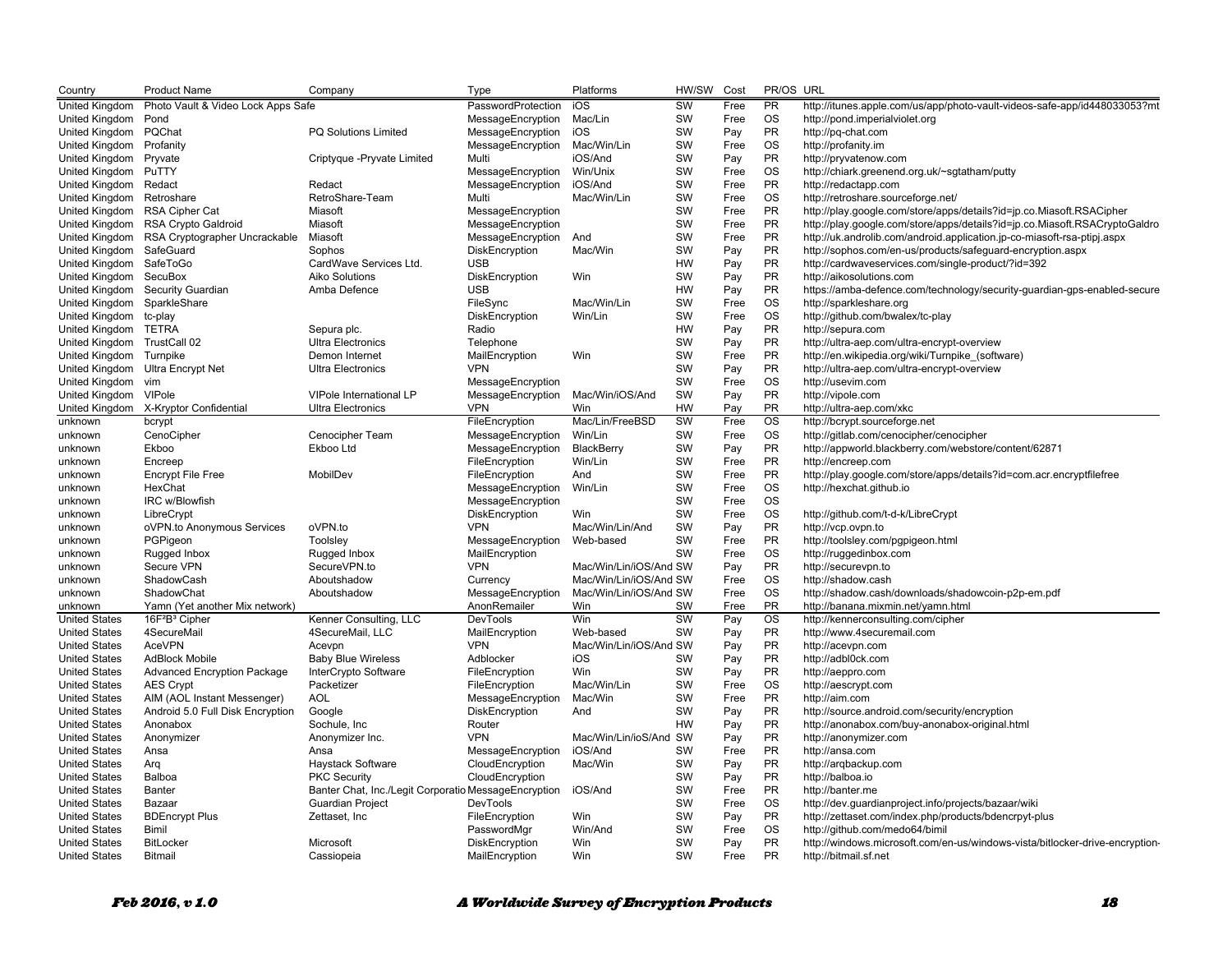| Country              | <b>Product Name</b>                          | Company                                        | Type              | Platforms              | HW/SW | Cost | PR/OS URL |                                                                               |
|----------------------|----------------------------------------------|------------------------------------------------|-------------------|------------------------|-------|------|-----------|-------------------------------------------------------------------------------|
| <b>United States</b> | <b>BitMessage</b>                            | BitMessage.org                                 | MessageEncryption | Mac/Win                | SW    | Free | <b>OS</b> | http://bitmessage.org                                                         |
| <b>United States</b> | <b>BitTorrent Sync</b>                       | <b>BitTorrent</b>                              | CloudEncryption   | Mac/Win/Lin/iOS/And SW |       | Pay  | <b>PR</b> | http://getsync.com                                                            |
| <b>United States</b> | <b>BlackSMS</b>                              | Hadar Weitzman Group                           | MessageEncryption | iOS                    | SW    | Free | <b>PR</b> | http://blacksms.info                                                          |
| <b>United States</b> | Bleep                                        | <b>BitTorrent</b>                              | MessageEncryption | Mac/iOS/And            | SW    | Free | <b>PR</b> | http://bleep.pm                                                               |
| <b>United States</b> | BoringSSL                                    | Google                                         | <b>DevTools</b>   |                        | SW    | Free | <b>OS</b> | http://boringssl.googlesource.com/boringssl                                   |
| <b>United States</b> | Briar                                        | <b>Briar Project</b>                           | MessageEncryption | And                    | SW    | Free | <b>OS</b> | http://briarproject.org                                                       |
| <b>United States</b> | CameraV                                      | <b>Guardian Project</b>                        | Camera            |                        | SW    | Free | <b>OS</b> | http://guardianproject.info/apps/camerav                                      |
| <b>United States</b> |                                              |                                                |                   |                        | SW    |      | <b>PR</b> |                                                                               |
|                      | Carbon Copy Cloner                           | <b>Bombich Software</b>                        | FileEncryption    | Mac                    |       | Pay  |           | http://bombich.com                                                            |
| <b>United States</b> | ccrypt                                       |                                                | FileEncryption    | Mac/Win/Lin/BSD/iOSSW  |       | Free | <b>OS</b> | http://ccrypt.sourceforge.net                                                 |
| <b>United States</b> | CD-Lock                                      | <b>RSE Software Inc</b>                        | FileEncryption    | Win                    | SW    | Pay  | <b>PR</b> | http://cd-lock.com                                                            |
| <b>United States</b> | Chadder                                      | Etransfr                                       | MessageEncryption | Win/iOS/And            | SW    | Free | <b>PR</b> | http://chadder.im                                                             |
| <b>United States</b> | ChatSecure                                   | Guardian Project                               | MessageEncryption | And/iOS                | SW    | Free | <b>OS</b> | http://chatsecure.org                                                         |
| <b>United States</b> | <b>Check Point Endpoint Security</b>         | Check Point Software Technologi DiskEncryption |                   | Mac/Win                | SW    | Pay  | <b>PR</b> | http://www.checkpoint.com/products/full-disk-encryption/index.html            |
| <b>United States</b> | CheckPoint Endpoint Full Disk Enc CheckPoint |                                                | Multi             | Mac/Win                | SW    | Pay  | <b>PR</b> | http://www.checkpoint.com                                                     |
| <b>United States</b> | Choctaw                                      | Softwar, Inc.                                  | MailEncryption    | Win/And                | SW    | Pay  | <b>PR</b> | http://softwar.net/choctaw.html                                               |
| <b>United States</b> | CipherPoint Eclipse API                      | <b>CipherPoint Software</b>                    | DevTools          |                        | SW    | Pay  | <b>PR</b> | http://cipherpoint.com/data-security/cipherpoint-eclipse-api                  |
| <b>United States</b> | CipherSaber                                  |                                                | DevTools          |                        | SW    | Free | <b>OS</b> | http://ciphersaber.gurus.org                                                  |
| <b>United States</b> | Cisco AnyConnect Secure Mobility Cisco       |                                                | <b>Network</b>    |                        | SW    | Pay  | <b>PR</b> | http://cisco.com/c/en/us/products/security/anyconnect-secure-mobility-client/ |
| <b>United States</b> | Cisco Jabber                                 | Cisco                                          | Multi             | Mac/Win/iOS/And        | SW    | Pay  | <b>PR</b> | http://cisco.com/web/products/voice/jabber.html                               |
| <b>United States</b> | Codebook                                     | Zetetic LLC                                    | PasswordMgr       | Mac/Win//iOS/And       | SW    | Pay  | <b>PR</b> | http://zetetic.net/codebook                                                   |
| <b>United States</b> | Coinbase                                     | Coinbase, Inc.                                 | Currency          | iOS/And/Browsers       | SW    | Free | <b>PR</b> | http://coinbase.com                                                           |
| <b>United States</b> | Commotion                                    | Open Technology Institute                      | Mesh              |                        | SW    | Free | <b>OS</b> | http://commotionwireless.net                                                  |
| <b>United States</b> | <b>Commotion Wireless</b>                    | Open Source Technology Institute Mesh          |                   | Mac/Win/Lin/And        | SW    | Free | <b>OS</b> | http://commotionwireless.net                                                  |
| <b>United States</b> | Conceal                                      | Facebook                                       | <b>DevTools</b>   |                        | SW    | Free | <b>OS</b> | http://github.com/facebook/conceal                                            |
| <b>United States</b> | Confide                                      | Confide, Inc.                                  | MessageEncryption | Mac/Win/iOS/And        | SW    | Free | <b>PR</b> | http://getconfide.com                                                         |
| <b>United States</b> | Confusion                                    |                                                | MessageEncryption |                        | SW    | Free | <b>OS</b> | http://github.com/cryptosphere/confusion                                      |
| <b>United States</b> | Cotse                                        | Packetderm, LLC                                | MailEncryption    | Web-based              | SW    | Pay  | <b>PR</b> | http://cotse.net/services-email.html                                          |
| <b>United States</b> | CoverMe                                      | CoverMe, Inc.                                  | MessageEncryption | iOS/And                | SW    | Free | <b>PR</b> | http://coverme.ws                                                             |
| <b>United States</b> | Criptext                                     | Criptext, Inc.                                 | MessageEncryption | iOS/And                | SW    | Free | <b>PR</b> |                                                                               |
|                      |                                              | SanDisk                                        | <b>USB</b>        |                        | HW    |      | <b>PR</b> | http://criptext.com/MessageEncryption                                         |
| <b>United States</b> | <b>Cruzer Enterprise</b>                     |                                                |                   |                        |       | Pay  |           | http://sandisk.com/assets/File/OEM/EnterpriseSolutions/Enterprise US WEI      |
| <b>United States</b> | Cryptbin                                     |                                                | MessageEncryption | Web-based              | SW    | Free | <b>PR</b> | http://cryptbin.com                                                           |
| <b>United States</b> | Crypto-Chat                                  | Itamco                                         | MessageEncryption | iOS                    | SW    | Free | <b>PR</b> | http://crypto-chat.com                                                        |
| <b>United States</b> | Cupcake                                      |                                                | Circumvention     | <b>Browsers</b>        | SW    | Free | <b>OS</b> | http://github.com/glamrock/cupcake                                            |
| <b>United States</b> | CyberDust                                    | CyberDust, Inc.                                | MessageEncryption | Win/iOS/And            | SW    | Free | <b>PR</b> | http://cyberdust.com                                                          |
| <b>United States</b> | Cyph                                         |                                                | MessageEncryption | Web-based              | SW    | Free | <b>PR</b> | http://cyph.im                                                                |
| <b>United States</b> | Cypher                                       | Softwar, Inc.                                  | FileEncryption    | Win/And                | SW    | Pay  | <b>PR</b> | http://softwar.net/cypher.html                                                |
| <b>United States</b> | Cyphr                                        | Golden Frog                                    | MessageEncryption | iOS/And                | SW    | Free | <b>PR</b> | http://goldenfrog.com/cyphr                                                   |
| <b>United States</b> | Darkmail                                     | Darkmail Technical Alliance                    | MailEncryption    |                        | SW    | Free | <b>OS</b> | http://darkmail.info                                                          |
| <b>United States</b> | DataLocker Sentry                            | DataLocker Inc.                                | <b>USB</b>        |                        | HW    | Pay  | <b>PR</b> | http://datalocker.com/products/encrypted-storage/datalocker-sentry-fips-drive |
| <b>United States</b> | Datanywhere                                  | Varonis                                        | FileSync          |                        | SW    | Pay  | <b>PR</b> | http://varonis.com/products/datanywhere                                       |
| <b>United States</b> | DataTraveler 5000                            | Kingston Technology                            | <b>USB</b>        |                        | HW    | Pay  | <b>PR</b> | http://kingston.com/us/support/technical/products?model=DT5000                |
| <b>United States</b> | <b>Disconnect Secure Wireless</b>            | Disconnect                                     | <b>VPN</b>        | And                    | SW    | Free | <b>OS</b> | http://disconnect.me/mobile/secure-wireless                                   |
| <b>United States</b> | Discord                                      | Hammer & Chisel                                | MessageEncryption | Mac/Win                | SW    | Free | <b>PR</b> | http://discordapp.com                                                         |
| <b>United States</b> | <b>DNSCrypt</b>                              | OpenDNS Security Labs                          | Network           | Mac/Win/Lin/iOS/And SW |       | Free | <b>OS</b> | http://dnscrypt.org                                                           |
| <b>United States</b> | DocHalo                                      | DocHalo, LLC                                   | MessageEncryption | Mac/Win/ioS/And        | SW    | Pay  | <b>PR</b> | http://dochalo.com                                                            |
| <b>United States</b> | Dynaweb                                      | Dynamic Internet Technology                    | AnonProxy         | Web-based              | SW    | Free | <b>PR</b> | http://dongtaiwang.com/home_en.php                                            |
| <b>United States</b> | Eclypt Freedom Encrypted Externa Viasat      |                                                | HardDrive         |                        | HW    | Pay  | <b>PR</b> | http://viasat.com/products/encryption-eclypt-freedom                          |
| <b>United States</b> | Eclypt Nano Encrypted Flash Drive Viasat     |                                                | <b>USB</b>        |                        | HW    | Pay  | <b>PR</b> | http://viasat.com/products/encryption-eclypt-nano                             |
| <b>United States</b> | Ecrypt One                                   | <b>Bravatek</b>                                | MailEncryption    |                        | SW    | Pay  | <b>PR</b> | http://bravatek.com/solutions/software/ecrypt-one                             |
| <b>United States</b> | eCryptFS                                     | Canonical Ltd./Scot-Irish Lads, LL DevTools    |                   | Lin                    | SW    | Free | <b>OS</b> | http://ecryptfs.org                                                           |
| <b>United States</b> | <b>Encrypted Magic Folders</b>               | <b>RSE Software Inc</b>                        | FileEncryption    | Win                    | SW    | Pay  | <b>PR</b> | http://easyschoolbooks.com/pc-magic/des.htm#emf                               |
| <b>United States</b> | <b>Encryption Wizard</b>                     | U.S. Department of Defense                     | FileEncryption    | Mac/Win/Lin            | SW    | Free | <b>PR</b> | http://spi.dod.mil/ewizard.htm                                                |
|                      |                                              |                                                | PasswordMgr       | Mac/Win/Lin/And        | SW    | Free | <b>OS</b> |                                                                               |
| <b>United States</b> | Encryptr                                     | SpiderOak                                      |                   |                        |       |      |           | http://spideroak.com                                                          |
| <b>United States</b> | End-to-End                                   | Google                                         | MessageEncryption | <b>Browsers</b>        | SW    | Free | <b>OS</b> | http://github.com/google/end-to-end                                           |
| <b>United States</b> | Entelligence                                 | Entrust                                        | MailEncryption    |                        | SW    | Pay  | PR        | http://entrust.com/products/entrust-entelligence                              |
| <b>United States</b> | Espionage 3                                  | <b>TAO Effect</b>                              | DiskEncryption    | Mac                    | SW    | Pay  | <b>OS</b> | http://espionageapp.com                                                       |
| <b>United States</b> | Evolution                                    |                                                | MailEncryption    |                        | SW    | Free | <b>OS</b> | http://wiki.gnome.org/Apps/Evolution                                          |
| <b>United States</b> | ExoKey                                       | x.o.ware, Inc.                                 | <b>VPN</b>        |                        | HW    | Pay  | <b>PR</b> | http://xoware.com                                                             |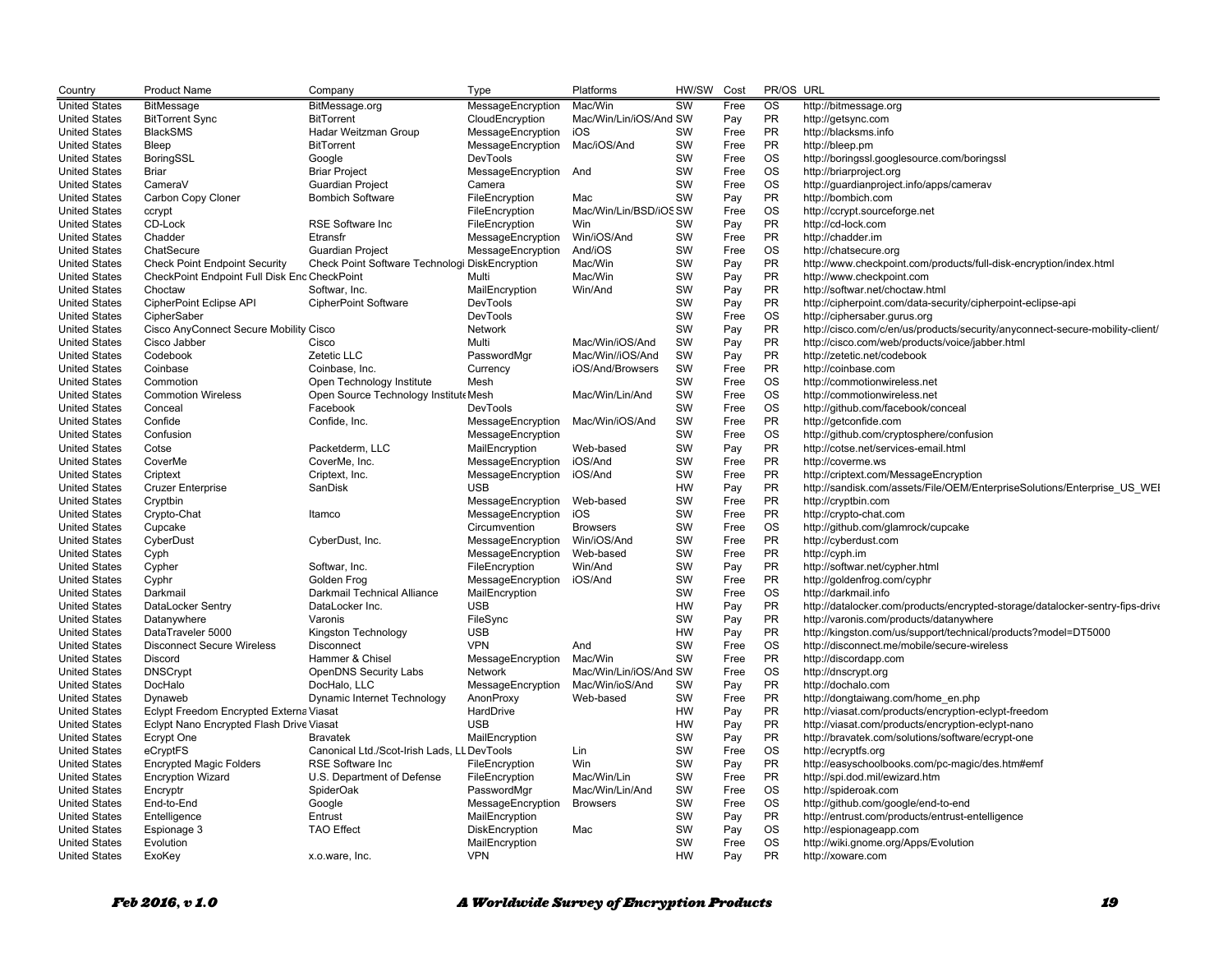| Country              | <b>Product Name</b>                                     | Company                            | Type              | Platforms               | HW/SW | Cost | PR/OS URL |                                                                             |
|----------------------|---------------------------------------------------------|------------------------------------|-------------------|-------------------------|-------|------|-----------|-----------------------------------------------------------------------------|
| <b>United States</b> | ExoNet                                                  | x.o.ware, Inc.                     | <b>VPN</b>        |                         | HW    | Pay  | PR        | http://xoware.com                                                           |
| <b>United States</b> | Facetime                                                | Apple                              | VideoCall         | Mac                     | SW    | Free | PR        | http://apple.com/mac/facetime                                               |
| <b>United States</b> | Fawkes                                                  | Sochule, Inc                       | Router            |                         | HW    | Pay  | PR        | http://anonabox.com/buy-anonabox-fawkes.html                                |
|                      |                                                         |                                    | DevTools          | Lin                     | SW    |      | <b>OS</b> | http://github.com/Iducas/FHEW                                               |
| <b>United States</b> | FHEW (Fully Homomorphic Encryption Library)             |                                    |                   |                         |       | Free |           |                                                                             |
| <b>United States</b> | FileVault                                               | Apple                              | FileEncryption    | Mac                     | SW    | Pay  | PR        | http://en.wikipedia.org/wiki/FileVault                                      |
| <b>United States</b> | FireChat                                                | Open Garden                        | MessageEncryption | iOS/And                 | SW    | Free | PR        | http://opengarden.com/firechat                                              |
| <b>United States</b> | Firefox Hello                                           | Mozilla                            | VideoCall         | Mac/Win                 | SW    | Free | PR        | http://mozilla.org/en-US/firefox/hello                                      |
| <b>United States</b> | Frankly                                                 | Frankly                            | MessageEncryption | iOS/And                 | SW    | Free | <b>PR</b> | http://franklychat.com                                                      |
| <b>United States</b> | Freedombox                                              | Freedom Box Foundation             | Network           |                         | SW    | Free | <b>OS</b> | http://freedomboxfoundation.org                                             |
| <b>United States</b> | Freenet                                                 | Freenet Project, Inc.              | Network           |                         | SW    | Free | <b>OS</b> | http://freenetproject.org                                                   |
| <b>United States</b> | <b>Gabriel Collaboration Suite</b>                      | VimetX                             | Multi             | Mac/Win/Lin/iOS/And SW  |       | Pay  | <b>PR</b> | http://virnetx.com                                                          |
| <b>United States</b> | qbde                                                    | FreeBSD Foundation                 | <b>DevTools</b>   | OpenBSD                 | SW    | Free | <b>OS</b> | http://freebsd.org/cgi/man.cgi?query=gbde                                   |
| <b>United States</b> | GDC4S                                                   | <b>General Dynamics</b>            | Multi             |                         | HW    |      | PR        | http://gdc4s.com                                                            |
|                      |                                                         |                                    |                   |                         |       | Pay  |           |                                                                             |
| <b>United States</b> | geli                                                    | FreeBSD Foundation                 | DiskEncryption    | FreeBSD                 | SW    | Free | <b>OS</b> | http://freebsd.org/cgi/man.cgi?query=geli                                   |
| <b>United States</b> | GentleGPG                                               |                                    | FileEncryption    | Win                     | SW    | Free | <b>OS</b> | http://gentlegpg.sourceforge.net                                            |
| <b>United States</b> | GentleOTP                                               |                                    | FileEncryption    | Win                     | SW    | Free | <b>OS</b> | http://sourceforge.net/projects/gentleotp                                   |
| <b>United States</b> | Git-crypt                                               |                                    | DevTools          |                         | SW    | Free | <b>OS</b> | http://github.com/AGWA/git-crypt                                            |
| <b>United States</b> | <b>GnuTLS Transport Layer Security I GnuTLS Project</b> |                                    | <b>DevTools</b>   | Mac/Unix                | SW    | Free | OS        | http://gnutls.org/                                                          |
| <b>United States</b> | GoAnywhere OpenPGP Studio                               | Linoma Software                    | FileEncryption    | Mac/Win/Lin/Unix        | SW    | Free | PR        | http://goanywheremft.com/products/openpgp-studio                            |
| <b>United States</b> | Google Hangouts                                         | Google                             | Multi             | Web-based               | SW    | Free | PR        | http://plus.google.com/hangouts                                             |
| <b>United States</b> | GoTenna                                                 | goTenna, Inc.                      | MessageEncryption |                         | HW    | Pay  | PR        | http://gotenna.com                                                          |
| <b>United States</b> | Greycrypt                                               |                                    | DevTools          |                         | SW    | Free | <b>OS</b> |                                                                             |
|                      |                                                         |                                    |                   |                         |       |      | PR        | http://github.com/jmquigs/greycrypt                                         |
| <b>United States</b> | GTunnel                                                 | Garden Networks                    | AnonProxy         | Win                     | SW    | Free |           | http://gardennetworks.org/products                                          |
| <b>United States</b> | <b>HElib</b>                                            |                                    | DevTools          |                         | SW    | Free | <b>OS</b> | http://github.com/shaih/HElib                                               |
| <b>United States</b> | HidelPVPN                                               | Server Management LLC              | <b>VPN</b>        | Mac/Win/Lin/iOS/And SW  |       | Pay  | PR        | http://hideipvpn.com                                                        |
| <b>United States</b> | HipChat                                                 | Atlassian                          | MessageEncryption | Web-based               | SW    | Pay  | <b>PR</b> | http://hipchat.com                                                          |
| <b>United States</b> | HipLink                                                 | <b>HipLink Software</b>            | MessageEncryption | iOS/And                 | SW    | Pay  | <b>PR</b> | http://hiplink.com                                                          |
| <b>United States</b> | <b>HPE Secure File</b>                                  | <b>Hewlett Packard Enterprise</b>  | FileEncryption    |                         | SW    | Pay  | PR        | http://voltage.com/products/data-security/hpe-securefile                    |
| <b>United States</b> | <b>HPE Secure Mail</b>                                  | <b>Hewlett Packard Enterprise</b>  | MailEncryption    |                         | SW    | Pay  | <b>PR</b> | http://voltage.com/products/email-security/hpe-securemail                   |
| <b>United States</b> | hydan                                                   |                                    | MessageEncryption | Win/Lin/FreeBSD         | SW    | Free | <b>OS</b> | http://crazyboy.com/hydan                                                   |
| <b>United States</b> | IBM Notes (formerly Lotus Notes) IBM                    |                                    | Multi             | Win                     | SW    | Pay  | PR        | http://ibm.com/software/products/en/ibmnotes                                |
| <b>United States</b> | <b>IBM Sametime</b>                                     | <b>IBM</b>                         | Multi             | Mac/Win/Lin             | SW    |      | PR        | http://ibm.com/sametime                                                     |
|                      |                                                         |                                    |                   |                         |       | Pay  |           |                                                                             |
| <b>United States</b> | iMessage                                                | Apple                              | MessageEncryption | iOS/Mac                 | SW    | Free | PR        | http://apple.com/ios/messages                                               |
| <b>United States</b> | <b>IOCipher</b>                                         | <b>Guardian Project</b>            | <b>DevTools</b>   | And                     | SW    | Free | <b>OS</b> | http://guardianproject.info/code/iocipher                                   |
| <b>United States</b> | lonu                                                    | Ionu Security                      | Multi             |                         | SW    | Pay  | PR        | http://ionu.com                                                             |
| <b>United States</b> | iOS Data Protection                                     | Apple                              | DiskEncryption    | iOS                     | SW    | Pay  | PR        | http://support.apple.com/en-us/HT202064                                     |
| <b>United States</b> | iPGMail                                                 |                                    | MessageEncryption | iOS                     | SW    | Pay  | PR        | http://ipgmail.com                                                          |
| <b>United States</b> | IPVanish (VPN)                                          | IPVanish.com                       | <b>VPN</b>        | Web-based               | SW    | Pay  | PR        | http://ipvanish.com                                                         |
| <b>United States</b> | IronClad                                                | <b>Lockheed Martin</b>             | <b>USB</b>        |                         | HW    | Pay  | PR        | http://lockheedmartin.com/us/news/press-releases/2010/january/LockheedM     |
| <b>United States</b> | Ironkey Basic S1000 Encrypted Fla Imation Corp          |                                    | <b>USB</b>        |                         | HW    | Pay  | PR        | http://ironkey.com/en-US/encrypted-storage-drives/s1000-basic.html          |
| <b>United States</b> | Ironkey H100                                            | Imation Corp.                      | HardDrive         | Mac/Win/Lin             | HW    | Pay  | PR        | http://ironkey.com/en-US/encrypted-storage-drives/h100.html                 |
| <b>United States</b> | Jabber.org                                              | <b>XMPP Standards Foundation</b>   | MessageEncryption | Mac/Win/Lin/iOS/And SW  |       | Free | <b>OS</b> | http://jabber.org                                                           |
|                      |                                                         |                                    |                   |                         |       |      |           |                                                                             |
| <b>United States</b> | JackPair                                                | <b>AWIT Systems</b>                | Telephone         |                         | HW    | Pay  | PR        | http://kickstarter.com/projects/620001568/jackpair-safeguard-your-phone-col |
| <b>United States</b> | Java Cryptography Architecture                          | Oracle                             | DevTools          | Web-based               | SW    | Pay  | <b>OS</b> | http://docs.oracle.com/javase/8/docs/technotes/guides/security/SunProviders |
| <b>United States</b> | Jitsi                                                   | Jitsi Project                      | Multi             | Mac/Win/Lin             | SW    | Free | <b>OS</b> | http://jitsi.org                                                            |
| <b>United States</b> | JumpDrive Secure II Plus                                | Lexar                              | <b>USB</b>        |                         | HW    | Pay  | PR        | http://lexar.com/products/lexar-jumpdrive-secure-ii-plus-usb-flash-drive    |
| <b>United States</b> | K-9 Mail                                                | K-9 Dog Walkers                    | MailEncryption    | And                     | SW    | Free | <b>OS</b> | http://github.com/k9mail/k-9                                                |
| <b>United States</b> | Kanguru Defender Secure USB Ha Kanguru                  |                                    | <b>USB</b>        |                         | HW    | Pay  | PR        | http://kanguru.com/secure-storage/defender-secure-flash-drives.shtml        |
| <b>United States</b> | Kanguru Defender USB 3.0 Secure Kanguru                 |                                    | HardDrive         |                         | HW    | Pay  | PR        | http://kanguru.com/secure-storage/defender-secure-external-drives.shtml     |
| <b>United States</b> | Keep Safe Private Photo Vault                           | Keepsafe Software Inc.             | FileEncryption    | iOS/And                 | SW    | Free | <b>PR</b> | http://getkeepsafe.com                                                      |
| <b>United States</b> | <b>KeyParc Business</b>                                 | Bloombase                          | DiskEncryption    | Mac/Win/Lin             | SW    | Pay  | PR        | http://bloombase.com/products/keyparc                                       |
|                      |                                                         |                                    |                   |                         | SW    |      | <b>PR</b> |                                                                             |
| <b>United States</b> | Kodex                                                   | Kryptnostic                        | CloudEncryption   | Web-based               |       | Pay  |           | http://kryptnostic.com                                                      |
| <b>United States</b> | Kryptel                                                 | Inv Softworks LLC                  | FileEncryption    | Win                     | SW    | Pay  | <b>PR</b> | http://kryptel.com/products/kryptel.php                                     |
| <b>United States</b> | Krypton                                                 | <b>BigCatOS</b>                    | FileEncryption    | Mac/iOS                 | SW    | Pay  | PR        | http://bigcatos.com/BigCatOs/Krypton.html                                   |
| <b>United States</b> | Kryptos                                                 | Kryptos Communications             | Telephone         | iOS/And/BlackBerry      | SW    | Pay  | <b>PR</b> | http://kryptoscommunications.com                                            |
| <b>United States</b> | Lantern                                                 | <b>Brave New Software Project</b>  | Circumvention     | Mac/Win/Lin             | SW    | Free | <b>PR</b> | http://getlantern.org                                                       |
| <b>United States</b> | LastPass                                                | Last Pass                          | PasswordMgr       | Mac/Win/Lin/Browser: SW |       | Pay  | PR        | http://lastpass.com                                                         |
| <b>United States</b> | <b>Least Authority S4</b>                               | <b>Least Authority Enterprises</b> | CloudEncryption   | Mac/Win/Lin/BSD         | SW    | Pay  | <b>OS</b> | http://leastauthority.com                                                   |
|                      |                                                         |                                    |                   |                         |       |      |           |                                                                             |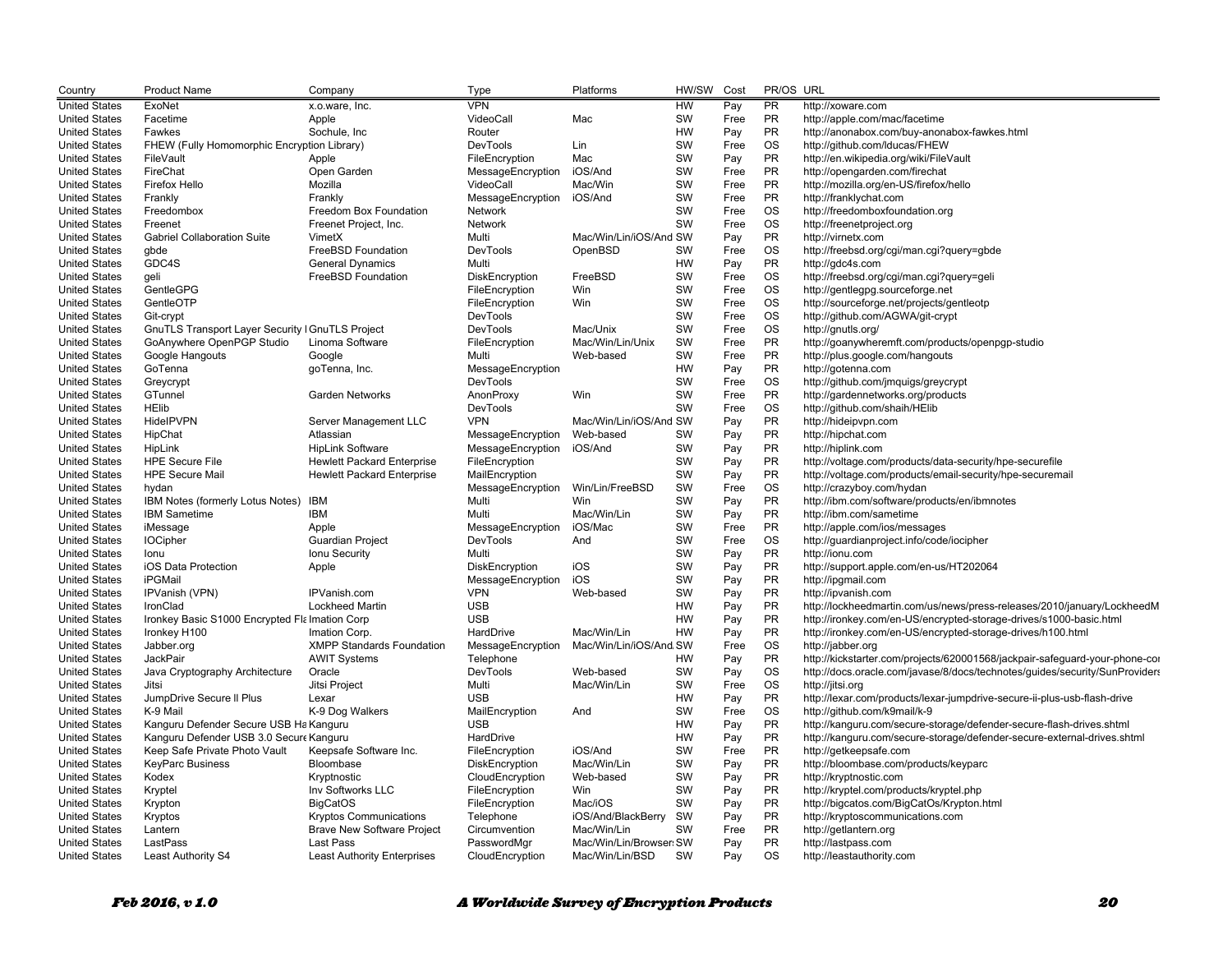| Country              | <b>Product Name</b>                       | Company                                          | Type                                | Platforms               | HW/SW     | Cost | PR/OS URL |                                                                             |
|----------------------|-------------------------------------------|--------------------------------------------------|-------------------------------------|-------------------------|-----------|------|-----------|-----------------------------------------------------------------------------|
| <b>United States</b> | Liquid VPN                                | Liquid VPN                                       | <b>VPN</b>                          | Mac/Win                 | SW        | Pay  | <b>PR</b> | http://liquidvpn.com                                                        |
| <b>United States</b> | Litecoin                                  | LiteCoin Project                                 | Currency                            | Mac/Win/Lin/And/Blac SW |           | Free | <b>PR</b> | http://litecoin.org                                                         |
| <b>United States</b> | LiveText                                  | Yahoo!                                           | MessageEncryption                   | iOS/And                 | SW        | Free | PR        | http://livetext.yahoo.com                                                   |
| <b>United States</b> | LockBin                                   | Encryptomatic LLC                                | MessageEncryption                   | Mac/Win/Lin/And         | SW        | Free | PR        | http://lockbin.com                                                          |
| <b>United States</b> | LogMeOnce                                 | LogMeOnce                                        | PasswordMgr                         | Mac/Win/ioS/And         | SW        | Pay  | PR        | http://logmeonce.com                                                        |
| <b>United States</b> | LogMeOnce MultiPurpose Secure I LogMeOnce |                                                  | <b>USB</b>                          |                         | HW        | Pay  | PR        | http://logmeonce.com/secure-usb-storage                                     |
| <b>United States</b> | LUKS (Linux Unified Key Setup)            | <b>Guardian Project</b>                          | DiskEncryption                      |                         | SW        | Free | <b>OS</b> | http://guardianproject.info/code/luks                                       |
| <b>United States</b> | Marionette                                | Portland State University / Redjac Circumvention |                                     |                         | SW        | Free | <b>OS</b> | http://www.usenix.org/system/files/conference/usenixsecurity15/sec15-paper  |
| <b>United States</b> | Martus                                    | Beneficent Technology, Inc                       | CloudEncryption                     | Mac/Win/Lin             | SW        | Free | <b>OS</b> | http://martus.org                                                           |
| <b>United States</b> | <b>McAfee Drive Encryption</b>            | McAfee                                           | DiskEncryption                      | Win                     | SW        | Pay  | PR        | http://www.mcafee.com/ca/products/data-protection/technologies/drive-encry  |
| <b>United States</b> | Messenger                                 |                                                  | MessageEncryption                   | iOS/And                 | SW        | Free | <b>PR</b> | http://play.google.com/store/apps/details?id=com.facebook.orca              |
| <b>United States</b> | Microsoft Lync                            | Facebook                                         |                                     | Win                     | SW        |      | PR        |                                                                             |
|                      |                                           | Microsoft                                        | MessageEncryption                   |                         |           | Pay  | <b>PR</b> | http://products.office.com/en-us/lync/lync-2013-video-conferencing-meeting- |
| <b>United States</b> | Microsoft Office                          | Microsoft                                        | Multi                               | Win                     | SW        | Pay  |           | http://office.microsoft.com                                                 |
| <b>United States</b> | <b>Mimesis Aegis</b>                      | Georgia Tech                                     | Telephone                           |                         | SW        | Free | <b>OS</b> | http://smartech.gatech.edu/handle/1853/52026                                |
| <b>United States</b> | miSecure                                  | <b>AMTELCO</b>                                   | MessageEncryption                   | iOS/And                 | SW        | Pay  | PR        | http://misecuremessages.com                                                 |
| <b>United States</b> | Mitto                                     | Mitto LLC                                        | PasswordMgr                         | Web-based               | SW        | Free | <b>PR</b> | http://mitto.com                                                            |
| <b>United States</b> | Mixminion                                 |                                                  | AnonRemailer                        | Mac/Win                 | SW        | Free | <b>OS</b> | http://mixminion.net                                                        |
| <b>United States</b> | Monal                                     |                                                  | MessageEncryption                   | Mac                     | SW        | Free | <b>OS</b> | http://monal.im                                                             |
| <b>United States</b> | mSecure                                   | mSeven Software LLC                              | PasswordMgr                         | Mac/Win/iOS/And         | SW        | Pay  | PR        | http://msevensoftware.com/msecure_ios                                       |
| <b>United States</b> | Mumble                                    | Mumble Project                                   | MessageEncryption                   | Mac/Win/Lin/iOS/And SW  |           | Free | <b>OS</b> | http://wiki.mumble.info/wiki/Main Page                                      |
| <b>United States</b> | Mymail-crypt                              |                                                  | MailEncryption                      | <b>Browsers</b>         | SW        | Free | <b>OS</b> | http://prometheusx.net/mymail-crypt-version-26                              |
| <b>United States</b> | NanoCrypto                                | Mocana                                           | DevTools                            |                         | SW        | Pay  | PR        | http://mocana.com/iot-security/nanocrypto                                   |
| <b>United States</b> | Neobase                                   | Neone                                            | Multi                               | Mac/Win/iOS/And         | HW        | Pay  | PR        | www.neobase.com                                                             |
| <b>United States</b> | News2Remail                               | Packetderm, LLC.                                 | AnonRemailer                        | Win                     | SW        | Free | <b>PR</b> | http://cotse.net/news2remail                                                |
| <b>United States</b> | nShield Connect                           | <b>Thales</b>                                    | Network                             |                         | HW        | Pay  | PR        | http://thales-esecurity.com                                                 |
| <b>United States</b> | Nunya                                     | Softwar, Inc.                                    | MessageEncryption                   | And                     | SW        | Pay  | PR        | http://softwar.net/nunya.html                                               |
| <b>United States</b> | okTurtles Browser Extension               | okTurtles Foundation                             | MessageEncryption                   | <b>Browsers</b>         | SW        | Free | <b>OS</b> | http://okturtles.com                                                        |
| <b>United States</b> | Omlet                                     | Omlet. Inc.                                      | MessageEncryption                   | iOS/And                 | SW        | Free | <b>PR</b> | http://omlet.me                                                             |
| <b>United States</b> | Onion Browser                             |                                                  | <b>Browser</b>                      | iOS                     | SW        | Pay  | <b>OS</b> | http://mike.tig.as/onionbrowser                                             |
| <b>United States</b> | OnionShare                                |                                                  | MessageEncryption                   | Mac/Win/Lin             | SW        | Free | <b>OS</b> | http://onionshare.org                                                       |
| <b>United States</b> | OpenSPARC                                 | Oracle                                           | Microprocessor                      |                         | <b>HW</b> |      | <b>OS</b> | http://www.oracle.com/technetwork/systems/opensparc/index.html              |
| <b>United States</b> | OpenVPN                                   | OpenVPN Technologies, Inc.                       | <b>VPN</b>                          | Mac/Win/Lin             | SW        | Pay  | <b>OS</b> | http://openvpn.net                                                          |
| <b>United States</b> | Orbot                                     | <b>Guardian Project</b>                          | Circumvention                       | And                     | SW        | Free | <b>OS</b> | http://guardianproject.info/apps/orbot                                      |
| <b>United States</b> | Orweb                                     | <b>Guardian Project</b>                          | <b>Browser</b>                      | And                     | <b>SW</b> | Free | <b>OS</b> | http://guardianproject.info/apps/orweb                                      |
| <b>United States</b> | OSTel                                     | <b>Guardian Project</b>                          | Telephone                           | iOS/And/BlackBerry SW   |           | Free | <b>OS</b> | http://ostel.co                                                             |
| <b>United States</b> | ownCloud                                  | ownCloud, Inc.                                   | CloudEncryption                     | Mac/Win/Lin/BSD/iOSSW   |           | Free | <b>OS</b> | http://owncloud.org                                                         |
| <b>United States</b> | Paltalk                                   | <b>AVM Software</b>                              | VideoCall                           | Mac/Win//iOS/And/Kir SW |           | Free | PR        | http://www.paltalk.com/                                                     |
| <b>United States</b> | Paranoia Text Encryption for iOS          | Paranoia Works                                   | MessageEncryption                   | iOS                     | SW        | Free | <b>OS</b> | http://paranoiaworks.mobi/pte                                               |
| <b>United States</b> | Paranoia Text Encryption for PC           | Paranoia Works                                   | MessageEncryption                   | Win                     | SW        | Free | <b>OS</b> | http://paranoiaworks.mobi/ptepc                                             |
| <b>United States</b> | PassLok                                   |                                                  | Identification                      | Mac/Win/iOS/And         | SW        | Free | <b>OS</b> | http://passlok.weebly.com                                                   |
| <b>United States</b> | PasswdSafe                                |                                                  | PasswordMqr                         | And                     | SW        | Free | <b>OS</b> | http://passwdsafe.sourceforge.net                                           |
| <b>United States</b> | Password Safe                             | Password Safe                                    | PasswordMgr                         | Win                     | SW        | Free | <b>OS</b> | https://www.pwsafe.org/                                                     |
| <b>United States</b> | Password Wallet                           | Selznick Scientific Products                     | PasswordMgr                         | Mac/Win/iOS/And         | SW        | Pay  | PR        | http://selznick.com/products/passwordwallet                                 |
| <b>United States</b> | <b>PDA</b>                                | Softwar, Inc.                                    | FileEncryption                      | Win/And                 | SW        |      | <b>OS</b> | http://softwar.net                                                          |
|                      | Petmail                                   |                                                  |                                     |                         |           | Pay  | <b>OS</b> |                                                                             |
| <b>United States</b> | <b>PGPDisk</b>                            |                                                  | MessageEncryption<br>DiskEncryption |                         | SW<br>SW  | Free | PR        | http://github.com/warner/petmail                                            |
| <b>United States</b> |                                           | PGP Corporation/Symantec                         |                                     | Win                     |           | Pay  | <b>OS</b> | http://pgpi.org/products/pgpdisk                                            |
| <b>United States</b> | Pidgin                                    | Twocrazyguys Research Technol MessageEncryption  |                                     | Win/Lin/Unix            | SW        | Free |           | http://pidgin.im                                                            |
| <b>United States</b> | <b>Private Safe</b>                       | Enterprise Information Security SyDiskEncryption |                                     |                         | SW        | Pay  | <b>PR</b> | http://e-capsule.net/e/ps                                                   |
| <b>United States</b> | Private Surf                              | <b>APH International</b>                         | <b>Browser</b>                      | iOS                     | SW        | Pay  | <b>PR</b> | http://itunes.apple.com/app/id787643960                                     |
| <b>United States</b> | ProtectedText                             | ProtectedText.com                                | CloudEncryption                     | Web-based               | SW        | Free | <b>OS</b> | http://protectedtext.com                                                    |
| <b>United States</b> | Proxify                                   | UpsideOut, Inc.                                  | AnonProxy                           | Mac/Win/Lin/iOS/And SW  |           | Pay  | <b>PR</b> | http://proxify.com                                                          |
| <b>United States</b> | ProxyGambit                               |                                                  | Network                             | Lin                     | SW        | Free | <b>OS</b> | http://github.com/samyk/proxygambit                                         |
| <b>United States</b> | PSI                                       |                                                  | MessageEncryption                   | Mac/Win/Lin             | SW        | Free | <b>OS</b> | http://psi-im.org                                                           |
| <b>United States</b> | Purify                                    |                                                  | AdBlocker                           | iOS                     | SW        | Pay  | PR        | http://purify-app.com                                                       |
| <b>United States</b> | QuickSilver Lite                          |                                                  | MailEncryption                      | Win/Lin                 | SW        | Pay  | <b>OS</b> | http://quicksilvermail.net                                                  |
| <b>United States</b> | <b>Richochet Messenger</b>                | Invisible                                        | MessageEncryption                   | Mac/Win/Lin             | SW        | Free | <b>OS</b> | http://invisible.im                                                         |
| <b>United States</b> | Ricochet                                  |                                                  | MessageEncryption                   | Mac/Win/Lin             | SW        | Free | <b>OS</b> | http://ricochet.im                                                          |
| <b>United States</b> | RiseUp                                    | <b>Riseup Networks</b>                           | Multi                               | Web-based               | SW        | Free |           | http://riseup.net                                                           |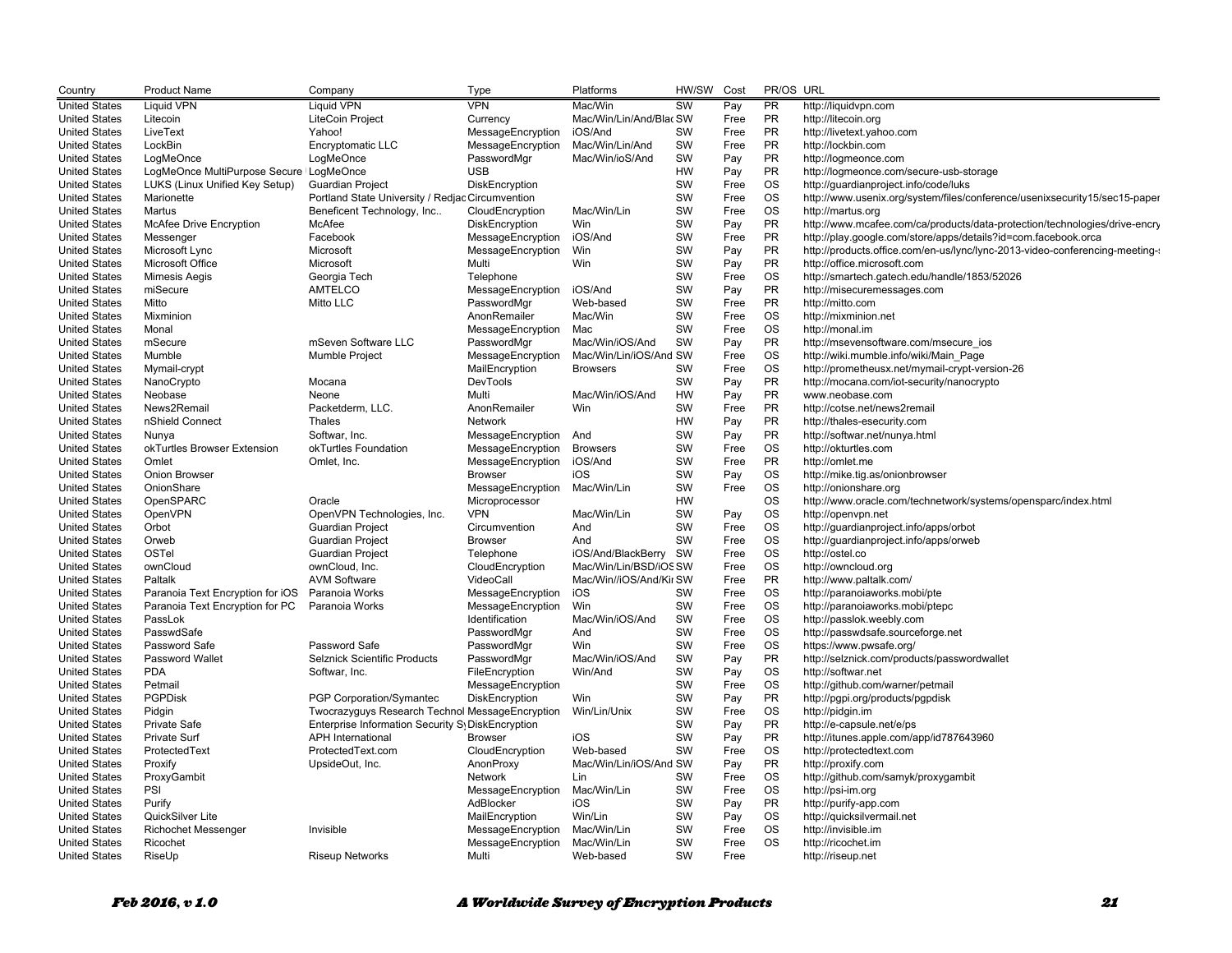| Country              | <b>Product Name</b>                                     | Company                                        | Type              | Platforms              | HW/SW     | Cost | PR/OS URL |                                                                              |
|----------------------|---------------------------------------------------------|------------------------------------------------|-------------------|------------------------|-----------|------|-----------|------------------------------------------------------------------------------|
| <b>United States</b> | Safe Camera Photo Encryption                            |                                                | Camera            | And                    | SW        | Free | <b>PR</b> | http://safecamera.org                                                        |
| <b>United States</b> | SafeHouse Explorer                                      | <b>PC Dynamics</b>                             | DiskEncryption    | Win                    | SW        | Free | PR        | http://safehousesoftware.com/SafeHouseExplorer.aspx                          |
| <b>United States</b> | Safehouse Professional                                  | PC Dynamics                                    | FileEncryption    | Win                    | SW        | Pay  | <b>PR</b> | http://safehousesoftware.com                                                 |
| <b>United States</b> | SafeNet                                                 | Gemalto                                        | Network           |                        | HW        | Pay  | PR        | http://safenet-inc.com                                                       |
| <b>United States</b> | SafePad                                                 |                                                | MessageEncryption |                        | <b>SW</b> | Free | <b>OS</b> | http://safepad.codeplex.com                                                  |
| <b>United States</b> | SafeSlinger                                             | Carnegie Mellon                                | MessageEncryption | iOS/And                | SW        | Free | <b>OS</b> | http://cylab.cmu.edu/safeslinger                                             |
| <b>United States</b> | SafeTalk                                                | Dean Blakely & Associates                      | MessageEncryption | And                    | SW        | Free | <b>PR</b> | http://deanblakely.com/SafeTalk.pdf                                          |
| <b>United States</b> | Satori                                                  |                                                | Circumvention     | <b>Browsers</b>        | <b>SW</b> | Free | <b>OS</b> | http://github.com/glamrock/Satori                                            |
| <b>United States</b> | Scramble                                                | Scramble                                       | MailEncryption    | Web-based              | SW        | Free | <b>OS</b> | http://scramble.io                                                           |
| <b>United States</b> |                                                         | kXm Interactive                                | MessageEncryption | iOS/And/BlackBerry     | SW        | Pay  | PR        |                                                                              |
| <b>United States</b> | Secret Message<br>Secret Space Encryptor                | Paranoia Works                                 | Multi             | And                    | SW        |      | <b>OS</b> | http://secretmessageapp.com<br>http://paranoiaworks.mobi/sse                 |
|                      |                                                         |                                                |                   |                        |           | Free |           |                                                                              |
| <b>United States</b> | SecretAgent                                             | Information Security Corp.                     | FileEncryption    | Mac/Win/Lin            | <b>SW</b> | Pay  | PR        | http://www.infoseccorp.com/products/secretagent/contents.htm                 |
| <b>United States</b> | SecuMail                                                | On-Core Software LLC                           | MailEncryption    | iOS                    | SW        | Pay  | PR        | http://on-core.com/secumail/index.php                                        |
| <b>United States</b> | SecureCRT                                               | VanDyke Software, Inc.                         | Network           | Mac/Win/Lin            | <b>SW</b> | Pay  | PR        | http://vandyke.com/products/securecrt                                        |
| <b>United States</b> | SecureDoc                                               | WinMagic                                       | DiskEncryption    | Win                    | SW        | Pay  | <b>PR</b> | http://winmagic.com/products/full-disk-encryption-for-windows                |
| <b>United States</b> | SecureDolphin                                           | Securedolphin                                  | MailEncryption    | <b>Browsers</b>        | SW        | Pay  | PR        | http://securedolphin.com                                                     |
| <b>United States</b> | SecureDrop                                              | Freedom of the Press Foundation P2PFileSharing |                   |                        | SW        | Free | <b>OS</b> | http://github.com/freedomofpress/SecureDrop                                  |
| <b>United States</b> | SecureZIP                                               | PKWare                                         | FileEncryption    |                        | SW        | Pay  | <b>PR</b> | http://pkware.com/software/securezip                                         |
| <b>United States</b> | Sentry 2020                                             | Softwinter                                     | DiskEncryption    | Win                    | SW        | Pay  | PR        | http://softwinter.com/sentry_nt.html                                         |
| <b>United States</b> | Sever: The AntiVillain Box                              | Rogue Foundry                                  | Circumvention     | Lin                    | HW        | Pay  | <b>OS</b> | http://roguefoundry.com/phone/sever-the-anti-villian-box.html                |
| <b>United States</b> | ShadowProtect Backup                                    | StorageCraft Technology Corpora FileEncryption |                   | Win/Lin                | SW        | Pay  | PR        | http://shadowprotect.com                                                     |
| <b>United States</b> | Signal                                                  | Open Whisper Systems                           | MessageEncryption | iOS/And                | SW        | Free | <b>OS</b> | http://whispersystems.org                                                    |
| <b>United States</b> | Silouet Mobile Cash                                     | Silouet, Inc.                                  | Financial         | iOS/And                | SW        | Pay  | PR        | http://www.silouet.com                                                       |
| <b>United States</b> | Silver Key                                              | <b>INVsoftworks LLC</b>                        | FileEncryption    | Win                    | <b>SW</b> | Pay  | <b>PR</b> | http://kryptel.com/products/silverkey.php                                    |
| <b>United States</b> | Skype                                                   | Microsoft                                      | MessageEncryption | Mac/Win/Lin/iOS/And SW |           | Free | PR        | http://skype.com                                                             |
| <b>United States</b> | Slack                                                   | Slack                                          | MessageEncryption | Mac/Win/iOS/And        | SW        | Free | <b>PR</b> | http://slack.com                                                             |
| <b>United States</b> | <b>Slick VPN</b>                                        | <b>Slick VPN</b>                               | <b>VPN</b>        | Mac/Win                | <b>SW</b> | Pay  | <b>PR</b> | http://slickvpn.com                                                          |
| <b>United States</b> | SnapChat                                                | Snapchat                                       | MessageEncryption | iOS/And                | SW        | Free | PR        | http://snapchat.com                                                          |
| <b>United States</b> | SNDR                                                    | PrivateGiant                                   | MessageEncryption |                        | SW        | Free | PR        | http://sndr.com                                                              |
| <b>United States</b> | SpiderOak Kloak                                         | <b>SpiderOak</b>                               | MessageEncryption | iOS/And                | <b>SW</b> | Free | <b>PR</b> | http://spideroak.com                                                         |
| <b>United States</b> | SpiderOak ONE                                           | SpiderOak                                      | CloudEncryption   | Mac/Win/Lin/ioS/And SW |           | Pay  | PR        | http://spideroak.com                                                         |
| <b>United States</b> | SplashID Safe                                           | Splash Data, Inc.                              | PasswordMgr       | Mac/Win//iOS/And       | SW        | Pay  | PR        | http://splashdata.com                                                        |
| <b>United States</b> | Spok Mobile                                             | Spok Inc.                                      | MessageEncryption | iOS/And                | SW        | Pay  | <b>PR</b> | http://spok.com                                                              |
| <b>United States</b> | Spot-On Communications Suite                            |                                                | MessageEncryption | <b>BSD</b>             | SW        | Free | <b>OS</b> | http://spot-on.sourceforge.net                                               |
| <b>United States</b> | Spyke                                                   |                                                | VideoCall         |                        | SW        | Free | <b>OS</b> | http://spyke.herokuapp.com                                                   |
| <b>United States</b> | SpyProof!                                               | Information Security Corp.                     | DiskEncryption    | Win                    | SW        | Pay  | <b>PR</b> | http://www.infoseccorp.com/products/spyproof/contents.htm                    |
|                      | SQLCipher                                               | Zetetic LLC                                    | FileEncryption    | Lin/Unix               | SW        | Pay  | <b>OS</b> |                                                                              |
| <b>United States</b> |                                                         |                                                |                   | And                    | SW        |      | <b>OS</b> | http://zetetic.net/sqlcipher                                                 |
| <b>United States</b> | <b>SQLCipher for Android</b>                            | Guardian Project/Zetetic LLC                   | DevTools          |                        |           | Free | <b>OS</b> | http://guardianproject.info/code/sqlcipher                                   |
| <b>United States</b> | SSE File Encryptor for PC                               | Paranoia Works                                 | FileEncryption    | Mac/Win/Lin            | <b>SW</b> | Free |           | http://paranoiaworks.mobi/ssefepc                                            |
| <b>United States</b> | Stealth Messenger                                       | Rockliffe                                      | MessageEncryption | iOS/And                | SW        | Free | PR        | http://stealth.im                                                            |
| <b>United States</b> | Store 'n' Go Secure Pro                                 | Verbatim                                       | <b>USB</b>        |                        | HW        | Pay  | PR        | http://verbatim.com/subcat/usb-drives/professional-usb-drives/store-n-go-sec |
| <b>United States</b> | Strong VPN                                              | Strong Technology, LLC                         | <b>VPN</b>        | Mac/Win/iOS/And        | <b>SW</b> | Pay  | <b>PR</b> | http://strongvpn.com                                                         |
| <b>United States</b> | SureSpot                                                | 2fours                                         | MessageEncryption | iOS/And                | SW        | Free | <b>PR</b> | http://surespot.me                                                           |
| <b>United States</b> | Syfer                                                   | Enkrypt Inc.                                   | MessageEncryption | iOS                    | SW        | Free | PR        | http://getsyfer.com                                                          |
| <b>United States</b> | Symantec Desktop Email Encryptic Symantec               |                                                | MailEncryption    | Mac/Win                | SW        | Pay  | PR        | http://symantec.com/content/en/us/enterprise/fact sheets/b-encryption-soluti |
| <b>United States</b> | <b>Symantec Endpoint Encryption</b>                     | Symantec                                       | DiskEncryption    | Win                    | SW        | Pay  | PR        | http://symantec.com/content/en/us/enterprise/fact_sheets/symantec-endpoin    |
| <b>United States</b> | Symantec File Share Encryption                          | Symantec                                       | CloudEncryption   | Win                    | SW        | Pay  | PR        | http://symantec.com/content/en/us/enterprise/fact sheets/b-file-share-encryp |
| <b>United States</b> | Symantec Gateway Email EncryptionSymantec               |                                                | MailEncryption    | Win/Lotus/VMWare       | SW        | Pay  | <b>PR</b> | http://symantec.com/content/en/us/enterprise/fact sheets/b-encryption-soluti |
| <b>United States</b> | Symantec Mobile Encryption for iO Symantec              |                                                | MessageEncryption | iOS                    | SW        | Free | <b>PR</b> | http://itunes.apple.com/us/app/symantec-mobile-encryption/id450235714?mt     |
| <b>United States</b> | Symantec Mobile Encryption Soluti Symantec              |                                                | MailEncryption    | iOS/And                | SW        | Pay  | <b>PR</b> | http://symantec.com/content/en/us/enterprise/fact_sheets/b-encryption-soluti |
| <b>United States</b> | Symantec PGP Command Line                               | Symantec                                       | <b>DevTools</b>   |                        | SW        | Pay  | <b>PR</b> | http://symantec.com/content/en/us/enterprise/fact sheets/b-pqp command       |
| <b>United States</b> | Symantec PGP Viewer for Android Symantec                |                                                | FileEncryption    | And                    | SW        | Pay  | PR        | http://play.google.com/store/apps/details?id=com.symantec.pgpviewersymar     |
| <b>United States</b> | Symantec VIP Access                                     | Symantec                                       | Identification    | And                    | SW        | Free | PR        | http://play.google.com/store/apps/details?id=com.verisign.mvip.main          |
| <b>United States</b> | Symphony                                                | Symphony Communication Servic Multi            |                   | Win                    | <b>SW</b> | Pay  | <b>PR</b> | http://symphony.com                                                          |
| <b>United States</b> | Tahoe-LAFS                                              |                                                | CloudEncryption   | Lin                    | SW        | Free | <b>OS</b> | http://tahoe-lafs.org/trac/tahoe-lafs                                        |
| <b>United States</b> | Tango                                                   | Tango                                          | MessageEncryption | iOS/And                | SW        | Free | <b>PR</b> | http://tango.me                                                              |
| <b>United States</b> | TCG Opal SSC (Security Subsyste Trusted Computing Group |                                                | DiskEncryption    |                        | <b>HW</b> | Pay  | <b>PR</b> | http://trustedcomputinggroup.org/solutions/data_protection                   |
| <b>United States</b> | TeamSpeak                                               | Teamspeak USA, Inc.                            | Multi             | Mac/Win/iOS/And        | SW        | Pay  | <b>PR</b> | http://teamspeak.com/teamspeak3                                              |
|                      |                                                         |                                                |                   |                        |           |      |           |                                                                              |